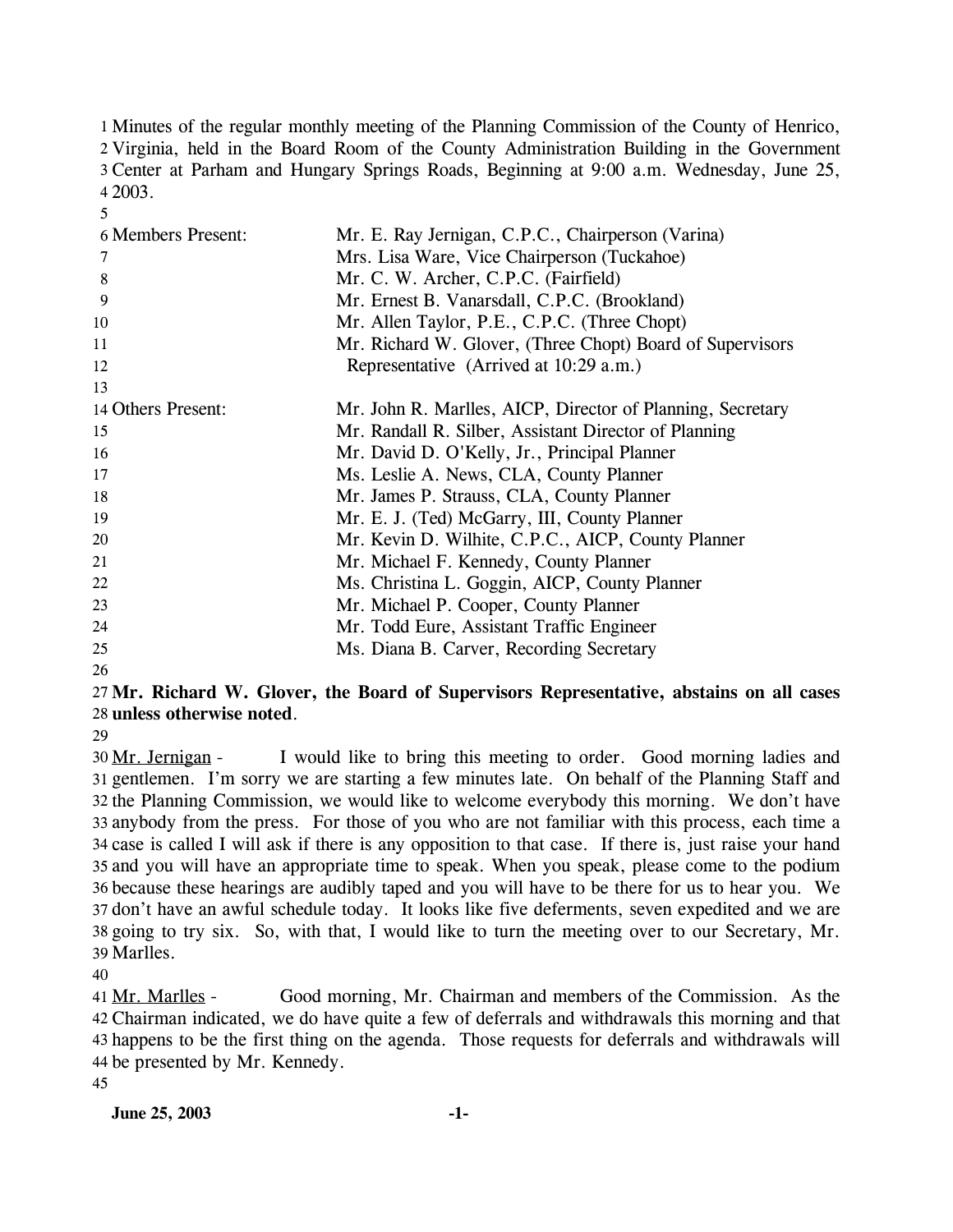Good morning. The first item on the request for deferrals and withdrawals is on page 3. 47 46 Mr. Kennedy -

48

### 49 **PLAN OF DEVELOPMENT**

50

| POD-39-03<br>Promenade Shops –<br>Shopping Center –<br>11647 W. Broad Street | Hulcher & Associates, Inc. for First Union National Bank<br>and Blackwood Associates, LLC: Request for approval of a<br>plan of development as required by Chapter 24, Section 24-106<br>of the Henrico County Code to construct a one-story, 39,418<br>square foot neighborhood shopping center. The 4.56-acre site is<br>located on the south side of W. Broad Street St. (U.S. Route<br>250) approximately 200 feet west of Spring Oak Drive on part<br>of parcels 737-762- 4724 and 738-762-3715. The zoning is B-<br>1C, Business District (Conditional), B-2C, Business District<br>(Conditional) and WBOS, West Broad Street Overlay District. |
|------------------------------------------------------------------------------|-------------------------------------------------------------------------------------------------------------------------------------------------------------------------------------------------------------------------------------------------------------------------------------------------------------------------------------------------------------------------------------------------------------------------------------------------------------------------------------------------------------------------------------------------------------------------------------------------------------------------------------------------------|
|                                                                              | County water and sewer. (Three Chopt)                                                                                                                                                                                                                                                                                                                                                                                                                                                                                                                                                                                                                 |

51

52 Mr. Kennedy - The applicant requests deferral to the July 23, 2003, meeting.

53

Is there any opposition to the deferral of POD-39-03, Promenade Shops? 55 No opposition. 54 Mr. Jernigan -

56

There is no opposition, Mr. Chairman, so I will move deferral of POD-39-03, Promenade Shops – Shopping Center, to July 23, 2003, meeting at the request of the 58 59 applicant. 57 Mr. Taylor -

60

61 Mr. Vanarsdall Second.

62

We have a motion by Mr. Taylor and seconded by Mr. Vanarsdall. All 64 in favor say aye...all opposed say nay. The ayes have it, the motion is passed. 63 Mr. Jernigan -65

66 At the request of the applicant, the Planning Commission deferred POD-39-03, Promenade 67 Shops – Shopping Center – 11647 W. Broad Street, to its July 23, 2003, meeting. (Mr. 68 Glover had not arrive)

- 69
- 70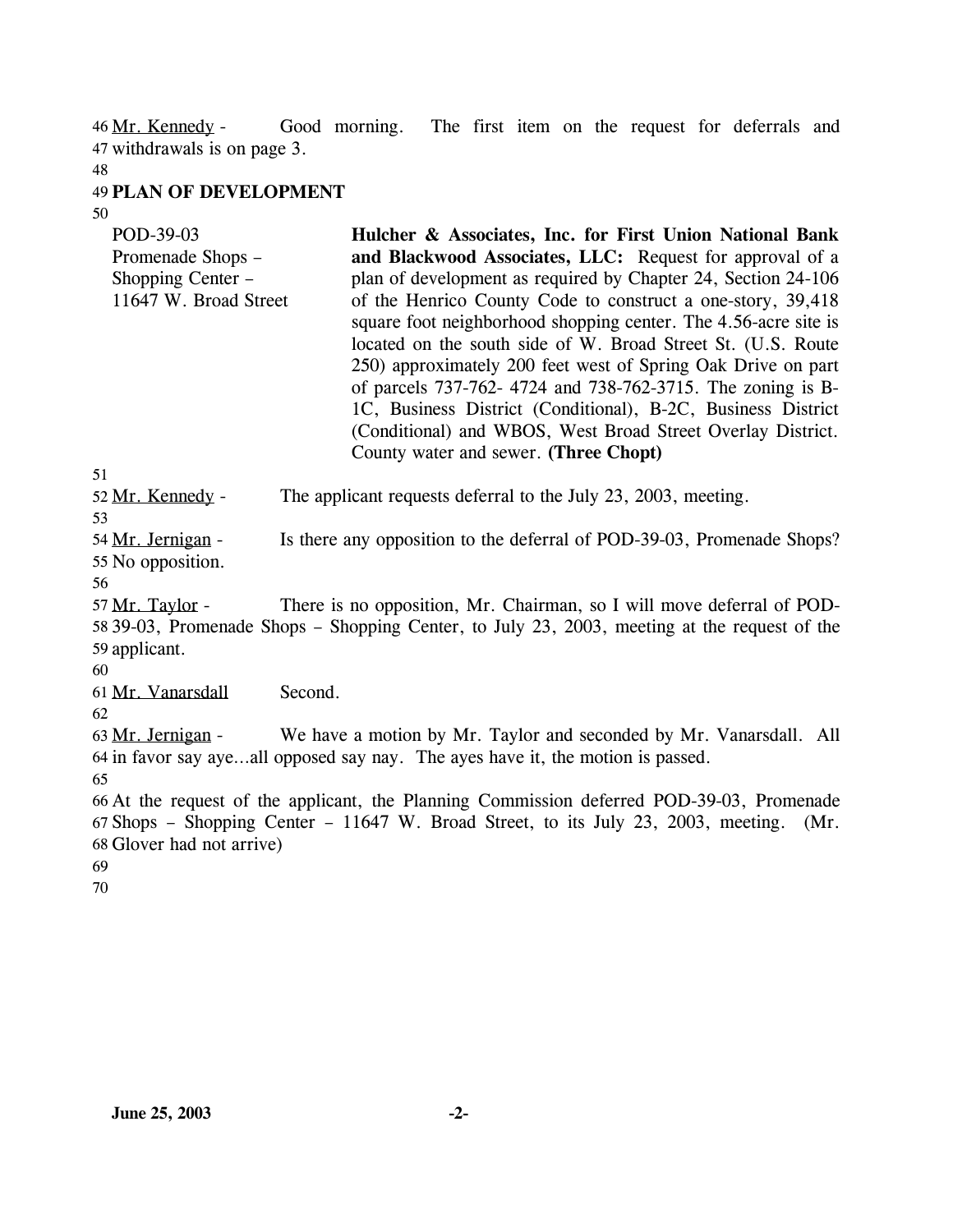#### **PLAN OF DEVELOPMENT (ARCHITECTURAL PLANS) (Deferred from the May 28,**  70 **2003, Meeting)**  71

72

POD-30-03 Uno's @ Short Pump Town Center (POD-6-01 Revised) **Carter Design for Short Pump Town Center, LLC and Short Pump Investment Group, LLC:** Request for approval of architectural plans for a plan of development, as required by Chapter 24, Section 24-106 of the Henrico County Code, to construct a one-story, 6,722 square foot restaurant. The 1.49 acre site is located 680 feet north of W. Broad Street (U.S. Route 250) and approximately 1,500 feet west of Lauderdale Drive on parcel 736-764-3817. The zoning is B-3C, Business District (Conditional) and WBSO, West Broad Street Overlay District. Private water and sewer. **(Three Chopt)** 

73

74 Mr. Kennedy - The applicant requests deferral to the July 23, 2003, meeting.

75

Is there any opposition to the deferral of POD-30-03, Uno's  $@$  Short 77 Pump Town Center (POD-6-01 Revised)? No opposition. 76 Mr. Jernigan -

78

Mr. Chairman, I will move deferral of POD-30-03, Uno's @ Short 80 Pump Town Center to the July 23, 2003, meeting at the request of the applicant. 79 Mr. Taylor -

81

82 Mr. Vanarsdall Second.

83

We have a motion by Mr. Taylor and seconded by Mr. Vanarsdall. All 85 in favor say aye...all opposed say nay. The ayes have it, the motion is passed. 84 Mr. Jernigan -

86

87 At the request of the applicant, the Planning Commission deferred POD-30-03, Uno's @ Short 88 Pump Town Center (POD-6-01 Revised), to its July 23, 2003, meeting. (Mr. Glover had not 89 arrive)

90

91 **SUBDIVISION (Deferred from the May 28, 2003, Meeting)** 

92

Hanover Estates (April 2003 Plan) **Potts, Minter & Associates, P.C. for CGDS Development Company, LLC:** Request for approval of a conditional subdivision lots pursuant to Section 19-4(c) of the Henrico County Code. The 27.7-acre site is located on the east line of Hanover Road at 445 and 505 Hanover Road approximately 1,000 feet north of Graves Road on parcels 831-723-4522 and 5867. The zoning is A-1, Agricultural District and ASO (Airport Safety Overlay) District. County water and sewer. **(Varina) 21 Lots** 

93

| 94 <u>Mr. Kennedy</u> - | The applicant requests deferral to the July 23, 2003, meeting. |
|-------------------------|----------------------------------------------------------------|
| 95                      |                                                                |

**June 25, 2003 -3-**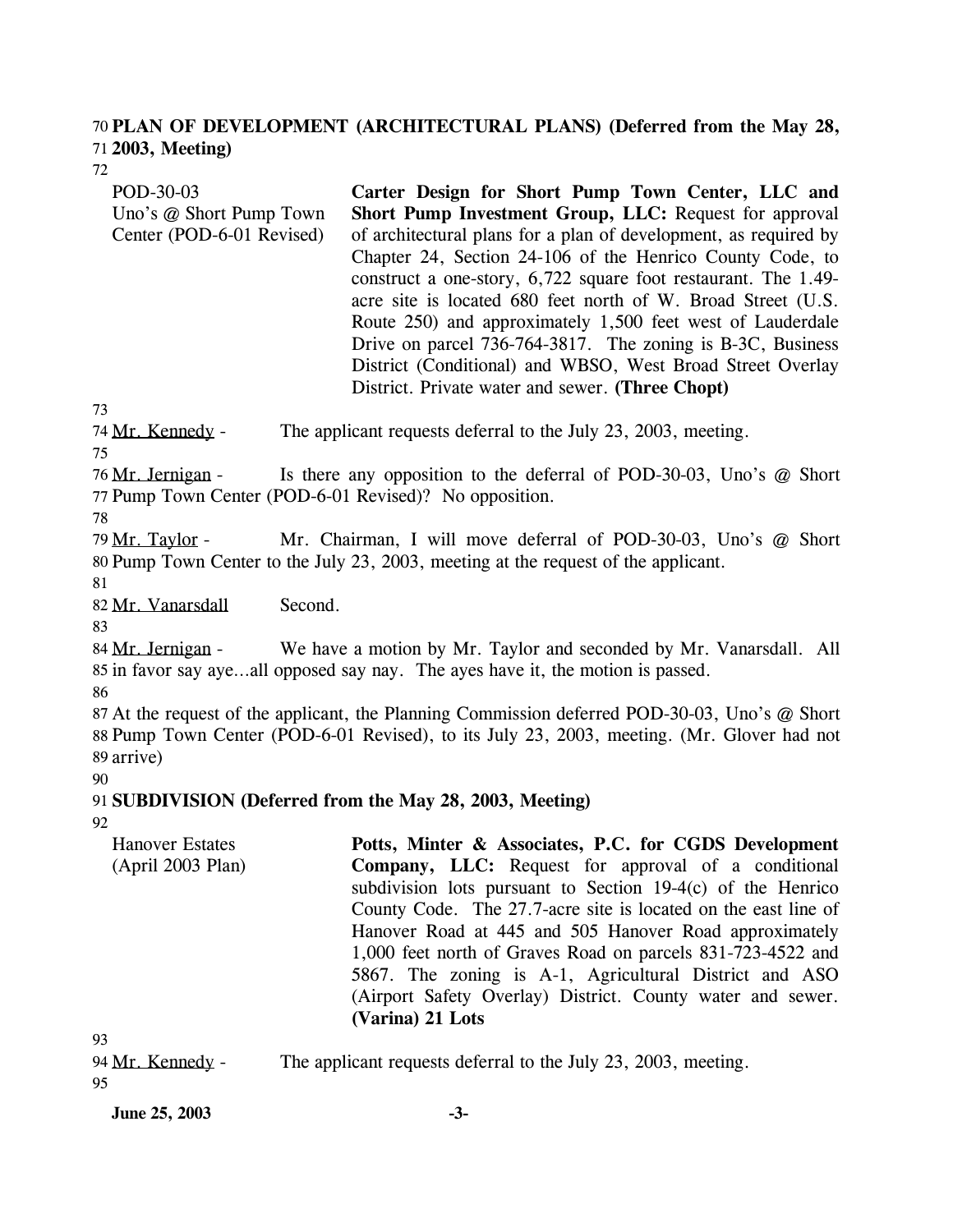Is there any opposition to the deferral of subdivision Hanover Estates (April 2003 Plan)? No opposition. With that, I'll make a motion to defer Hanover Estates 97 98 Subdivision to July 23 by request of the applicant. 96 Mr. Jernigan -

99

100 Mr. Vanarsdall Second.

101

We have a motion by Mr. Jernigan and seconded by Mr. Vanarsdall. All in favor say aye…all opposed say nay. The ayes have it, the motion is passed. 103 102 Mr. Jernigan -

104

105 At the request of the applicant, the Planning Commission deferred subdivision Hanover Estates 106 (April 2003 Plan), to its July 23, 2003, meeting. (Mr. Glover had not arrive)

107

# 108 **SUBDIVISION (Deferred from the May 28, 2003, Meeting)**

109

| Newstead Landing                                                                                                | <b>Engineering Design Associates for Newstead Landing L.C.:</b>                                                                                                                                                                                                                                                             |
|-----------------------------------------------------------------------------------------------------------------|-----------------------------------------------------------------------------------------------------------------------------------------------------------------------------------------------------------------------------------------------------------------------------------------------------------------------------|
| (A Resubdivision of Newstead<br>Landing, Section A and a Portion<br>of Newstead Farms)<br>(September 2002 Plan) | The 52.7-acre site is located on the south line of Kingsland<br>Road 140 feet east of Osborne Landing (private road) on<br>parcels 808-670-1962, 3363, 4865, 6169, 1028; 808-668-9806<br>and 809-668-6715. The zoning is A-1, Agricultural District.<br>Private central water and central sewer system. (Varina)<br>30 Lots |

110

111 Mr. Kennedy - The applicant requests deferral to the July 23, 2003, meeting.

112

Is there any opposition to the deferral of Newstead Landing? No 114 opposition. I'll make a motion to defer Newstead Landing subdivision to the July 23, 2003, 115 meeting at the request of the applicant. 113 Mr. Jernigan -

116

117 Mr. Vanarsdall Second.

118

We have a motion by Mr. Jernigan and seconded by Mr. Taylor. All in 120 favor say aye...all opposed say nay. The ayes have it. The motion is passed. 119 Mr. Jernigan -

121

 At the request of the applicant, the Planning Commission deferred subdivision Newstead Landing (A Resubdivision of Newstead Landing, Section A and a Portion of Newstead Farm) (September 2002 Plan) to its July 23, 2003, meeting. (Mr. Glover had not arrive) 125

Mr. Chairman, the next item on the agenda is the Expedited Agenda. 127 And just for citizen's information in the audience, cases that are on the Expedited Agenda are 128 cases which the staff is recommending approval, and the Planning Commission member from 129 the district has no issues or objections and there is no known citizen opposition. If there is 130 citizen opposition then the case can be pulled off the Expedited Agenda and heard in its normal 131 rotation. Mr. Kennedy. 126 Mr. Marlles -

132

133 Mr. Kennedy - The first item on the Expedited Agenda is on page 2.

**June 25, 2003** -4-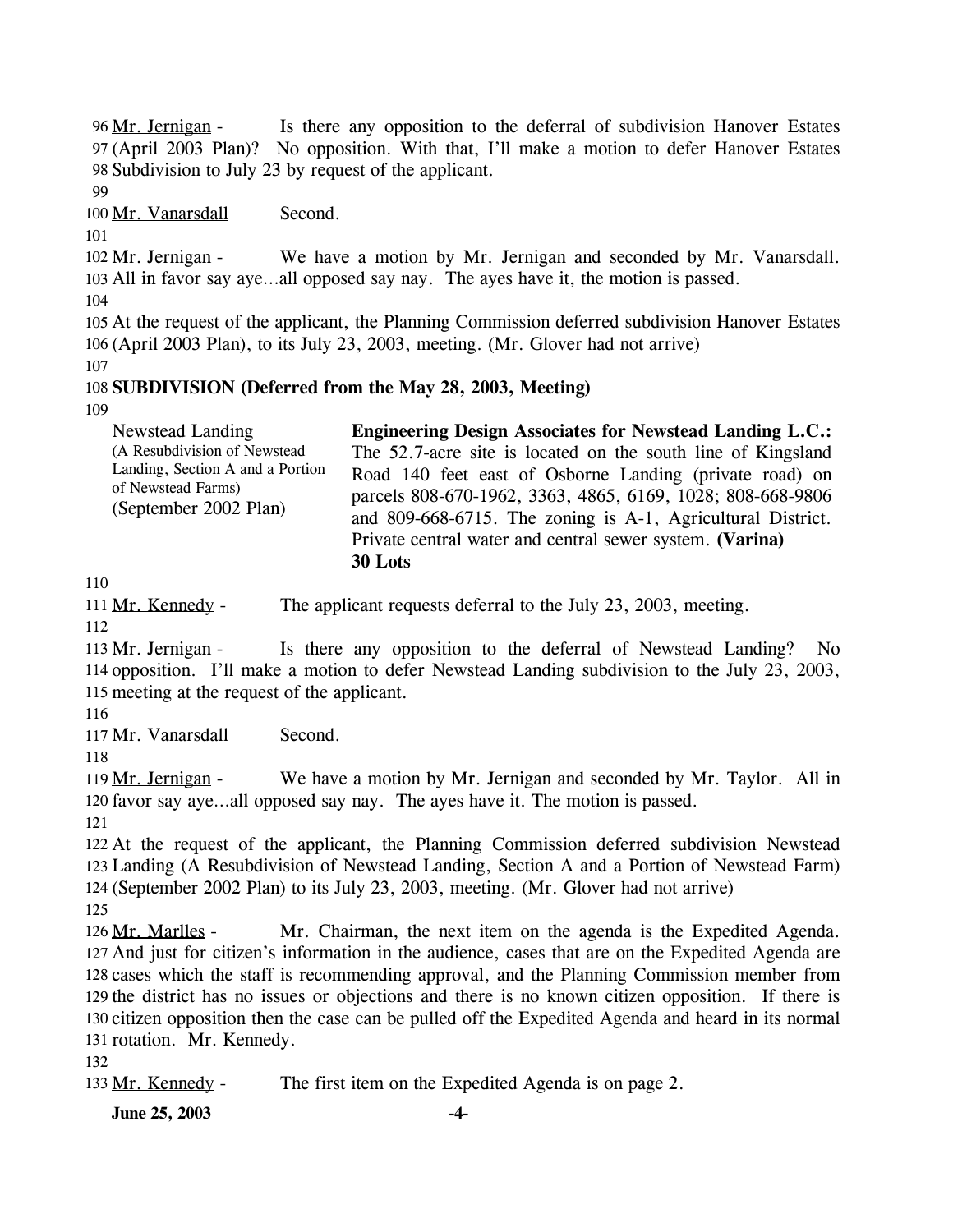#### 134 **SUBDIVISION**

135

Windsor Estates, Section C (June 2003 Plan) **Engineering Design Associates for L. N. & Doris L. Baker:**  The 9.163-acre site is located at 5063 Windsor Road, approximately 1,400 feet east of White Oak Road on parcel 858-705-6543. The zoning is A-1, Agricultural District. Individual well and septic tank/drainfield. **(Varina) 2 Lots** 

136

Is there any opposition to subdivision Windsor Estates, Section C (June 2003 Plan)? No opposition. With that, I will make a motion to approve subdivision Windsor 138 Estates, Section C (June 2003 Plan) on the expedited agenda subject to the annotations on the 139 140 plan, the standard conditions for subdivisions not served by public utilities, and the following 141 additional conditions Nos. 11 and 12. 137 Mr. Jernigan -

142

143 Mr. Vanarsdall Second.

144

We have a motion by Mr. Jernigan and seconded by Mr. Vanarsdall. 146 All in favor say aye...all opposed say nay. The ayes have it. The motion is passed. 145 Mr. Jernigan -147

 The Planning Commission granted conditional approval to subdivision Windsor Estates, Section C (June 2003 Plan) subject to the annotations on the plan, the standard conditions for subdivisions not served by public utilities and the following additional conditions. (Mr. Glover had not arrive)

152

 $15311.$ 154 Provide at least the 150-foot minimum lot width required and as regulated by Chapter 24, of the Henrico County Code.

155 12. 156 Any necessary offsite drainage easements must be obtained prior to approval of the construction plan by the Department of Public Works.

157

### 158 **TRANSFER OF APPROVAL**

159

160 POD-71-02 Tom Leonard's @ Brookhollow **Williams Mullen for G3 Investments, LLC:** Request for approval of a transfer of approval, as required by Chapter 24, Section 24-106 of the Henrico County Code from Brookhollow of Virginia, Inc. to G3 Investments, LLC. The 6.29-acre site is located along the north line of Brookriver Drive and the south line of I-64, approximately 650 feet north of W. Broad Street (U. S. Route 250) on parcel 743-762-6518. The zoning is M-1C, Light Industrial District (Conditional) and WBSO, West Broad Street Overlay District. **(Three Chopt)**  161 Mr. Kennedy - The next item on the Expedited Agenda is on page 7. 162

163 Mr. Jernigan - Is there any opposition to the transfer of approval for POD-71-02, Tom

**June 25, 2003 -5-**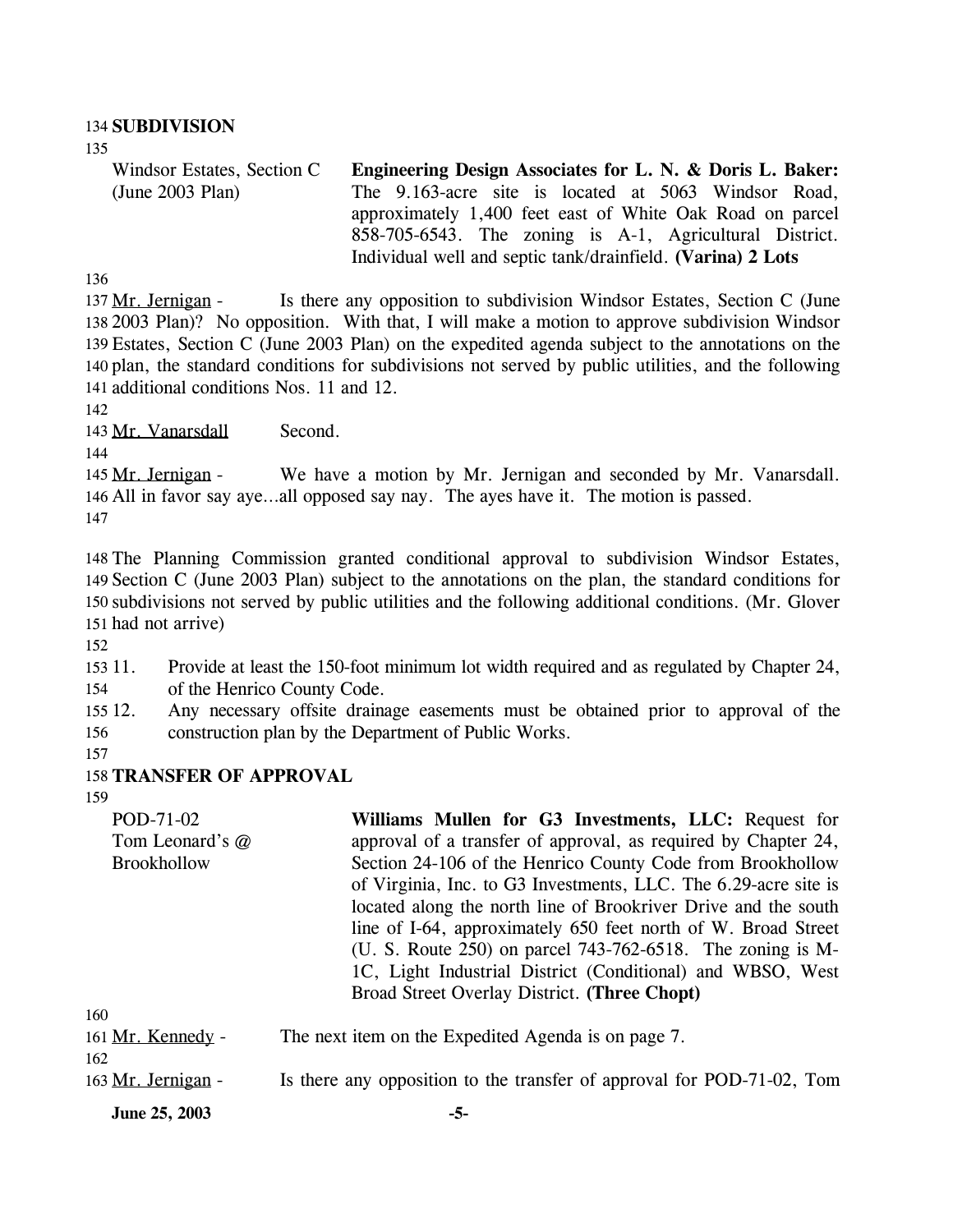164 Leonard's @ Brookhollow? No opposition.

165

No opposition, Mr. Chairman, I'll move approval of the transfer of 167 approval for POD-71-02, Tom Leonard's @ Brookhollow, on the expedited agenda. 166 Mr. Taylor -

168

169 Mr. Vanarsdall Second.

170

We have a motion by Mr. Taylor and seconded by Mr. Vanarsdall. All 172 in favor say aye...all opposed say nay. The ayes have it. The motion is passed. 171 Mr. Jernigan -

173

174 The Planning Commission approved the transfer of approval request for POD-71-02, Tom 175 Leonard's @ Brookhollow, from Brookhollow of Virginia, Inc. to G3 Investments, LLC. (Mr. 176 Glover had not arrive)

177

# 178 **SUBDIVISION**

179

Sadler Oaks (June 2003 Plan) **E. D. Lewis & Associates, P.C. for Matthew C. Davis and Willbrook, LLC:** The 18.6-acre site is located on the east line of Sadler at its intersection with Trexler Road (private) on parcels 748-766-1856, 2289; 747-766-9196 and 747-767-3704. The zoning is R-3AC, One-Family Residence District (Conditional). County water and sewer. **(Three Chopt) 35 Lots** 

180

181 Mr. Kennedy - The next item on the expedited agenda is on page 12.

182

Is there any opposition to subdivision Sadler Oaks (June 2003 Plan)? No 184 opposition. 183 Mr. Jernigan -

185

No opposition, Mr. Chairman, I will move approval of subdivision 187 Sadler Oaks (June 2003 Plan), subject to the annotations on the plan, the standard conditions 188 for subdivisions served by public utilities and additional conditions Nos. 12 through 15 on the 189 expedited agenda. 186 Mr. Taylor -

190

191 Mr. Archer - Second.

192

We have a motion by Mr. Taylor and seconded by Mr. Archer. All in 194 favor say aye...all opposed say nay. The ayes have it. The motion is passed. 193 Mr. Jernigan -

195

 The Planning Commission granted conditional approval to subdivision Sadler Oaks (June 2003 Plan) subject to the annotations on the plan, the standard conditions for subdivisions served by public utilities and the following additional conditions. (Mr. Glover had not arrive) 199

200 12. 201 The proffers approved as part of the zoning case  $C-54C-02$  and  $C-12C-03$  shall be incorporated in this approval.

**June 25, 2003** -6-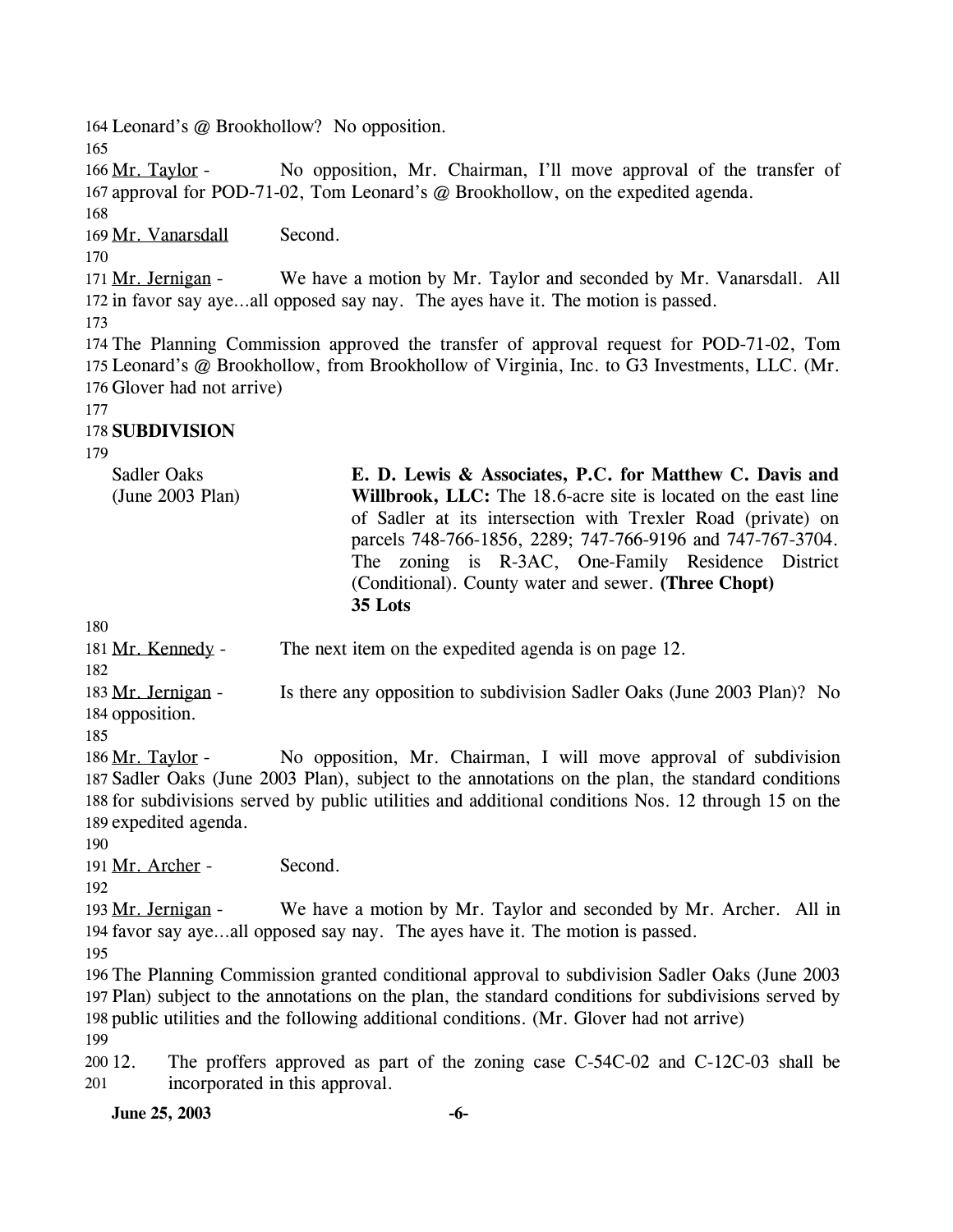The limits and elevation of the 100-year frequency flood shall be conspicuously noted on the plat and construction plans and labeled "Limits of 100 year floodplain." Dedicate floodplain as a "Variable Width Drainage & Utilities Easement." 202 13. 203 204

205 14. 206 207 The detailed plant list and specifications for the landscaping to be provided within the 25-foot-wide planting strip easement along Sadler Road shall be submitted to the Planning Office for review and approval prior to recordation of the plat.

208 15. 209 210 211 212 15. Prior to requesting the final approval, a draft of the covenants and deed restrictions for the maintenance of the common area by a homeowners association shall be submitted to the Planning Office for review. Such covenants and restrictions shall be in form and substance satisfactory to the County Attorney and shall be recorded prior to recordation of the subdivision plat.

213

#### 214 **PLAN OF DEVELOPMENT**

215

| POD-35-03              | <b>Engineering Design Associates for ARKS, LLC: Request for</b> |
|------------------------|-----------------------------------------------------------------|
| Laburnum Center Office | approval of a revised plan of development as required by        |
| Park, Building #4      | Chapter 24, Section 24-106 of the Henrico County Code to        |
| 4825 Laburnum Avenue   | construct a one-story, 16,000 square foot medical office        |
| (POD-74-94 Revised)    | building. The 3.065-acre site is located along the east line of |
|                        | Laburnum Avenue, approximately 500 feet south of Finlay         |
|                        | Street at 4825 S. Laburnum Avenue on parcels 816-715-3226       |
|                        | and 816-714-4088. The zoning is B-2C, Business District         |
|                        | (Conditional) and ASO (Airport Safety Overlay) District.        |
|                        | County water and sewer. (Varina)                                |

216

217 Mr. Kennedy - The next item is on page 13.

218

Mr. Kennedy, we are going to have to pull this off of the Expedited 220 Agenda. I have to add a condition in during the regular meeting. Okay. 219 Mr. Jernigan -

221

222 **THE PLANNING COMMISSION WITHDREW THIS CASE FROM THE EXPEDITED**  223 **AGENDA AND IT WAS HEARD IN ITS REGULAR ORDER ON THE REGULAR**  224 **AGENDA.** 

 $225$ 

# 226 **PLAN OF DEVELOPMENT**

227

| POD-36-03                  | Isaac Edgerton for Abundant Life Church of Christ:           |
|----------------------------|--------------------------------------------------------------|
| Abundant Life Church of    | Request for approval of a temporary plan of development as   |
| Christ – 3300 Neale Street | required by Chapter 24, Section 24-106 of the Henrico County |
| $(POD-38-92$ Revised)      | Code to permit existing temporary classroom space to remain  |
|                            | for a period not to exceed one year. The 37.8-acre site is   |
|                            | located at the northwest corner of Neale Street and Goodell  |
|                            | Road at 3300 Neale Street on parcel 808-735-4785. The zoning |
|                            | is A-1, Agricultural District. County water and sewer.       |
|                            | (Fairfield)                                                  |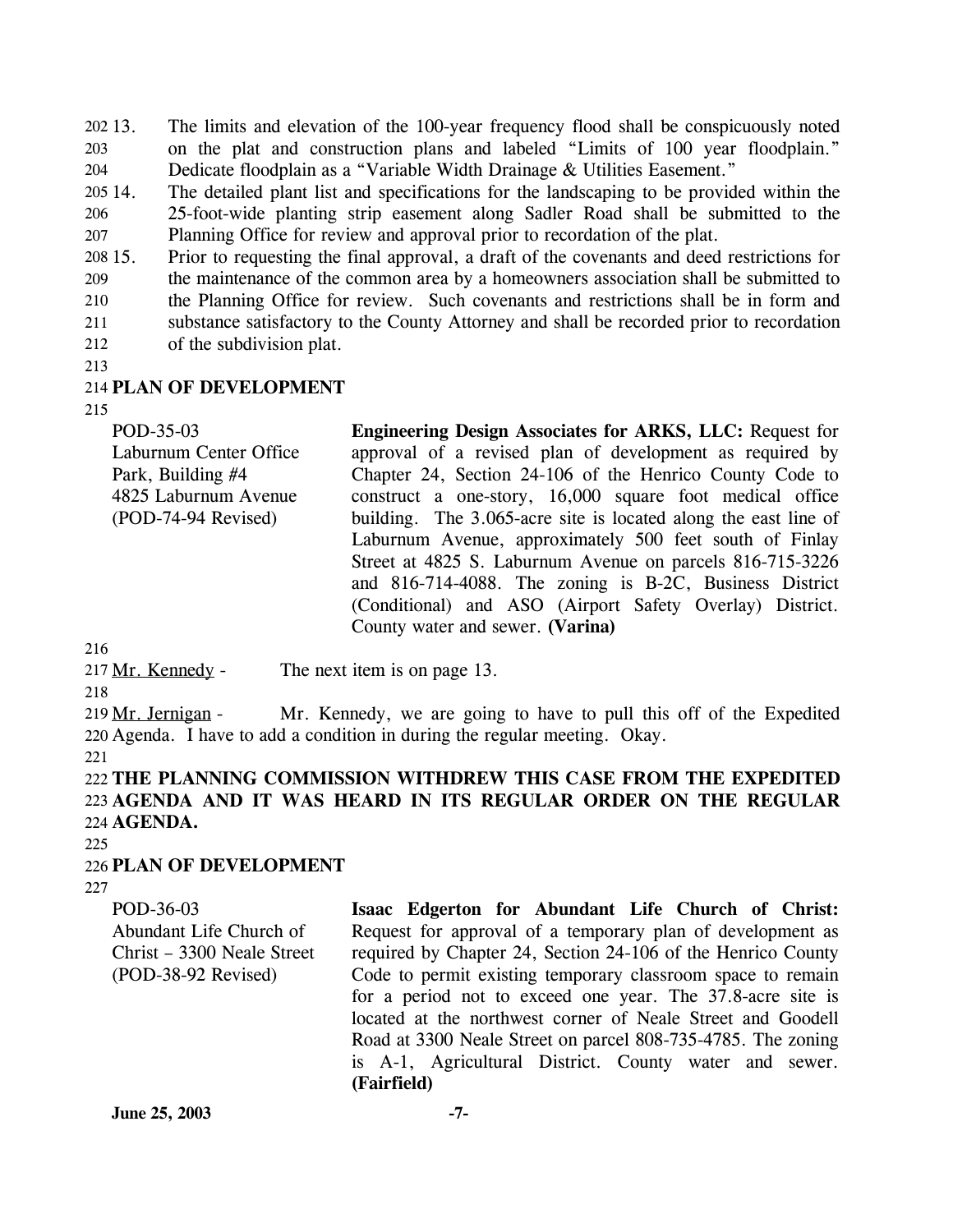228 Mr. Kennedy - The next item on the expedited agenda is on page 15.

Is there any opposition to POD-36-03, Abundant Life Church of Christ? 231 No opposition. Mr. Archer. 230 Mr. Jernigan -

232

229

Mr. Chairman, I move approval on the expedited agenda POD-36-03, Abundant Life Church of Christ, subject to the annotations on the plan, the standard conditions 234 235 for developments of this type and additional conditions Nos. 23, 24 and 25. 233 Mr. Archer -

236

237 Mr. Vanarsdall Second.

238

We have a motion by Mr. Archer and seconded by Mr. Vanarsdall. All 240 in favor say aye...all opposed say nay. The ayes have it. The motion is passed. 239 Mr. Jernigan -

241

 The Planning Commission approved POD-36-03, Abundant Life Church of Christ – 3300 Neale Street (POD-38-92 Revised) subject to the annotations on the plan, the standard conditions for developments of this type, and the following additional conditions. (Mr. Glover had not arrive)

246

247 23. 248 23. The two temporary classroom trailers shall be removed from the site on/or before **June 27, 2004**. An approved POD is required for any future expansion.

The owner has agreed to reseed the sloped area on the south side of the entrance drive by **July 16, 2003**. 249 24. 250

251 25. 252 25. On or before **November 1, 2003**, the applicant shall submit a report to the Planning Office setting forth their plans for permanent classroom space.

253

# 254 **SUBDIVISION**

255

Mountain Spring, Section A (June 2003 Plan) **Foster & Miller, P.C. for Harris Plumbing & Heating, Inc. and Atack Properties:** The 9.5-acre site is located on the northeast corner of Staples Mill Road (U.S. Route 33) and Mountain Road on parcel 761-770-9057. The zoning is R-2AC, One-Family Residence District (Conditional). County water and sewer. **(Brookland) 17 Lots** 

256

The next item on the expedited agenda is on page 22. There is a 258 recommendation for approval on the addendum. 257 Mr. Kennedy -

259

Is there any opposition to subdivision Mountain Spring, Section A (June 261 2003 Plan)? No opposition. Mr. Vanarsdall. 260 Mr. Jernigan -

262

I move Mountain Springs, Section A (June 2003 Plan) be approved on 264 the expedited agenda with the annotations on the plans and the standard conditions for 265 subdivisions served by public utilities and additional conditions Nos. 12 through 17. 263 Mr. Vanarsdall -266

**June 25, 2003** -8-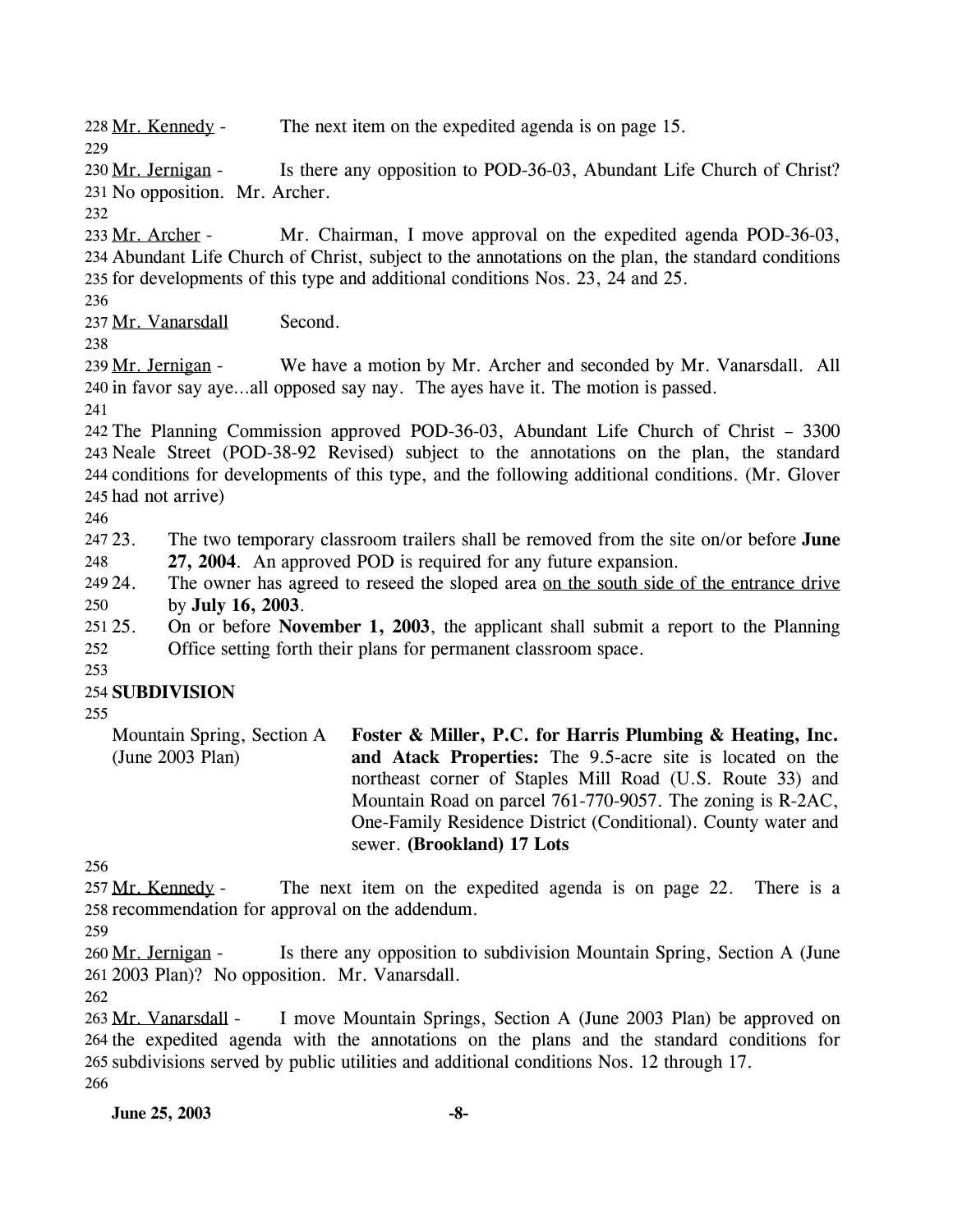267 Mr. Archer - Second.

We have a motion by Mr. Vanarsdall and seconded by Mr. Archer. All 270 in favor say aye...all opposed say nay. The ayes have it. The motion is passed. 269 Mr. Jernigan -

271

268

 The Planning Commission granted conditional to subdivision Mountain Spring, Section A (June 2003 Plan) subject to the annotations on the plan, the standard conditions for subdivisions served by public utilities and the following additional conditions. (Mr. Glover had not arrive)

276

277 12. Each lot shall contain at least 13,500 square feet.

- 278 13. 279 13. Any necessary offsite drainage easements must be obtained prior to approval of the construction plan by the Department of Public Works.
- 280 14. 281 The proffers approved as part of zoning case C-103C-89 shall be incorporated in this approval.
- 282 15. 283 284 285 286 15. Prior to requesting the final approval, a draft of the covenants and deed restrictions for the maintenance of the common area by a homeowners association shall be submitted to the Planning Office for review. Such covenants and restrictions shall be in form and substance satisfactory to the County Attorney and shall be recorded prior to recordation of the subdivision plat.
- 287 16. 288 289 290 291 292 293 294 16. Any future building lot containing a BMP, sediment basin or trap and located within the buildable area for a principal structure or accessory structure, may be developed with engineered fill. All material shall be deposited and compacted in accordance with the Virginia Uniform Statewide Building Code and geotechnical guidelines established by a professional engineer. A detailed engineering report shall be submitted for the review and approval by the Building Official prior to the issuance of a building permit on the affected lot. A copy of the report and recommendations shall be furnished to the Directors of Planning and Public Works.
- 295 17. 296 297 17. The detailed plant list and specifications for the landscaping to be provided within the 10 foot-wide landscape buffer around the exterior perimeter of the subject property shall be submitted to the Planning Office for review and approval prior to recordation of the plat.
- 298

# 299 **LANDSCAPE PLAN**

300

LP/POD-2-03 BMW Parking Lot **E. D. Lewis & Associates, P.C. for Virginia Home for Boys Richmond:** Request for approval of a landscape plan, as required by Chapter 24, Sections 24-106 and 24-106.2 of the Henrico County Code. The 1.34-acre site is located at 8716 W. Broad Street on part of parcel 760-757-5611. The zoning is B-3, Business District. **(Brookland)** 

301

302 Mr. Kennedy - This is the last item on the expedited agenda on page 25.

303

**June 25, 2003** -9-

Is there any opposition to the landscape plan for LP/POD-2-03, BMW 305 Parking Lot? No opposition. 304 Mr. Jernigan -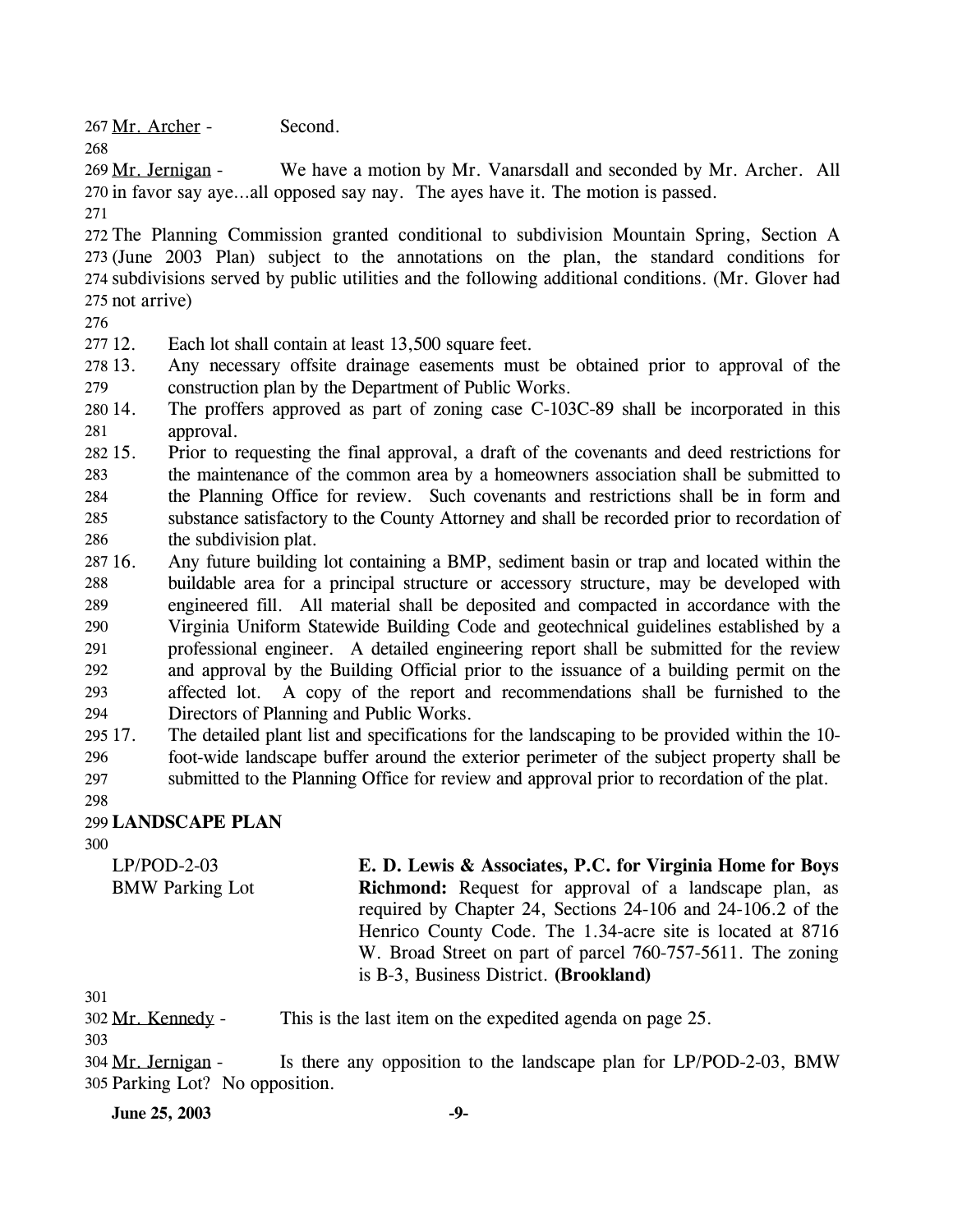306

I move landscape plan LP/POD-2-03, BMW Parking Lot be approved on 308 the expedited agenda with the annotations on the plan and the standard conditions for landscape 309 plans. 307 Mr. Vanarsdall

310

311 Mr. Taylor - Second.

312

We have a motion by Mr. Vanarsdall and seconded by Mr. Taylor. All 314 in favor say aye...all opposed say nay. The ayes have it. The motion is passed. 313 Mr. Jernigan -

315

316 The Planning Commission approved the landscape plan for LP/POD-2-03, BMW Parking Lot, 317 subject to the annotations on the plan and the standard conditions for landscape plans. (Mr. 318 Glover had not arrive)

319

320 Mr. Jernigan - All right, Mr. Secretary, our next case.

321

Yes, sir. The next item on the agenda is requests for subdivision 323 extensions of conditional approval. Mr. Wilhite will address these. Mr. Wilhite. 322 Mr. Marlles -

324

# 325 **FOR PLANNING COMMISSION APPROVAL**

326

| <b>Subdivision</b>                            | <b>District</b>  | Magisterial Original No. Remaining<br>of Lots | Lots | <b>Previous</b><br><b>Extensions</b> | Year(s)<br><b>Extended</b> |
|-----------------------------------------------|------------------|-----------------------------------------------|------|--------------------------------------|----------------------------|
| <b>Cedar Grove</b><br>(June 1998 Plan)<br>דרנ | <b>Fairfield</b> | 191                                           | 22   | <sup>2</sup>                         | 1 Year<br>06/23/04         |

327 328

# 329 **FOR INFORMATIONAL PURPOSE ONLY**

330

| <b>Subdivision</b>                          | <b>Magisterial</b><br><b>District</b> | Original No. Remaining<br>of Lots | Lots | <b>Previous</b><br><b>Extensions</b> | Year(s)<br><b>Extended</b> |
|---------------------------------------------|---------------------------------------|-----------------------------------|------|--------------------------------------|----------------------------|
| <b>Westerre Parkway</b><br>(June 1999 Plan) | <b>Three</b><br><b>Chopt</b>          |                                   |      | $\mathbf{R}$                         | 1 Year<br>06/23/04         |

331

Good morning. We have one subdivision on the agenda for Planning 333 Commission's extension and that is Cedar Grove (June 1998 Plan) located in the Fairfield District. Staff is recommending a one-year extension to June 23, 2004. We also have one 334 335 subdivision extension being extended administratively by the Director of Planning and that's Westerre Parkway (June 1999 Plan) in the Three Chopt District. If you have any questions, 336 337 I'll be happy to answer them. 332 Mr. Wilhite -

338

Are there any questions for Mr. Wilhite? Is there any opposition to Cedar Grove subdivision? Mr. Archer. 340 339 Mr. Jernigan -

**June 25, 2003 -10-**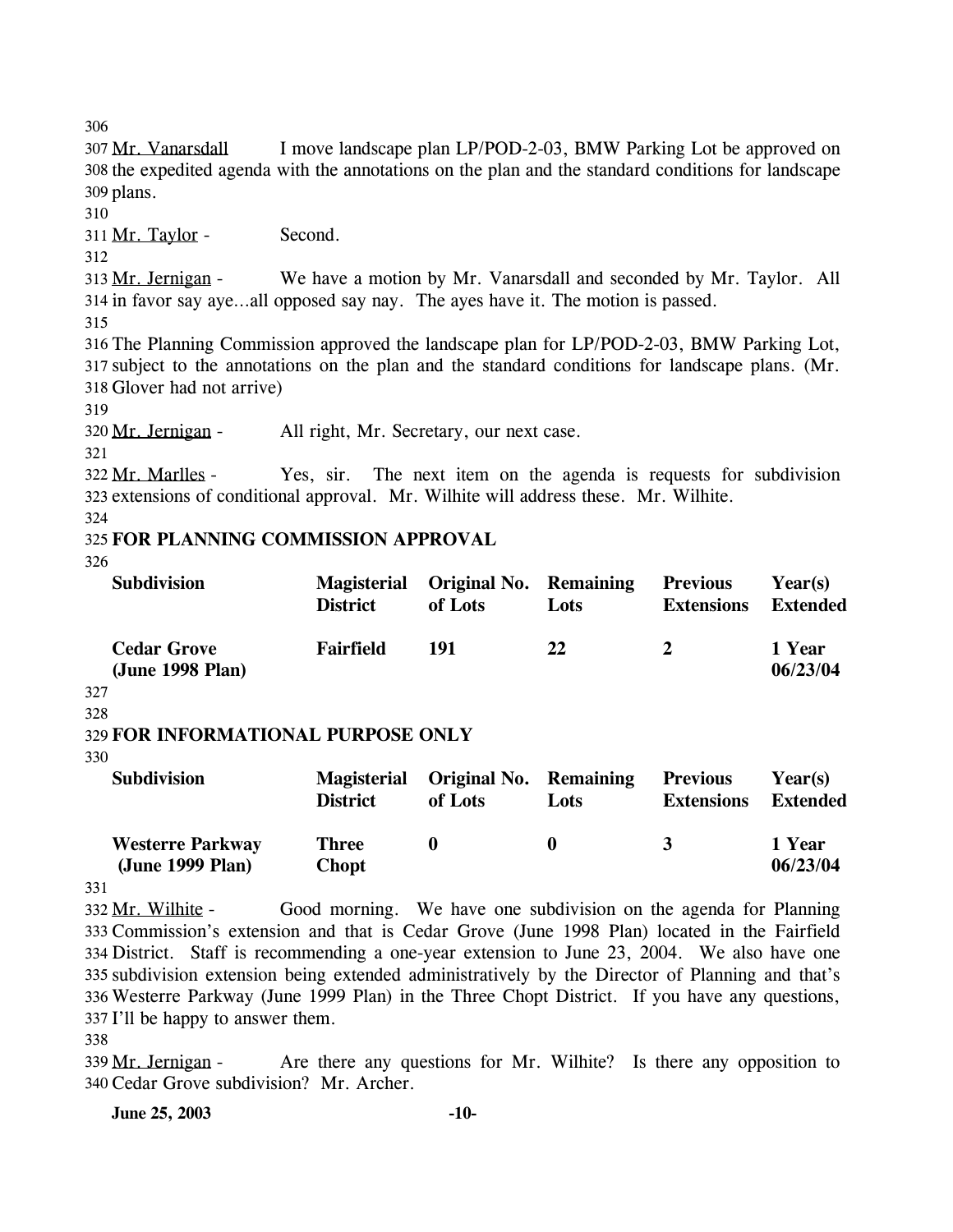341 Mr. Chairman, I move approval of the extension of Cedar Grove (June 1998 Plan) for one year June 23, 2004. 343 342 Mr. Archer -344 345 Mr. Vanarsdall - And I second. 346 The motion was made by Mr. Archer and seconded by Mr. Vanarsdall. All in favor say aye…all opposed say nay. The motion passes. 348 347 Mr. Jernigan -349 350 The Planning Commission voted to approve subdivision extension of conditional approval for 351 12 months, June 23, 2004, for Cedar Grove (June 1998 Plan). 352 353 Mr. Jernigan - Next case, Mr. Secretary. 354 355 Mr. Marlles - Mr. Chairman, the first case on your regular agenda is on page 6. 356 357 **TRANSFER OF APPROVAL (Deferred from the April 23, 2003, Meeting)**  358

| POD-91-85              |                          |  | Hirschler, Fleischer for Highwoods Realty Limited                      |  |
|------------------------|--------------------------|--|------------------------------------------------------------------------|--|
| The Colonnade Building |                          |  | <b>Partnership:</b> Request for approval of a transfer of approval, as |  |
| @ Innsbrook            |                          |  | required by Chapter 24, Section 24-106 of the Henrico County           |  |
| (Formerly The Oxford)  |                          |  | Code from Chamanreal Inc., N.V. to Highwoods Realty                    |  |
| Building)              |                          |  | Limited Partnership. The 6.4-acre site is located along the            |  |
|                        |                          |  | south line of Innslake Drive, approximately 600 feet east of           |  |
|                        |                          |  | Cox Road (4050 Innslake Drive) on parcel 749-760-3757. The             |  |
|                        |                          |  | zoning is O-3C, Office District (Conditional). County water            |  |
|                        | and sewer. (Three Chopt) |  |                                                                        |  |

359

This transfer request has been deferred twice while the applicant striving 361 to correct all of the site deficiencies that the staff had identified on site. As of today, there was 362 only one item that needed to be corrected and that was the replacement of a stopbar at the 363 Innslake Drive intersection. Staff would recommend transfer of this approval request with the 364 condition that this one item be taken care of by the end of July 2004. 360 Mr. Wilhite -

365

I'm sorry, I didn't ask, is there any opposition to the transfer of approval 367 request for POD-91-85, The Colonnade Building @ Innsbrook? No opposition. 366 Mr. Jernigan -

368

369 Mr. Wilhite - That condition appears on page 1 of your addendum.

370

371 Mr. Jernigan - Okay. There's no opposition, Mr. Taylor.

372

Mr. Chairman, I will move approval of transfer of approval for POD-91-374 85, The Colonnade Building @ Innsbrook (Formerly the Oxford Building) with condition No. 375 1 on the addendum. 373 Mr. Taylor -

376 Mr. Vanarsdall Second.

**June 25, 2003 -11-**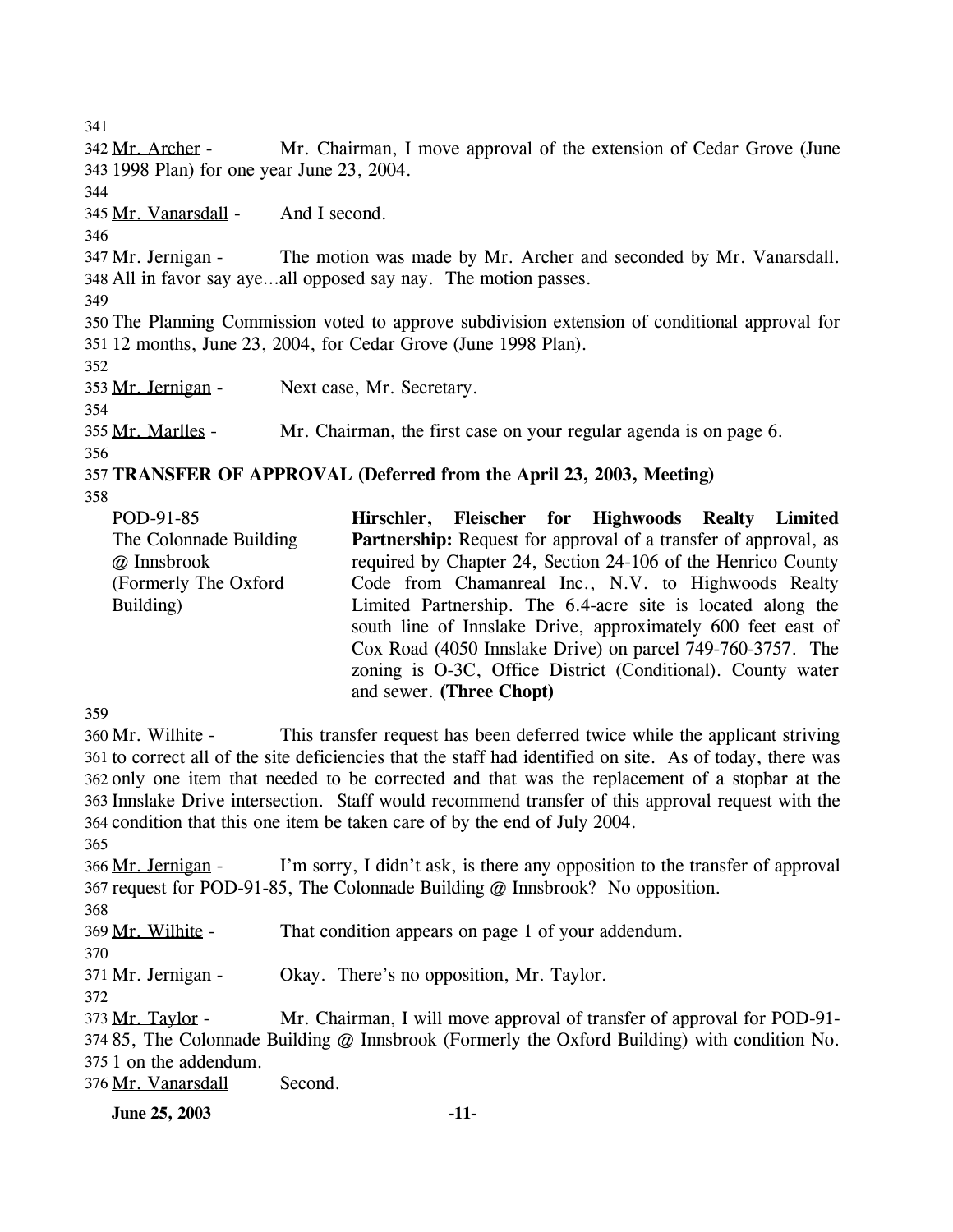377

We have a motion by Mr. Taylor and seconded by Mr. Vanarsdall. All 379 in favor say aye...all opposed say nay. The motion passes. 378 Mr. Jernigan -

380

 The Planning Commission approved Transfer of Approval for POD-91-95, The Colonnade Building @ Innsbrook (Formerly The Oxford Building), subject to the new owners accepting and agreeing to be responsible for continued compliance with the conditions for the original approval, and the following additional condition. (Mr. Glover had not arrive)

385

386 387 1. All site deficiencies, as identified in the inspectors report, dated **December 31, 2002**, shall be corrected by **July 31, 2003**

388

# 389 **PLAN OF DEVELOPMENT**

390

| POD-35-03              | <b>Engineering Design Associates for ARKS, LLC: Request for</b> |
|------------------------|-----------------------------------------------------------------|
| Laburnum Center Office | approval of a revised plan of development as required by        |
| Park, Building #4      | Chapter 24, Section 24-106 of the Henrico County Code to        |
| 4825 Laburnum Avenue   | construct a one-story, 16,000 square foot medical office        |
| (POD-74-94 Revised)    | building. The 3.065-acre site is located along the east line of |
|                        | Laburnum Avenue, approximately 500 feet south of Finlay         |
|                        | Street at 4825 S. Laburnum Avenue on parcels 816-715-3226       |
|                        | and 816-714-4088. The zoning is B-2C, Business District         |
|                        | (Conditional) and ASO (Airport Safety Overlay) District.        |
|                        | County water and sewer. (Varina)                                |

391

Do we have opposition to POD-35-03, Laburnum Center Office Park, 393 Building No. 4? We have opposition. Mr. McGarry, you may proceed. 392 Mr. Jernigan -

394

Staff has reviewed the revised plans. The review is complete and we can 396 recommend approval of the plan. I'll be happy to answer any questions you may have. 395 Mr. McGarry -397

Are there any questions of Mr. McGarry from the Commission? We 399 have opposition on this. That's the reason why I started the meeting late because I was 400 discussing with Mr. Allen some issues. Brad, why don't you just come on up. I think pretty much that everybody knows this case so I don't see any reason for Ms. Isaac to come up here. 401 Would you give your name for the record please? 402 398 Mr. Jernigan -

403

404 Mr. Allen - Sure. I'm Claude B. Allen, Jr. and I live at 4800 Allenshaw Drive.

405

Brad, we discussed this case before the meeting. Now, other than the 407 driveway issue, do you have any other concerns? 406 Mr. Jernigan -

408

I am in objection to the DRIVIT on the building but I understand other means can be done so that's not as great of an issue as the entrance and the exit down Finlay 410 411 Street. That's really the main thing. I understand that the County has verified this thing and 409 Mr. Allen -

**June 25, 2003 -12-**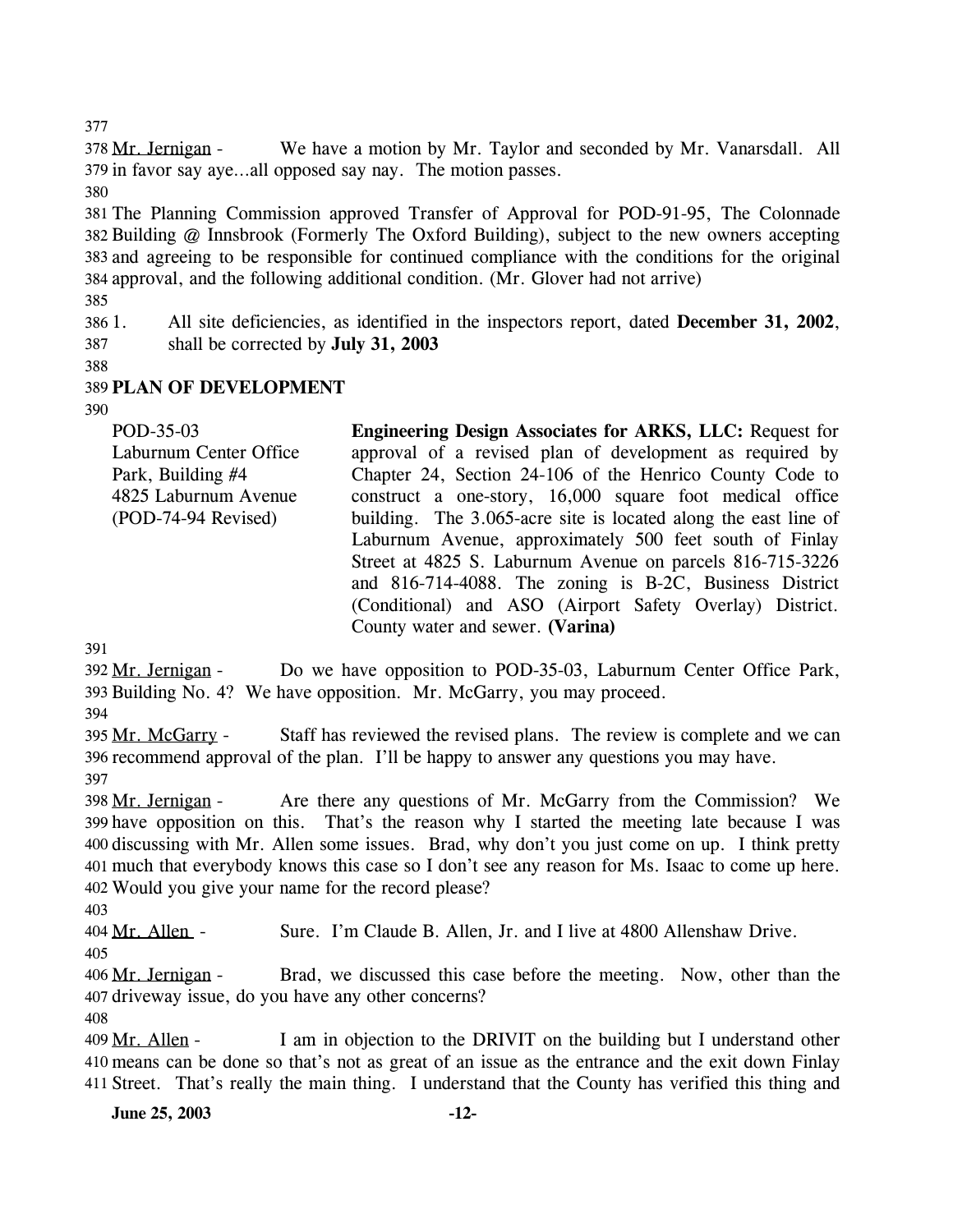412 looked through all the proffers and they do meet the proffers that were originally established when they got the zoning for this, the zoning changed and the drainage and all that will be 413 414 handled by the County, and so forth and so on, at a later date. So, we have no objection to  $415$  that.

416 417 Mr. Jernigan - The DRIVIT was granted by the Commission in 1995. 418  $419$  Mr. Allen - Right. 420 421 Mr. Jernigan - Changing the proffers on that. 422

That was a special condition that the County allowed. It is a County 424 facility, basically, and it's leased I think from the property owners. But, I don't think that its 425 really been keeping with the rest of the neighborhood. Everything in there is based on brick. 426 The new BB&T Bank that's being built on the other corner is brick. We had originally in our 427 proffers or list of proffers based on brick, constructural stone or glass or something. That was 428 a more presentable construction. But at that time when the County came through and reviewed 429 it as a good use for that neighborhood so we did, just like we are doing now, expressed our 430 opposition to it but the County overrode us and went on with it. Of course, I feel like there is 431 some concern there because it is a County facility. That's just the way that stands. Basically, what we are trying to do is get this entrance and exit resolved at the bank because in our 432 433 opinion it creates a monstrous situation there. I don't want to hold back progress or anything 434 but I really think at that entrance the health and safety of the public, the people that uses the 435 facilities here, that something needs to be resolved about that entrance. It's not right. 423 Mr. Allen -436

437 Mr. Jernigan - There is a problem there. Ms. Isaac, would you come up please? 438

I'm glad that you said that that you have never gotten attention or 440 nobody ever really tried to solve it? 439 Mr. Vanarsdall -

441

442 Mr. Allen - I don't understand.

443

444 Mr. Vanarsdall - You said there is a real problem there.

445

Yes. If you can see right here on the left bottom corner (referring to map on the screen) that's the entrance of one…. They do have another entrance to the existing 447 448 Bank of America there on Laburnum. All of the tellers.... After they have gone through the 449 tellers and everything, exit from the entrance on Finlay Street. A good deal of the people, 450 especially anybody coming from the west, has got to turn left and uses that entrance as an 451 entrance into the bank. The only people that really uses it as an entrance from the bank are 452 coming from the south on Laburnum. They use the Laburnum exit to get in. But they very 453 seldom, ever, use the entrance to get out. So, all of the traffic sooner or later is going to run Laburnum into Finlay. The entrance into that is extremely narrow and what is transpiring is if 454 455 a car comes out of that bank and gets just the least bit towards Laburnum then the people 456 trying to get in can't get in. So, then they back out, well if there is any traffic coming down 446 Mr. Allen -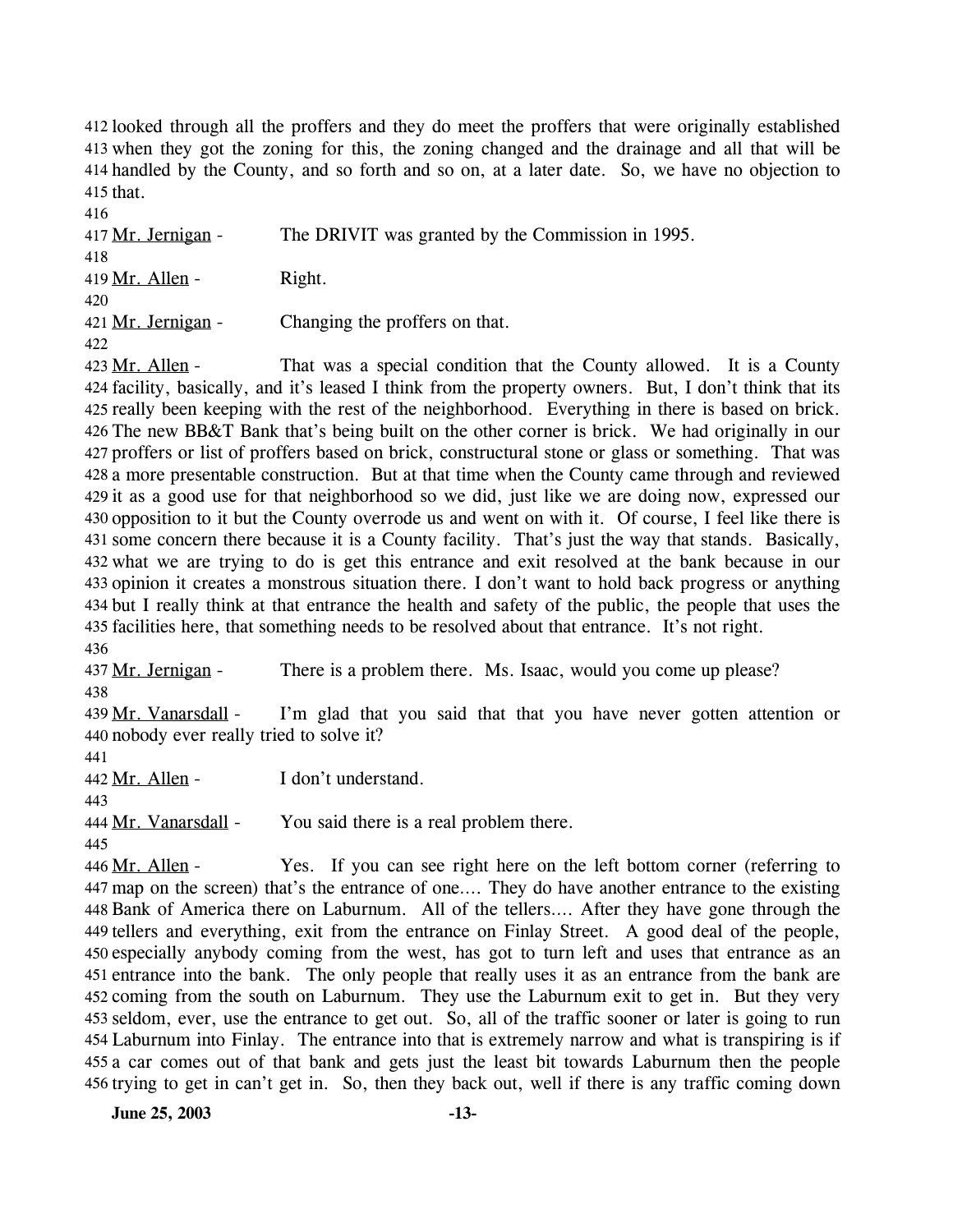457 Finlay then the people have blocked the intersection, sort of speak, can't get out. 

 We have seen traffic back all the way back out to Finlay, roughly 100 to 200 feet, and it backs out onto Laburnum. So, that's a real situation. Now, the entrance to the BB&T Bank which is directly across the street, has an entrance now, right directly across from the existing bank. So, now we are going to have traffic trying to get in and out of there coming from both directions. Traffic trying to get out of the existing bank, and it's a real bottleneck. And then to turnaround and put another entrance right in there. In my opinion, it's disastrous and it's dangerous.

 We understand that there are two separate properties there. So, what we are asking for is a real hard meeting of the minds that the Bank of America and the property owner here get together and form one entrance and straighten this situation out. I mean, I can't believe reasonable people, it's beyond belief that the Bank of America would want that situation created. It would relieve their situation and certainly relieve this other situation and we don't really know how to handle it. Years ago, 12 or 13 years ago, Mr. Penley was involved in it, and they said that they investigated it but it's somewhere they talk about different elevations but they are both coming out of the same elevation. So, it should be some type of buildup there or something. Grade elevation certainly couldn't…. I can't see any reason in the world why a grade elevation could be a real problem. It could be worked out in some manner. That's basically it. We really don't won't to ask for a deferment but we won't somebody to make a legitimate hard effort to straighten that situation out because it is dangerous.

480 Mr. Jernigan - Thank you, Brad.

Mr. Chairman, we have Todd Eure and Mike Jennings here from 483 Traffic. 482 Mr. Vanarsdall -

That's why I was late starting the meeting because I was discussing this 486 with them and what I want to do, I want to add it in on the record, the conversation we had. Ms. Isaac, the reason I want you up here is prior to this meeting that we discussed with the 488 developer and with Traffic that there is a possibility that if we can talk to the bank that they maybe able to share one larger entrance rather than two separate. I just want a commit from 490 you that we will look into that. I will look into the banking facility and want a commit from 491 the developer that we will work together. I don't want to hold this up with a deferment I just assume go on and pass it because if the bank says no then we are back to where we are anyway. But, what I do want is a commitment that we will work together and see if we can 494 share an entrance with the Bank of America. 485 Mr. Jernigan -

Yes, you have that commitment and we would be happy to accept a 497 condition on the approval of this saying "best efforts would be made to work on this entrance 498 and access problem with the bank." 496 Ms. Isaac -

| 500 Mr. Jernigan - | Okay, thank you, Ms. Isaac. |
|--------------------|-----------------------------|
| 501 Ms. Isaac -    | Thank you.                  |

**June 25, 2003 -14-**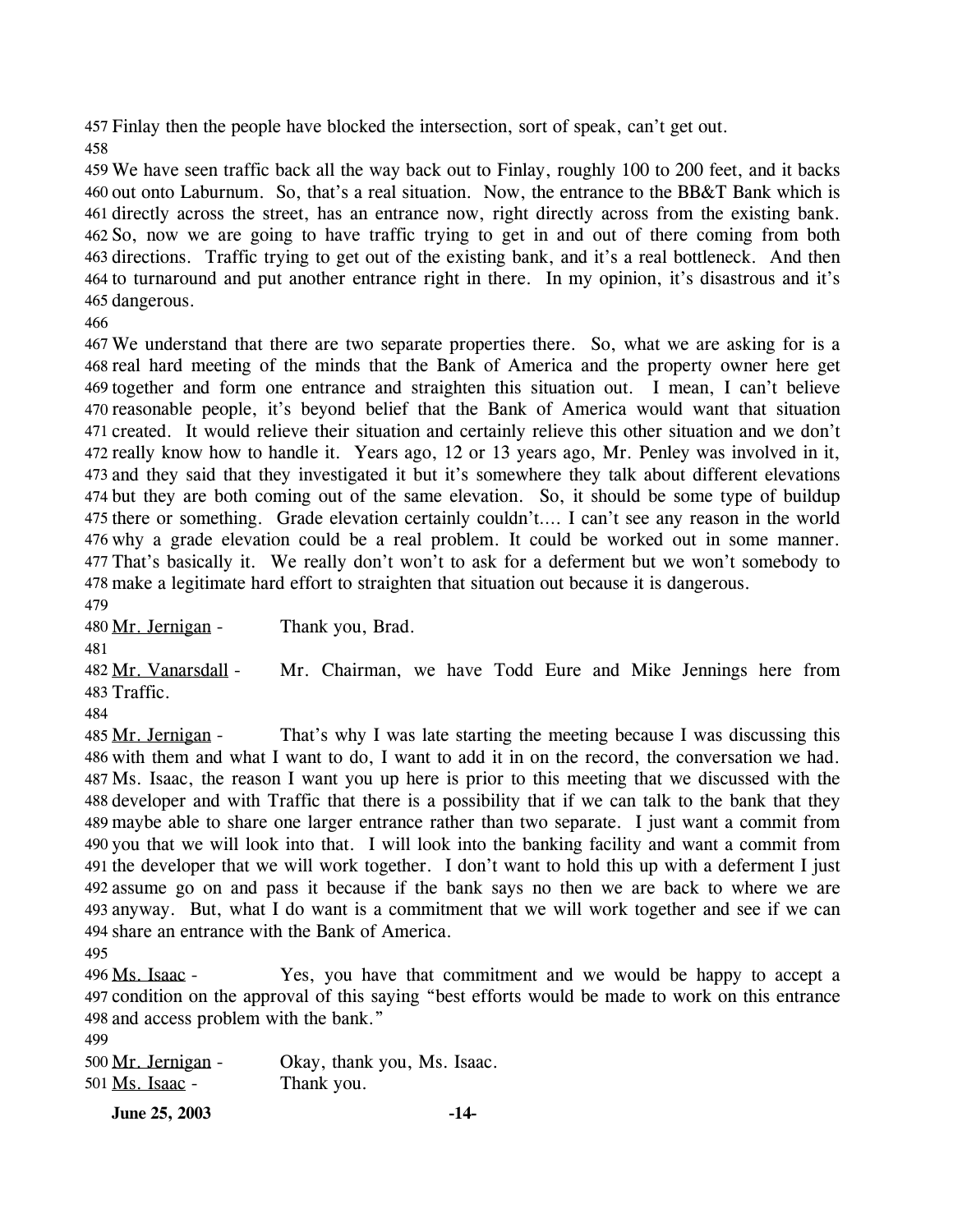502

Mr. Secretary, we will just add that in as condition No. 31, that it would 504 be best effort that the applicant discuss the shared parking lot with Bank of America. 503 Mr. Jernigan -505 506 Mr. Marlles - Yes, that's fine. 507 508 Mr. Jernigan - Brad is there anything else? 509 510 Mr. Allen - No. 511

We should add to that condition that this needs to be done before we give 513 final construction plan approval. 512 Mr. McGarry -

514 Okay. That will be item No. 32 or should we just incorporate it with 516 No. 31? 515 Mr. Jernigan -517 518 Mr. McGarry - Yes, sir, 31.

519

All right, so with that, I'll make a motion to approve POD-35-03, 521 Laburnum Center Office Park, Building No. 4 at 4825 Laburnum Avenue and this is a revision 522 of POD-74-94, with that to the standard conditions for developments of this type, and the 523 following additional conditions Nos. 23 through 30 and the addition of No. 31 as stated at this 524 hearing. 520 Mr. Jernigan -

525

526 Mrs. Ware - Second.

527

We have a motion by Mr. Jernigan and seconded by Mrs. Ware. All in 529 favor say aye...all opposed say nay. The motion carries. 528 Mr. Jernigan -

530

 The Planning Commission approved POD-35-03, Laburnum Center Office Park, Building #4 – 4825 Laburnum Avenue (POD-74-94 Revised) subject to the annotations on the plans, the standard conditions for developments of this type, and the following additional conditions. (Mr. Glover had not arrived)

535

536 23. 537 23. The developer shall provide fire hydrants as required by the Department of Public Utilities and Division of Fire.

- 538 24. 539 The proffers approved as a part of zoning case C-35C-88 shall be incorporated in this approval.
- 540 25. 541 542 Any necessary off-site drainage and/or water and sewer easements must be obtained in a form acceptable to the County Attorney prior to final approval of the construction plans.

543 26. 544 545 26. Deviations from County standards for pavement, curb or curb and gutter design shall be approved by the County Engineer prior to final approval of the construction plans by the Department of Public Works.

546 27. Insurance Services Office (ISO) calculations must be included with the plans and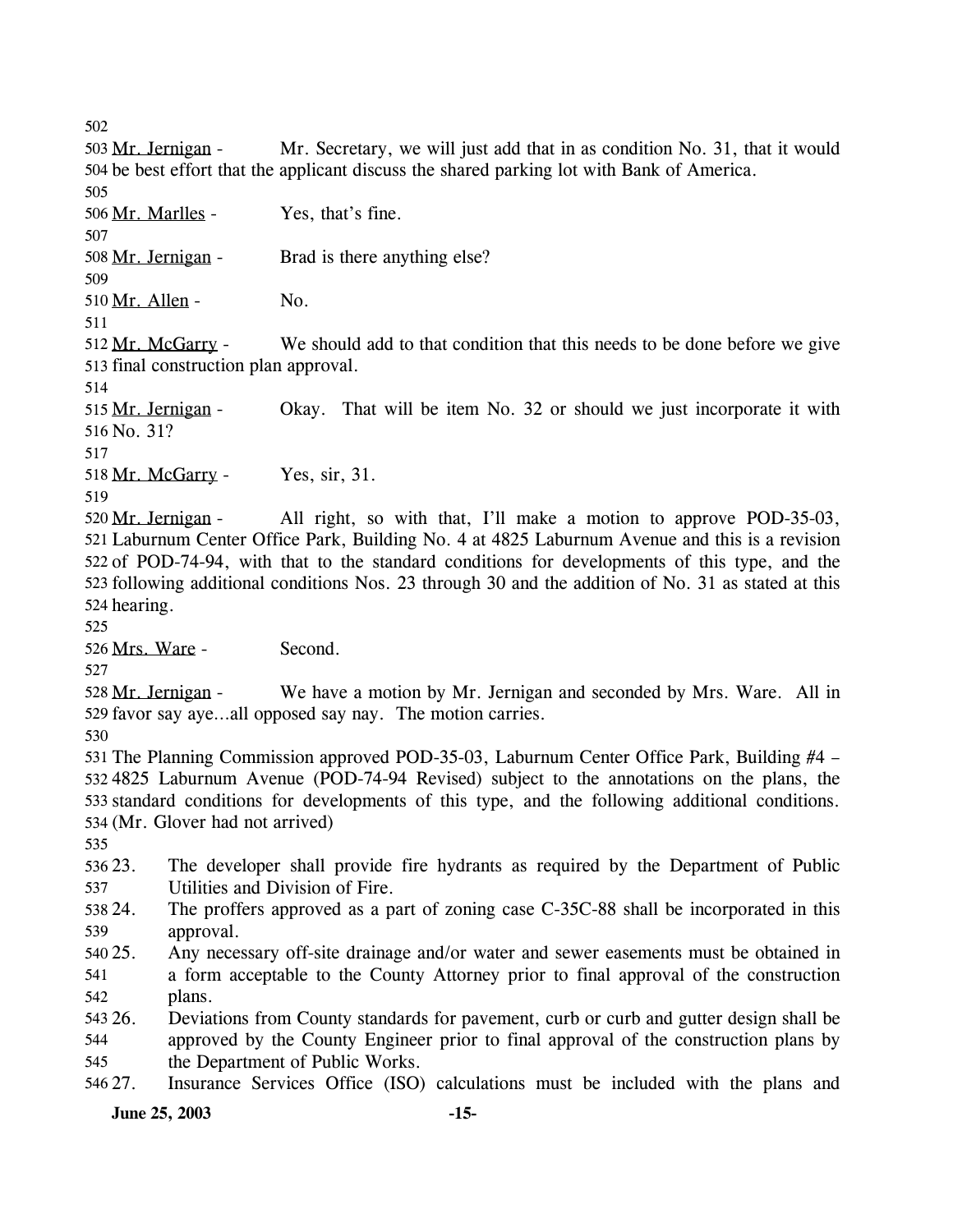contracts and must be approved by the Department of Public Utilities prior to the issuance of a building permit. 547 548

549 28. 550 551 Approval of the construction plans by the Department of Public Works does not establish the curb and gutter elevations along the Henrico County maintained right-ofway. The elevations will be set by Henrico County.

552 29. 553 554 555 556 The location of all existing and proposed utility and mechanical equipment (including HVAC units, electric meters, junction and accessory boxes, transformers, and generators) shall be identified on the landscape plans. All equipment shall be screened by such measures as determined appropriate by the Director of Planning or the Planning Commission at the time of plan approval**.**

557 30. 558 559 Evidence of a joint ingress/egress and maintenance agreement must be submitted to the Planning Office and approved prior to issuance of a certificate of occupancy for this development.

560 31. 561 31. Applicant shall make best faith efforts to work with Bank of America to achieve a joint access to Finlay Street, prior to construction plan approval.

562

# 563 **PLAN OF DEVELOPMENT**

564

POD-37-03 Jamerson Park @ Twin Hickory, Sections A and B **Youngblood, Tyler & Associates, P.C. for HHHunt Corporation:** Request for approval of a plan of development as required by Chapter 24, Section 24-106 of the Henrico County Code to construct 124, two-story townhouses for sale. The 29.68-acre site is located at the intersection of proposed Hickory Bend Drive and proposed Parkland Drive, on parcel 745-768-7374. The zoning is RTHC, Residential Townhouse District (Conditional). County water and sewer. **(Three Chopt)** 

565

Is there anyone in the audience in opposition to POD-37-03, Jamerson 567 Park @ Twin Hickory? We have opposition. Okay. Mr. Kennedy, you may proceed. 566 Mr. Jernigan -568

Good morning. This POD originally appeared before the Planning 570 Commission as a conditional subdivision that was approved two months ago at the Planning 571 Commission's meeting. This would permit construction of 124 townhouses. Staff does not 572 have any concerns, the developer agrees with the conditions and we are satisfied with the There are some annotations on the plans referring to recreational amenities, 574 recreational trails, basically park improvements it would be like a neighborhood park on the 575 site. The opposition from the neighborhood is concerned with what those are going to look 576 and the applicant has agreed to No. 9 amended where the landscaping would come back to the 577 Planning Commission. Those features would be shown on the landscape plan, the park and 578 basically there are trail improvements, where the applicant has agreed to a fitness trail and 579 some trails in the Virginia Power easement as well as location of some recreational facilities on 580 a designated site next to Building "Q" and those features will be shown on the landscape plan 581 which will come back to the Planning Commission. 569 Mr. Kennedy -573 design.

582 Mr. Jernigan - Are there any questions for Mr. Kennedy from the Commission?

**June 25, 2003 -16-**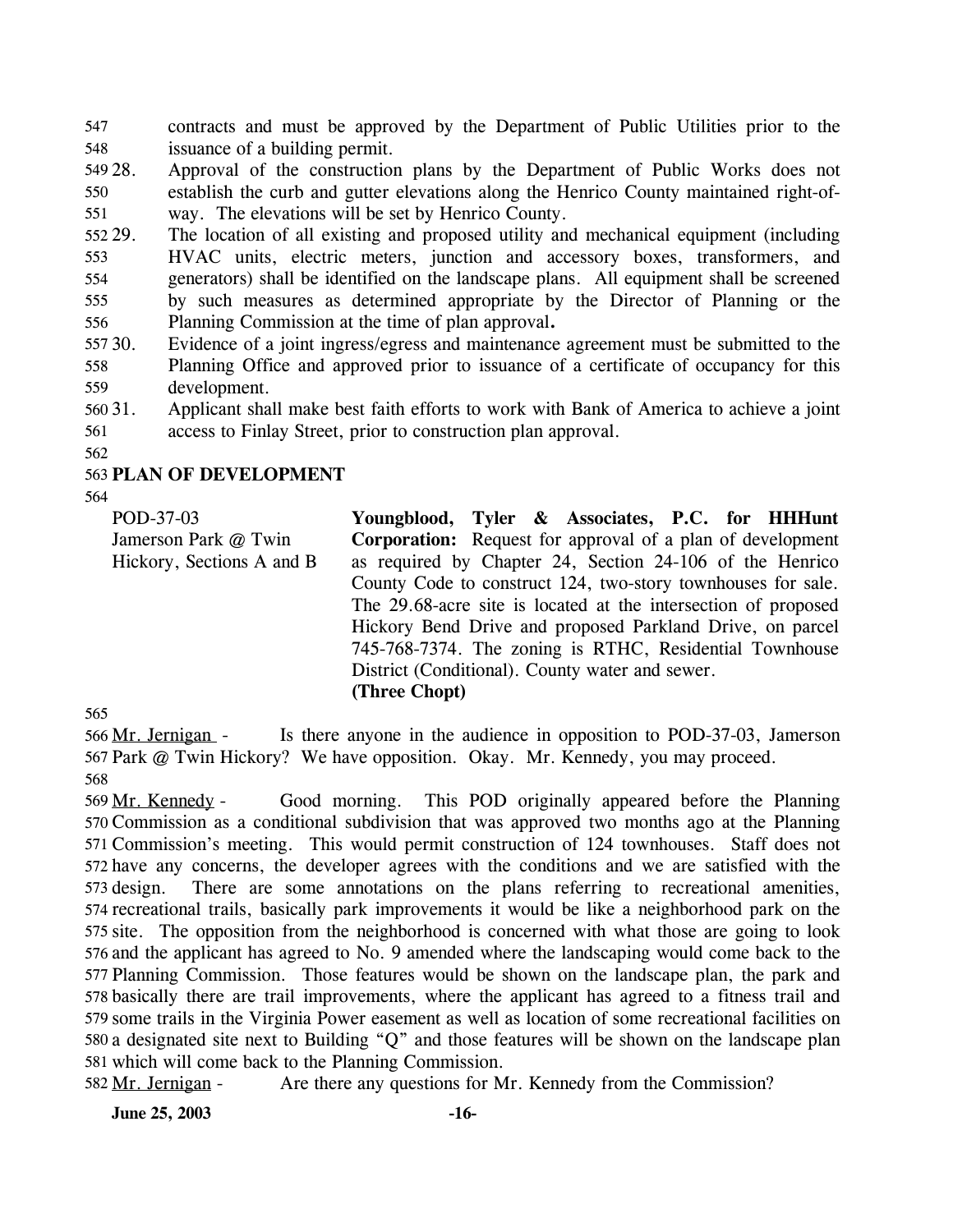583

I have a question in regard to the fitness trails within that VEPCO 585 easement, Mr. Chairman. Mr. Kennedy, have those been formally addressed from the design 586 stage? 584 Mr. Taylor -587 No they haven't. They haven't identified the location yet. They still 588 Mr. Kennedy -

589 have to work out with Virginia Power where the appropriate location would be. 590

591 Mr. Taylor - The fitness trails were one amenity, were there others? 592

Yes. There was a specify, designated, recreation area next to Building Q. It's identified by a little square on your plan. At that location they are talking about 594 595 amenities that are appropriate to their clientele. They haven't decided whether it would be a 596 gazebo or something more suitable for older people or playground equipment which would be 597 suitable for families. They are looking at their marketing criteria right now. 593 Mr. Kennedy -

598

In looking over the geographical review of this development, there seems 600 to be a considerable amount of sloped area and wetlands and buffer areas. Am I looking at 601 that right? 599 Mr. Taylor -

602

Yes. There's about 300 feet between the rear of the residents and the 604 interstate. So, there is a significant area back there which is basically natural area. 603 Mr. Kennedy -

605

606 Mr. Taylor - And that is all treed now?

607

Well, it isn't all treed because you have Virginia Power easements, you have a plantation pipeline easement. There are a lot of trees there, so it's natural. So, the 609 610 objective is to make these amenities available to these residents, since they are separated from 611 the County's park and Twin Hickory's Lake House. 608 Mr. Kennedy -

612

613 Mr. Taylor - How will VEPCO easement work?

614

It's always had power lines and there are trails along Virginia Power 616 easements already in, Twin Hickory along Holly Glen Subdivision further down along that 617 easement. There is a trail there, that is a paved trail and it extends to Short Pump Middle 618 School. So it is available. There are no other amenities other than the trail on that easement. 615 Mr. Kennedy -619

And there wouldn't be any opportunity for building to be constructed 621 there or major surface features other than trails, hiking trails.... Is there a bicycle trail over 622 there now or motorcycle trail? 620 Mr. Taylor -

623

No. The trails themselves within the community are available for 625 bicycles and pedestrian, they are paved trails. They have a lot of sidewalks. It's a very 626 pedestrian community. 624 Mr. Kennedy -

627 Mr. Taylor - And VEPCO basically has no objection to that being used for that

**June 25, 2003 -17-**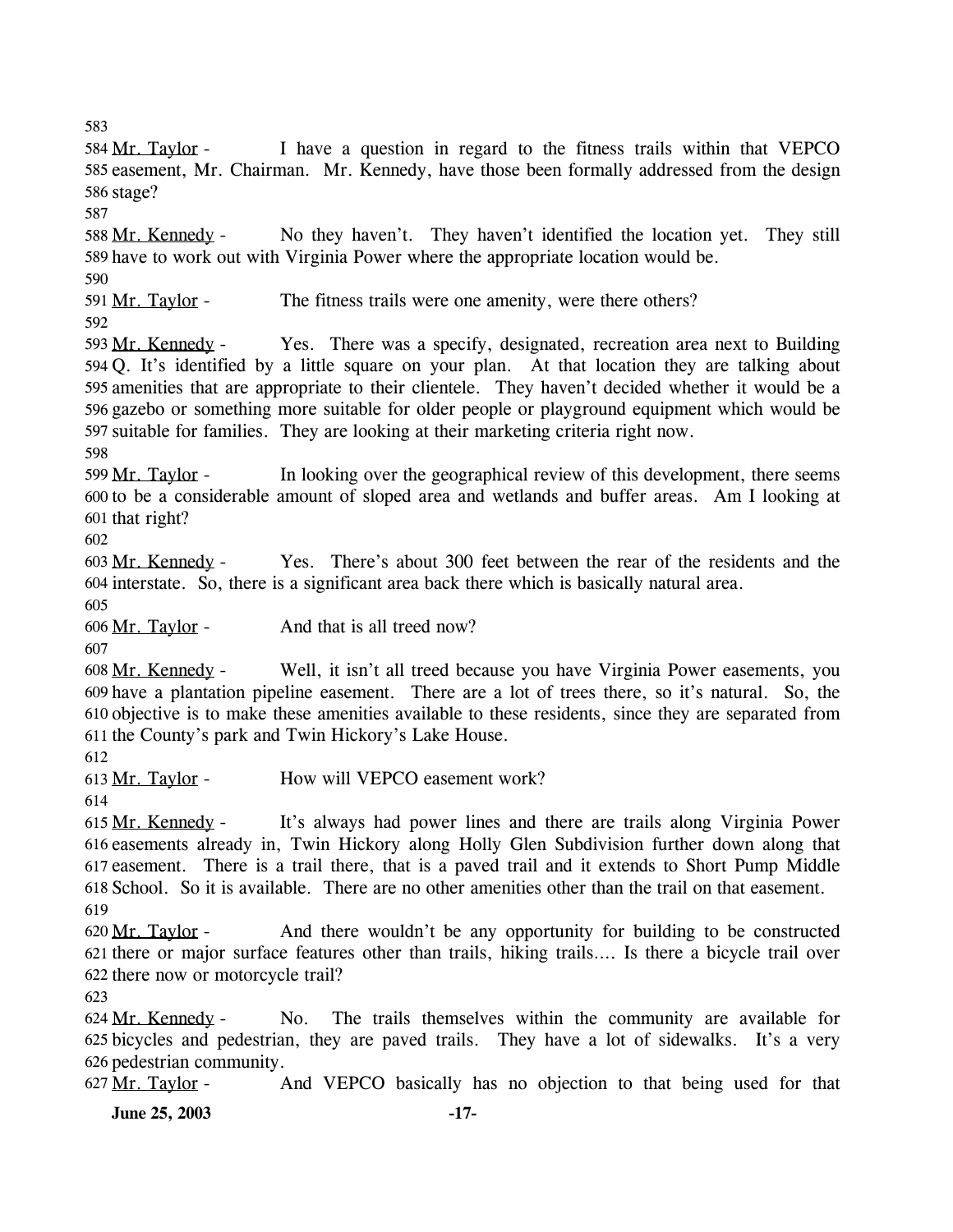628 purpose? 629 630 Mr. Kennedy - No they don't. 631 632 Mr. Taylor - Have they signed something with the developer to allow that? 633 They have to work out the locations and the details, but they haven't 635 objected to it in the past. 634 Mr. Kennedy -636 637 Mr. Taylor - Okay, thank you, sir. I have no further questions. 638 Are there any further questions for Mr. Kennedy? Thank you, Mr. 640 Kennedy. Mr. Taylor, we have opposition. Do you want to hear from the applicant? 639 Mr. Jernigan -641 642 Mr. Taylor - Well, we have 10 minutes... 643 644 Mr. Vanarsdall - You have opposition, you should hear from the applicant. 645 Let's hear from the opposition first and we will see what it is and then 647 we will ask George to come up. 646 Mr. Taylor -648 Good morning. My name is Mike Mullens and I live at 4916 649 Mr. Mullens -

650 Saddleridge Court. It's not really opposition because we haven't seen the plans or the trails or anything, but I just wanted to go on record just stating that I want to see some improvements 651 652 on the trails that we've seen so far. Right now we have got trails behind Holly Glen that 653 we've talked about. It is suppose to be maintained by the Holly Glen community and basically 654 the grass is getting real high. The people that I've talked to that utilize the trails feel like their 655 children aren't as safe on these trails because the weeds are so high. There are a lot of clovers 656 which attracts bees. There is some construction trash, and my wife and I are concerned that 657 this might happen here. We'd like to see this being taken over by the HOA so that we can maintain it to the standards that we want. The fitness trail would be a great addition to our 658 659 community. We don't have anything like that. We want to see this available for the entire 660 community not just for the residents of Jamerson Park. That's our concern. 661

 We would like to see these paths a little bit wider than they are now. With young riders, a lot times when two bikes meet there's not enough room to go. When you let the weeds grow on either side of the paths there's not enough room for a small child to get off the path safely for an adult rider or two children going by. So, a little bit wider than five feet maybe six feet or just making sure that the strip is maintained around these two areas so that it is lowly cut and people can walk around it. That would be nice. Landscaping would also be a prime addition to this. If we had some sort of bushes that should where somebody would cut where the grass would be low and then if the grass gets high behind it because it only gets cut three times a year, it wouldn't be a major concern and it would still be beautiful to the people in the community.

672 If there is any possibility, we would like to see, there is a conservation area that goes all the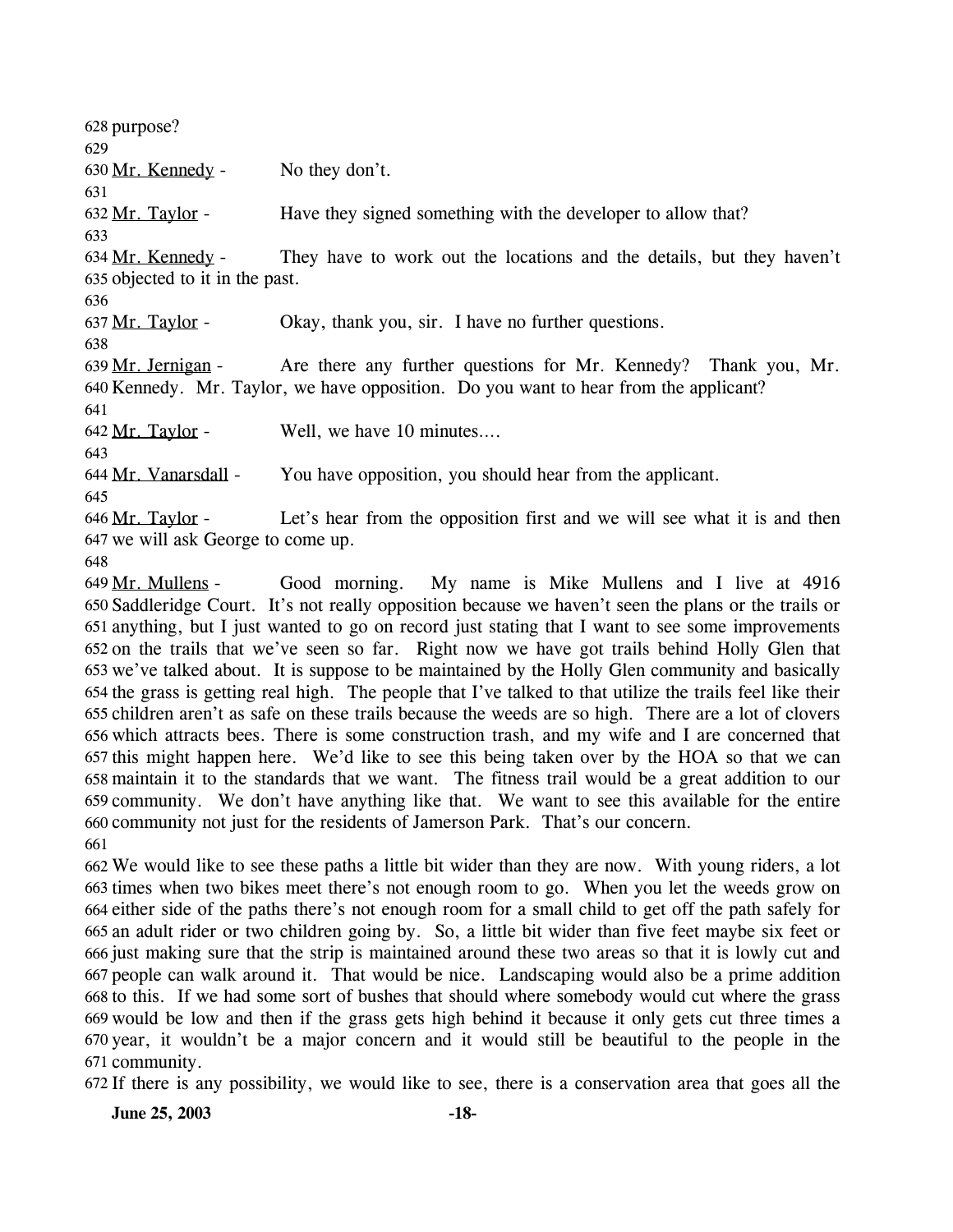673 way down toward the lake area. It would be nice if we could get some sort of path going to 674 the lake area, the pool area, they would be a part of that amenity. If the people of Jamerson 675 Park are going to come to the pool area, they have to go along Hickory Bend Drive, which on 676 the south side of Hickory Ben Drive there are no walkways. That's going to be a four-lane  $677 \text{ road.}$  There's going to be Office coming in and O-3C that might be utilizing that road. So, 678 it's going to be a heavy traffic area. And, if there's any way we can have these 124 homes 679 being able to get to the pool and the tennis court amenities safely, that would be recommended. 680 I know it's after the fact, but maybe there's a way there could be a sidewalk added to the 681 south side of Hickory Bend Drive but that would be hard to do now that the apartments are 682 already there and constructed everything that they have.

683

 But, I just wanted to get on record with these concerns. I am proud that you put an amendment on here to allow us to see this before, get the proposed landscaping and proposed paths. Thank you for adding that amendment, Mr. Moore. Are there any questions? 687

Thank you, Mr. Mullens. Are there any questions of Mr. Mullens from 689 the Commission? 688 Mr. Jernigan -

690

I just have one. The trails that you are speaking of that aren't maintained, are they currently the responsibility of HHHunt to maintain those or whose are 692 693 they, do you know? 691 Mrs. Ware -

694

Well, right now the trails are behind Holly Glen. From what my 696 understanding is it's maintained by the Holly Glen Association. And they are part of Twin 697 Hickory but it would be better if it was maintained by the Twin Hickory Association because 698 we would have more control over it. Now we've got the separate Homeowners Association 699 that we have to try to talk to deal with it. And, if it was all under our control it would be 700 easier to get done. We are still under the control of the developer now. So, that's a harder 701 thing for us to deal with. 695 Mr. Mullens -

702

You said that you would like to see the HOA take it over. Have you 704 talked to anybody about that? 703 Mr. Vanarsdall -

705

My wife has talked to a lot of people and she's the one y'all normally see 707 up here unfortunately she couldn't make it during the day. 706 Mr. Mullens -

708

709 Mr. Vanarsdall - Did you talk to the president of the HOA?

710

I haven't personally. George, has my wife talked to you about this 712 before? He's the president of the Homeowners Association. 711 Mr. Mullens -

713

714 Mr. Moore - Yes, I'll be glad to discuss it when I get up there.

715

All right. Are there any more questions of Mr. Mullens? Okay. Thank 717 you, Mr. Mullens. 716 Mr. Jernigan -

**June 25, 2003 -19-**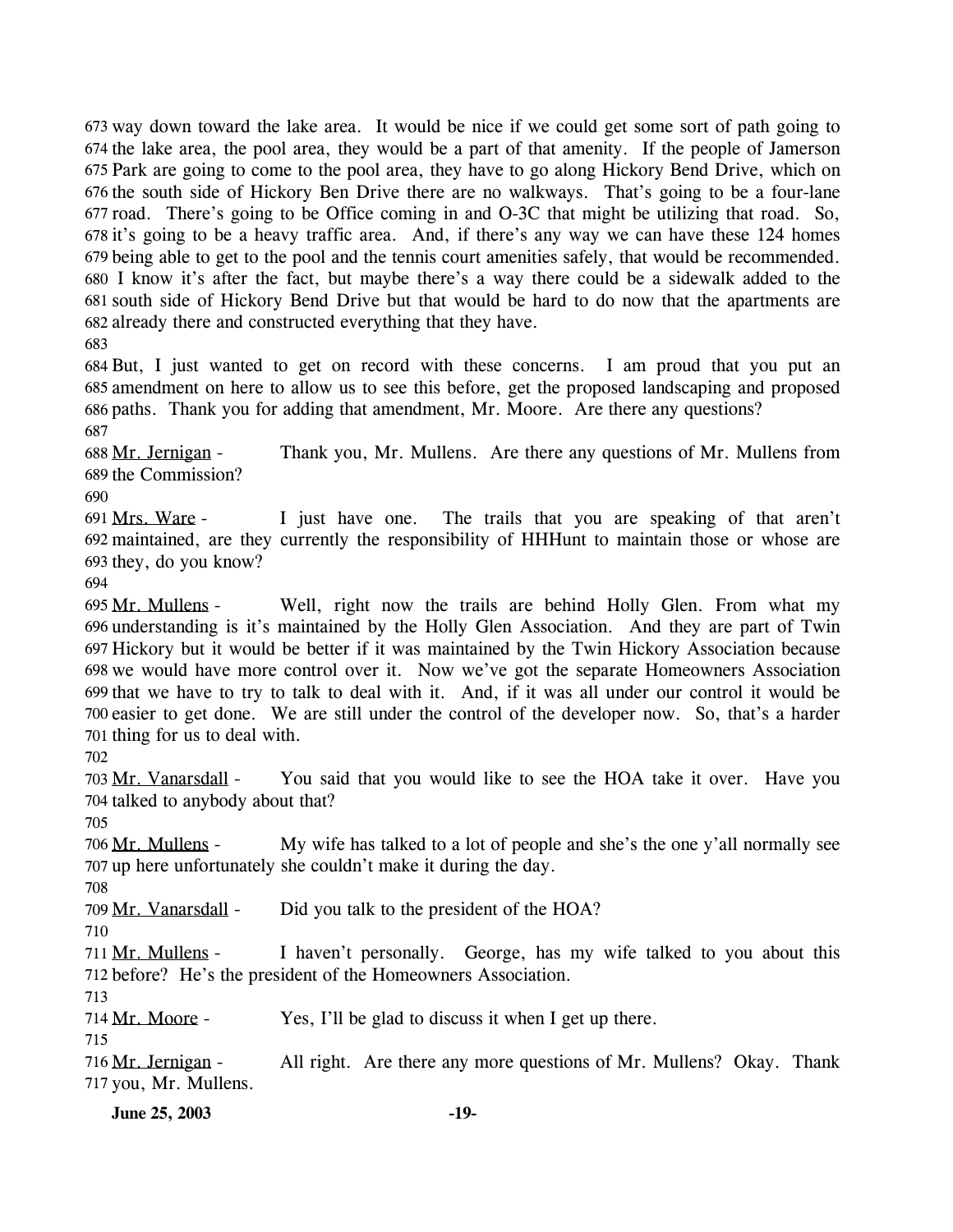718 Mr. Chairman, I think at this time maybe we could ask Mr. Moore to 720 come up. 719 Mr. Taylor -721 722 Mr. Jernigan - I think Mr. Kennedy wants to say something first. 723

I just want to say a couple of things. As far as the sidewalk along the 725 apartment complex on the south side of Twin Hickory Bend Drive, there is a sidewalk it just meanders. A section of the trail meanders downs the hill because the slopes of the road was 726 727 such that we could not put a sidewalk there, but there is a continuous path that extends from 728 Twin Hickory Lake Drive down Hickory Bend Drive to this new Jamerson Park. There is a 729 continuous path on both sides of the road. It just meanders away from the road. In a couple 730 of cases quite far but it is there. So, we have provided for that. And it is my understanding 731 with Holly Glen there is grass there. It's supposed to be Crown Veg which is a flowering type 732 plant which grows about three inches high. However, that has not been established yet. So, 733 the developer has to maintain and cut the grass just as any homeowner would. They have a 734 responsibility to do that. And I believe the Homeowners Associations has been following up 735 with Holly Glen Associates to do that. And I'll turn it over to Mr. Moore. 724 Mr. Kennedy -736

Mr. Chairman and Planning Commission members, my name is George 738 Moore and I'm with HHHunt Corporation. I guess I'll deal first with the concern about the 739 Holly Glen path. He is correct, that path is being maintained by the Holly Glen HOA, which 740 is a separate Homeowners Association a part from the Twin Hickory's Homeowners Association. We have been in contact with the developer of that neighborhood and they have 741 742 cut the grass once in that powerline easement. I think the bigger problem is that, as Michael 743 Kennedy alluded to, is that the landscape plan that was originally submitted for that has not 744 come in like it was expected. It was supposed to be a Crown Veg, which is a grown cover that 745 would eventually take over that whole area and would create a low-maintenance situation but 746 would also give you something attractive to look at. I personally talked to the developer about 747 this and their HOA president and talked about specifically how they are going to deal with this. 748 I have not heard back from them yet but we expect to hear from them soon. So, not only is 749 HHHunt concerned about it but as a Board member for the Twin Hickory HOA, we are also 750 looking into it from that perspective. 737 Mr. Moore -

751

 As far as the paths go around Jamerson Park, it is our intent to build the pedestrian path around Jamerson Park so it would tie back into Hickory Bend Drive. That path would be five feet which is consistent with all the other sidewalks and pedestrian paths that have been built in Twin Hickory up to this point which we feel is a sufficient width.

756

 As far as making a connection of Jamerson Park to the Swim and Racquet Club along I-295, the majority of that area is wetlands and environmental area. A good part of it is even underwater so there's really no feasible way to make a connection back there. As Mike Kennedy said, there is a sidewalk that exists along Hickory Bend Drive. We will be building sidewalks on Hickory Bend Drive all the way from Twin Hickory Lake Drive to Twin Hickory Road on both sides of the road. So, we feel that they will be more than adequate, pedestrian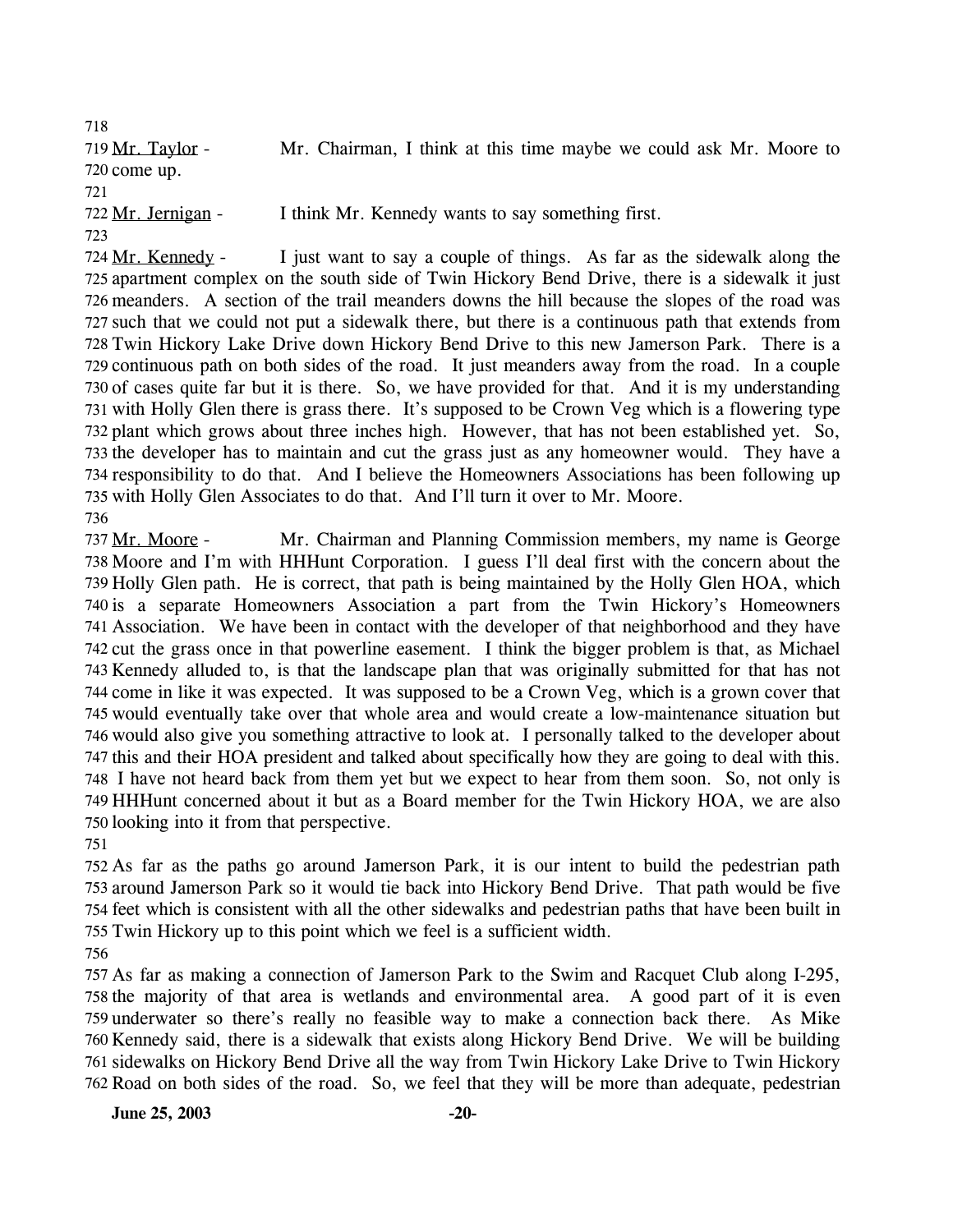763 connection for Jamerson Park to get to the amenities of Twin Hickory. I think that covered 764 most of the items. 765 There were a couple of more I thought Mr. Mullens referred to was, and 767 I kind of think they were included, but specifically I don't know that you mentioned, Mr. 768 Moore. He wanted the landscaping that that's going to be improved as a part of the 769 construction process. 766 Mr. Taylor -770

Yes. We will be submitting a landscape plan to staff for their review and 772 we will show all of the landscaping for the entire Jamerson Park project, which will include 773 entrances, landscaping within the project, landscaping that we propose along the pedestrian 774 path and the proposed park area that we are going to do. So, it will be an all encompassing 775 plan. 771 Mr. Moore -

776

What I will do is I will add No. 9 amended which means the landscaping 778 plan will come back to the Planning Commission, if you agree. 777 Mr. Taylor -

779

780 Mr. Moore - That's fine.

781

It seems to me that the issue of fitness trails are easy to resolve. 783 Certainly, I think Mr. Mullen's comments of access can be handled as a part of the design. 784 Would you agree? 782 Mr. Taylor -

785

786 Mr. Moore - Yes, sir.

787

Then he mentioned something about Hickory Bend Trail and a 789 conservation area in there. Are they going to be separate areas or are they going to be 790 together? 788 Mr. Taylor -

791

I think that was the conservation area behind Jamerson Park between 793 Jamerson Park and I-295, that's the wetlands area back there. 792 Mr. Moore -

794

795 Mr. Taylor - And you do have a group, a recreation advisory group on the HOA.

797 Mr. Moore - Yes, there is a separate committee.

798

796

799 Mr. Taylor - Are you on it?

800

No, I'm not on the recreational committee, but I'm one of the Board 802 members. Those committees report to the Board. 801 Mr. Moore -

803

Within Jamerson Park itself when it's constituted as a mini community, 805 is there going to be a separate Jamerson Park recreational advisory group as a representative to 806 meet that group that you are on the Board? 804 Mr. Taylor -

807 Mr. Moore - No, there won't be a separate recreation committee for Jamerson Park.

**June 25, 2003** -21-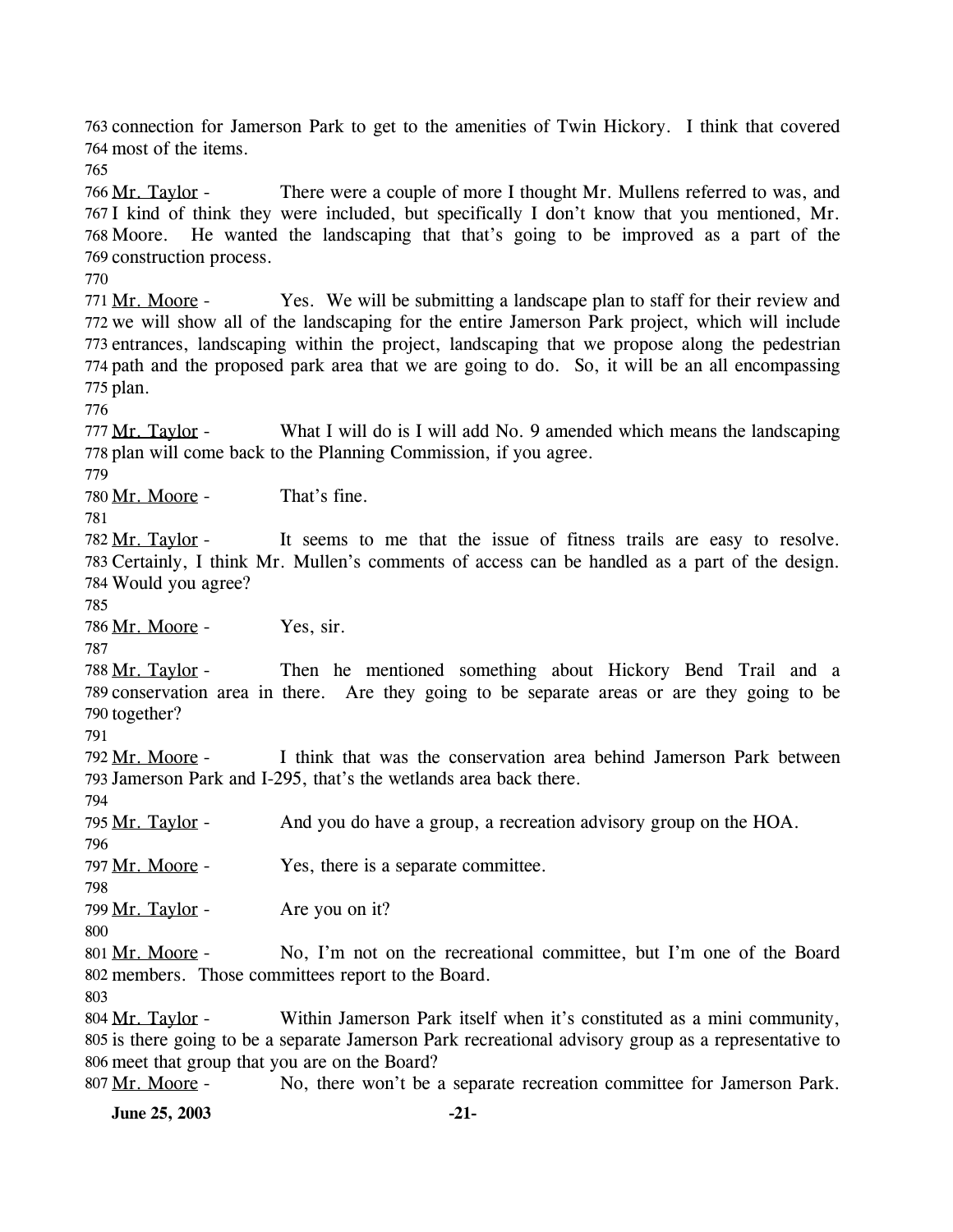They will become part of the Twin Hickory's Homeowners Association and the recreation 808 809 committee would have some input into that eventurally.

810

What I am concerned about hoping that it's resolved is that Mr. Mullens 812 and the other people who are concerned would have direct access to the Jamerson Park. 811 Mr. Taylor -813

Yes, they would have access to the pedestrian path that would go around 815 Jamerson Park. I think the park itself that we create would be more specifically suited to that 816 neighborhood. Not to say that somebody couldn't use it but it's kind of in the middle of 817 Jamerson Park and we are trying to tailor it so it meets the specific profile of the buyer in 818 Jamerson Park. 814 Mr. Moore -

819

Well that's specifically Jamerson Park and it's residents would have 821 direct access to the assembled group. 820 Mr. Taylor -

822

824

826

828

823 Mr. Moore - That's right.

825 Mr. Taylor - That's what I said, they would have their own person on there.

827 Mrs. Ware - But, won't that be addressed in No. 9 amended?

829 Mr. Taylor - I'm not sure if it would.

830

They will have a representative just like every other neighborhood in Twin Hickory. They will report to the Board and cast votes for their neighborhood just like all 832 833 other neighborhoods. 831 Mr. Moore -

834

Well, frankly, that sounds adequate to me. I wonder if Mr. Mullens is 836 satisfied with that. 835 Mr. Taylor -

837

We will be happy to meet with Mr. Mullens and anybody else to review 839 the plans before we come back to the Planning Commission. 838 Mr. Moore -

840

842

841 Mr. Taylor - Okay. Thank you, Mr. Moore.

Mr. Taylor, I'll let you know. After our last meeting, remember Mr. 844 Glover was discussing about landscaping and actually what you can do if you want to meet 845 with them and settle this out, you can handle that administratively and not have to bring it back 846 to the Commission unless you want to. That's your choice. 843 Mr. Jernigan -

847

Well, and I think that probably happens through the staff so I think I'll 849 just make that a part of the motion. 848 Mr. Taylor -

850

You can get with staff and Mr. Mullens and Mr. Moore and you all can 852 come to an agreement. You can handle that administratively. 851 Mr. Jernigan -

**June 25, 2003 -22-**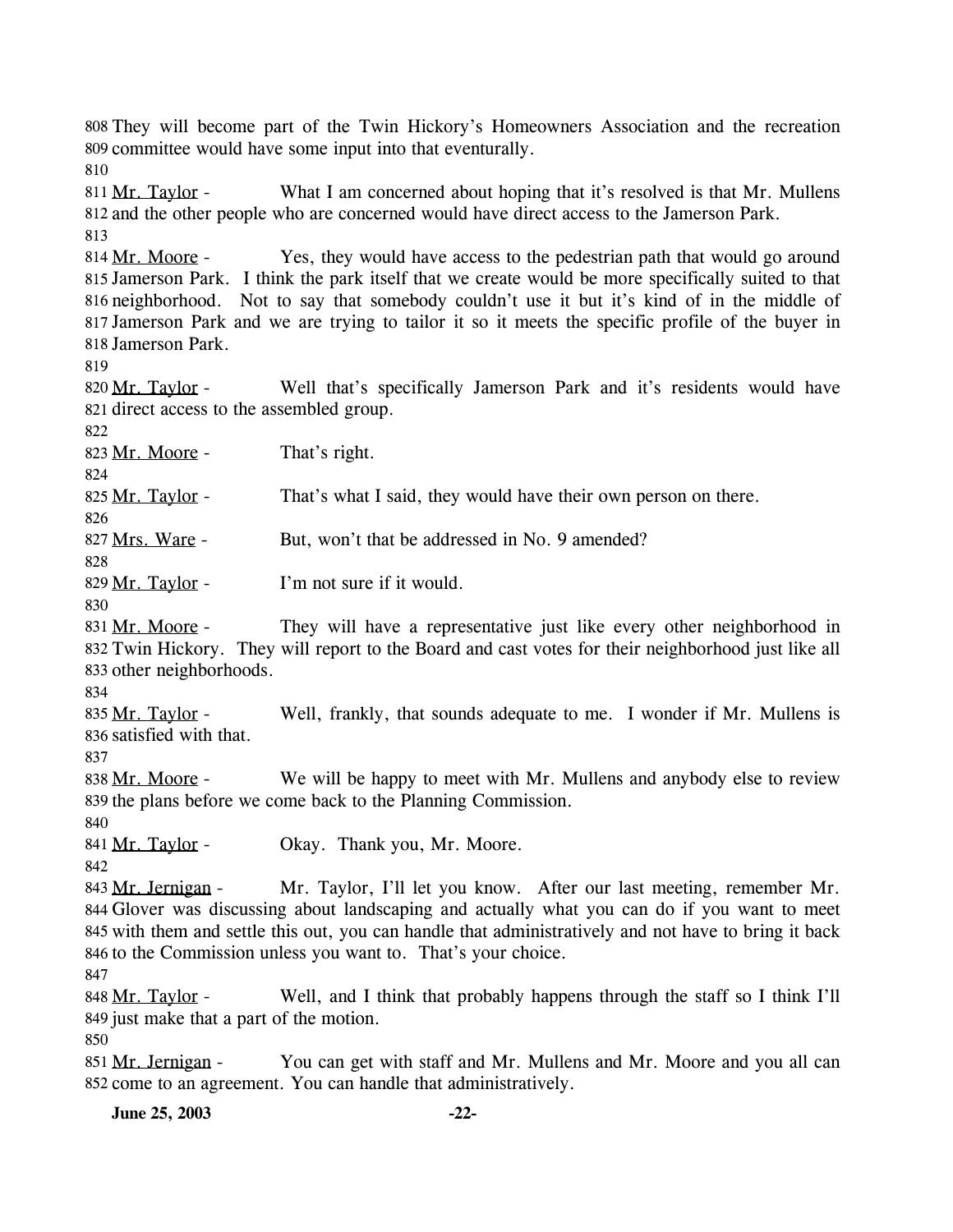853

I think for me, Mr. Chairman, that clears it up. So, I'll move to approve 855 POD-37-03, Jamerson Park @ Twin Hickory, Sections A and B, subject to the annotations on 856 the plans, the standard conditions for developments of this type and additional condition No. 9 857 amended, which will bring the landscaping and trail plan back to the Planning Commission or 858 as an alternative to the staff, either one is as far as I am concern is acceptable. And, additional 859 conditions Nos. 23 through 36. 854 Mr. Taylor -

860

861 Mrs. Ware - Second.

862

We have a motion by Mr. Taylor and seconded by Mrs. Ware. All in 864 favor say aye...all opposed say nay. The motion passes. 863 Mr. Jernigan -

865

866 The Planning Commission approved POD-37-03, Jamerson Park @ Twin Hickory, Sections A 867 and B, subject to the annotations on the plans, the standard conditions for developments of this 868 type, and the following additional conditions. (Mr. Glover had not arrived)

869

870 9. 871 872 AMENDED - A detailed landscaping plan shall be submitted to the Planning Office for review and Planning Commission approval prior to the issuance of any occupancy permits.

873 23. 874 The subdivision plat for Jamerson Park at Twin Hickory shall be recorded before any building permits are issued.

- 875 24. 876 877 878 879 The right-of-way for widening of Hickory Bend Drive as shown on approved plans shall be dedicated to the County prior to any occupancy permits being issued. The right-of-way dedication plat and any other required information shall be submitted to the County Real Property Agent at least sixty (60) days prior to requesting occupancy permits.
- 880 25. 881 882 883 884 The easements for drainage and utilities as shown on approved plans shall be granted to the County in a form acceptable to the County Attorney prior to any occupancy permits being issued. The easement plats and any other required information shall be submitted to the County Real Property Agent at least sixty (60) days prior to requesting occupancy permits.
- 885 26. 886 887 888 26. The limits and elevations of the 100-year frequency flood shall be conspicuously noted on the plan "Limits of 100 Year Floodplain." In addition, the delineated 100-year floodplain must be labeled "Variable Width Drainage and Utility Easement." The easement shall be granted to the County prior to the issuance of any occupancy permits.
- 889 27. 890 The developer shall provide fire hydrants as required by the Department of Public Utilities and Division of Fire.
- 891 28. 892 28. A standard concrete sidewalk shall be provided along the south side of Hickory Bend Drive.
- 893 29. 894 The proffers approved as a part of zoning case  $C-13C-02$  shall be incorporated in this approval.

895 30. 30. Prior to issuance of a building permit, the developer must furnish a letter from **Dominion Virginia Power** stating that this proposed development does not conflict with their facilities. 896 897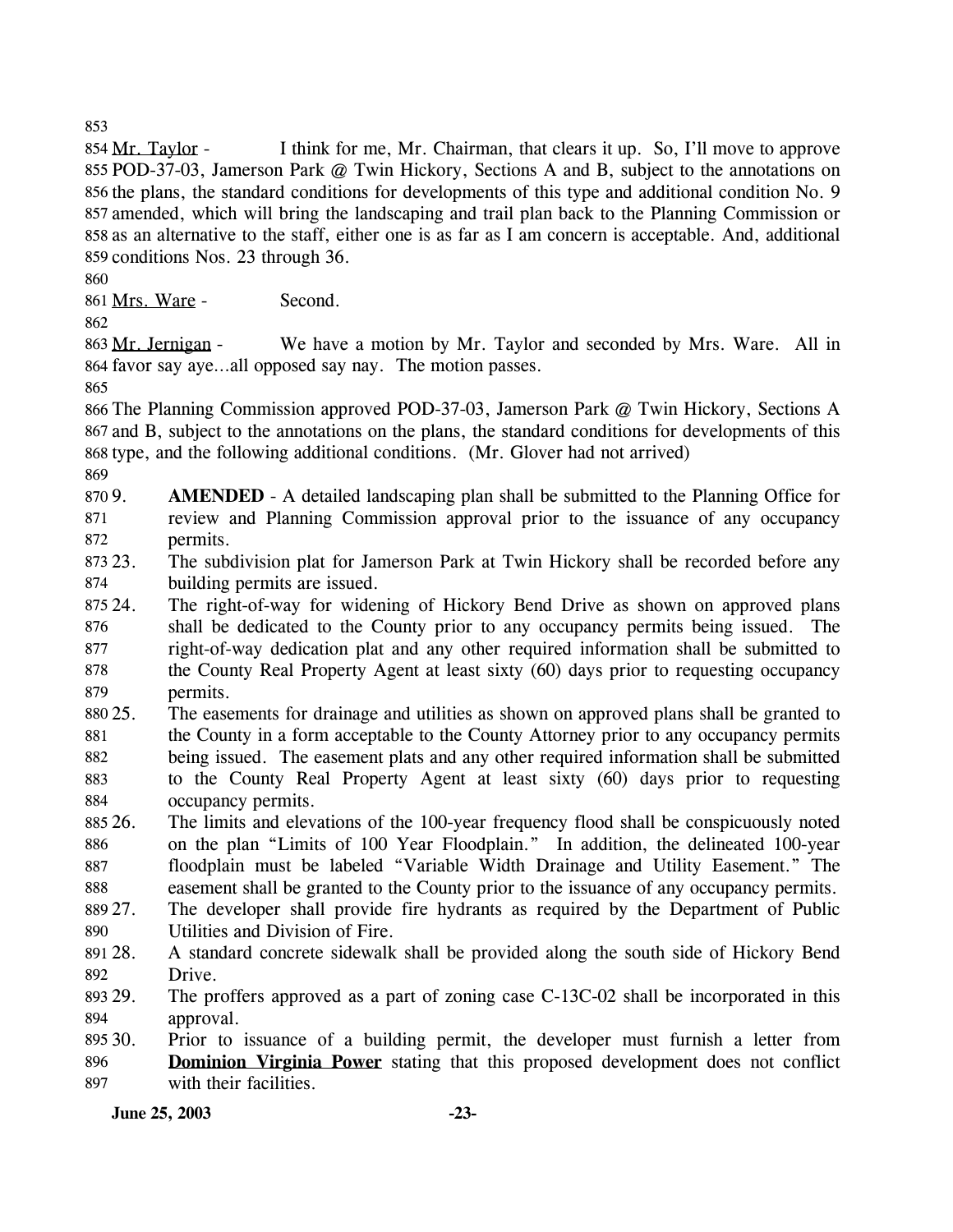- Any necessary off-site drainage and/or water and sewer easements must be obtained in a form acceptable to the County Attorney prior to final approval of the construction plans. 898 31. 899 900
- 901 32. 902 903 32. Deviations from County standards for pavement, curb or curb and gutter design shall be approved by the County Engineer prior to final approval of the construction plans by the Department of Public Works.
- 904 33. 905 906 907 908 909 The pavement shall be of an SM-2A type and shall be constructed in accordance with County standard and specifications. The developer shall post a defect bond for all pavement with the Planning Office - the exact type, amount and implementation shall be determined by the Director of Planning, to protect the interest of the members of the Homeowners Association. The bond shall become effective as of the date that the Homeowners Association assumes responsibility for the common areas.
- 910 34. 911 912 Insurance Services Office (ISO) calculations must be included with the plans and contracts and must be approved by the Department of Public Utilities prior to the issuance of a building permit.
- 913 35. 914 915 Approval of the construction plans by the Department of Public Works does not establish the curb and gutter elevations along the Henrico County maintained right-ofway. The elevations will be set by Henrico County.
- 916 36. 917 The owners shall not begin clearing of the site until the following conditions have been met:
- 919 920 921 922 923 (a) The site engineer shall conspicuously illustrate on the plan of development or subdivision construction plan and the Erosion and Sediment Control Plan, the limits of the areas to be cleared and the methods of protecting the required buffer areas. The location of utility lines, drainage structures and easements shall be shown.
- 924 925 926 927 (b) After the Erosion and Sediment Control Plan has been approved but prior to any clearing or grading operations of the site, the owner shall have the limits of clearing delineated with approved methods such as flagging, silt fencing or temporary fencing.
- 928 929 930 (c) The site engineer shall certify in writing to the owner that the limits of clearing have been staked in accordance with the approved plans. A copy of this letter shall be sent to the Planning Office and the Department of Public Works.
- 931 932 933 934 (d) The owner shall be responsible for the protection of the buffer areas and for replanting and/or supplemental planting and other necessary improvements to the buffer as may be appropriate or required to correct problems. The details shall be included on the landscape plans for approval.
- 935 936

918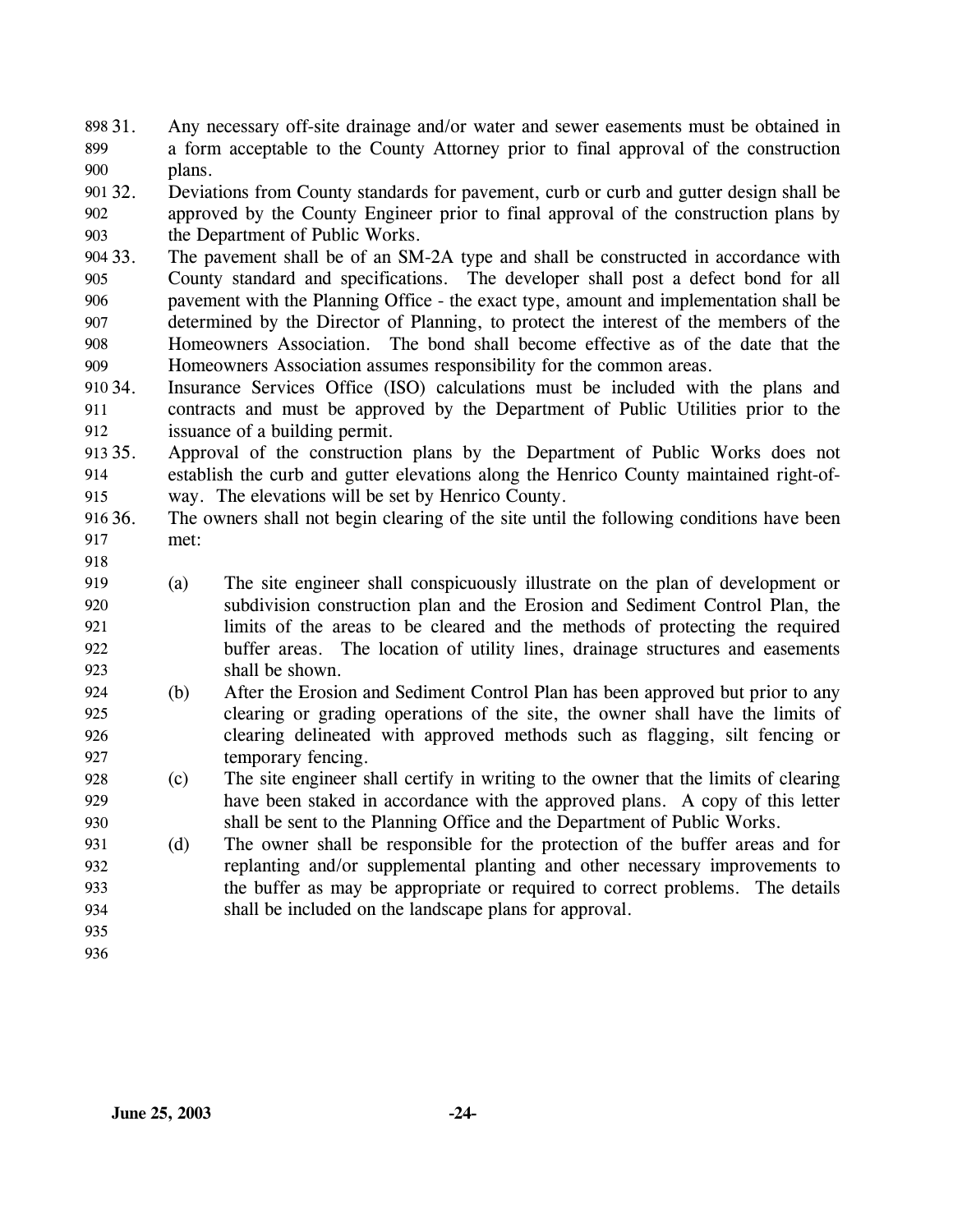#### 936 **PLAN OF DEVELOPMENT & TRANSITIONAL BUFFER DEVIATION**

POD-40-03 Kroger Food Store #525 1510 Eastridge Road **VHB – Scott Coleman, P.E. for Kroger Mid-Atlantic:**  Request for approval of a plan of development and transitional buffer deviation as required by Chapter 24, Sections 24-106 and 106.2 of the Henrico County Code to construct a onestory, 58,000 square foot grocery store, parking, drainage and utility infrastructure. The transitional buffer deviation would permit the required 35-foot transitional buffer along Eastridge Road to be reduced to 19 feet. The 8.04-acre site is located at 1510 Eastridge Road, approximately 800 feet to Parham Road on parcel 754-744-6868. The zoning is B-2C, Business District (Conditional). County water and sewer. **(Three Chopt)** 

938

937

Is there anyone in the audience in opposition to POD-40-03, Kroger Food Store #525? No opposition. Mr. Kennedy, you may proceed. 940 939 Mr. Jernigan -

941

There's a change in the staff's recommendation. Regarding condition 943 No. 31, the applicant requested that we delete that. After additional consideration, staff has agreed that that could be deleted. The access easements that are there are not going to be a 944 factor and the new access easements are going to work out subject to construction design. So, 945 946 we would like to delete condition No. 31. Otherwise, staff can recommend approval. As far as the transitional buffer deviation, in your packet, being displayed right now, is a cross 947 948 section of the landscaping along Eastridge Road, a schematic plan. There is a 25-foot 949 transitional buffer requirement along Eastridge Road. They are requesting reduction to 19 950 feet. Normally, as an alternative, if there was a fence provided or an above grade wall, we 951 could reduce it automatically by the alternative, two for one. However, it's actually below grade wall, it is actually a retaining wall as you can see on the cross section. So, technically 952 953 they don't qualify but in reality that provides the required screening. So, you are not going to 954 be able to see the cars from Eastridge Road and it's going to be adequate landscaping. And it meets the full intent of the Ordinance. I guess you can say it exceeds it because of the height 955 956 of retaining wall, two for one. It more than exceeds the requirement. So with that, staff can 957 recommend approval of both the transitional buffer deviation and the POD. We will need 958 separate motions. 942 Mr. Kennedy -

959

960 Mr. Jernigan - Are there any questions for Mr. Kennedy by the Commission?

961

Mr. Kennedy, No. 31 was that the ingress/egress that they tried to work 963 out with Mr. Marchitti? 962 Mr. Vanarsdall -

964

Yes. This way they stay with the same conditions that they have now 966 without forcing anybody to an agreement. 965 Mr. Kennedy -

967

The other question is, process of the rezoning. They wanted the entire 969 building covered with the same brick and mortar, facing the shopping center as it did anywhere 968 Mr. Vanarsdall -

**June 25, 2003 -25-**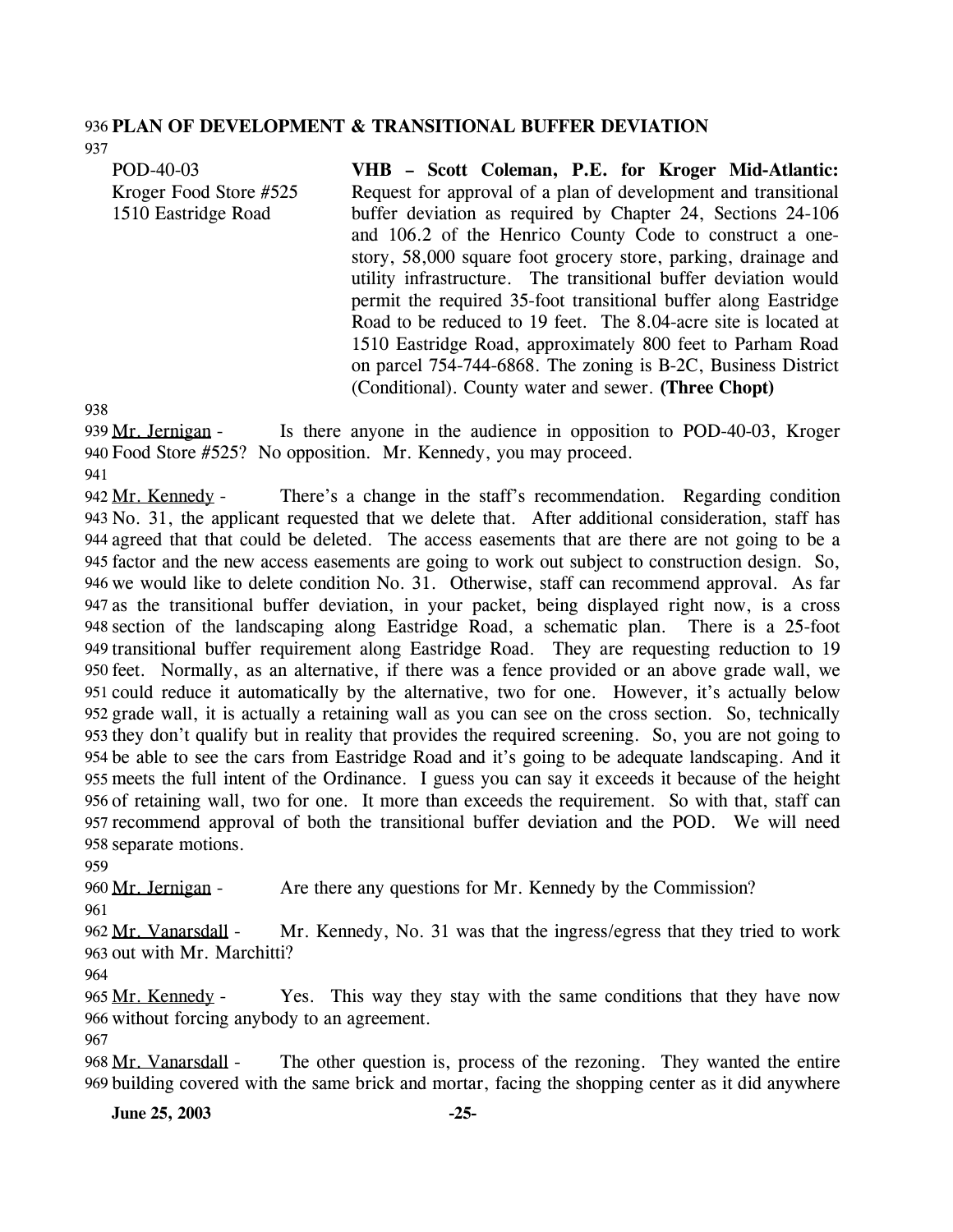970 else. 971 It is brick finish around the entire building and that's a proffer 973 requirement. 972 Mr. Kennedy -974 975 Mr. Vanarsdall - That's all the questions that I have, Mr. Chairman. 976 And the plans have been annotated to show that the wall surface be 978 completely finished surfaces. 977 Mr. Kennedy -979 980 Mr. Jernigan - Are there any other questions for Mr. Kennedy? 981 982 Mr. Taylor - I don't have any questions. Staff handled it very well. 983 984 Mr. Jernigan - All right, Mr. Taylor. 985 Well, Mr. Chairman, the first thing I want to do on case POD-40-03, Kroger Food Store #525 at 1510 Eastridge Road, I want to make a motion to approve the 987 988 transitional buffer from 25 feet to 19 feet, noting the difference in width to be more than offset 989 by the fact that there is a large retaining wall between the site and the parking area. 986 Mr. Taylor -990 991 Mr. Vanarsdall - Second.  $992$ We have a motion on POD-40-03 to reduction of the transitional buffer 994 by Mr. Taylor and a second by Mr. Vanarsdall. All in favor say aye...all opposed say nay. 995 The motion carries. 993 Mr. Jernigan -996 997 The Planning Commission approved the transitional buffer deviation for POD-40-03, Kroger 998 Food Store #525 – 1510 Eastridge Road. (Mr. Glover had not arrived) 999 And then, Mr. Chairman, I will move approval of POD-40-03, Kroger Food Store #525, subject to the annotations on the plan, the standard conditions for 1001 1002 development of this type, and conditions No. 9 amended and Nos. 23 through 32 and deleting No. 31. 1003 1000 Mr. Taylor -1004 1005 Mr. Vanarsdall - Second. 1006 We have a motion by Mr. Taylor and a second by Mr. Vanarsdall. All 1008 in favor say aye...all opposed say nay. The motion carries. 1007 Mr. Jernigan -1009 1010 The Planning Commission approved POD-40-03, Kroger Food Store #525 – 1510 Eastridge 1011 Road, subject to the annotations on the plan, the standard conditions for developments of this 1012 type and the following additional conditions. (Mr. Glover had not arrived) 1013 1014 9. **AMENDED** - A detailed landscaping plan shall be submitted to the Planning Office for **June 25, 2003** -26-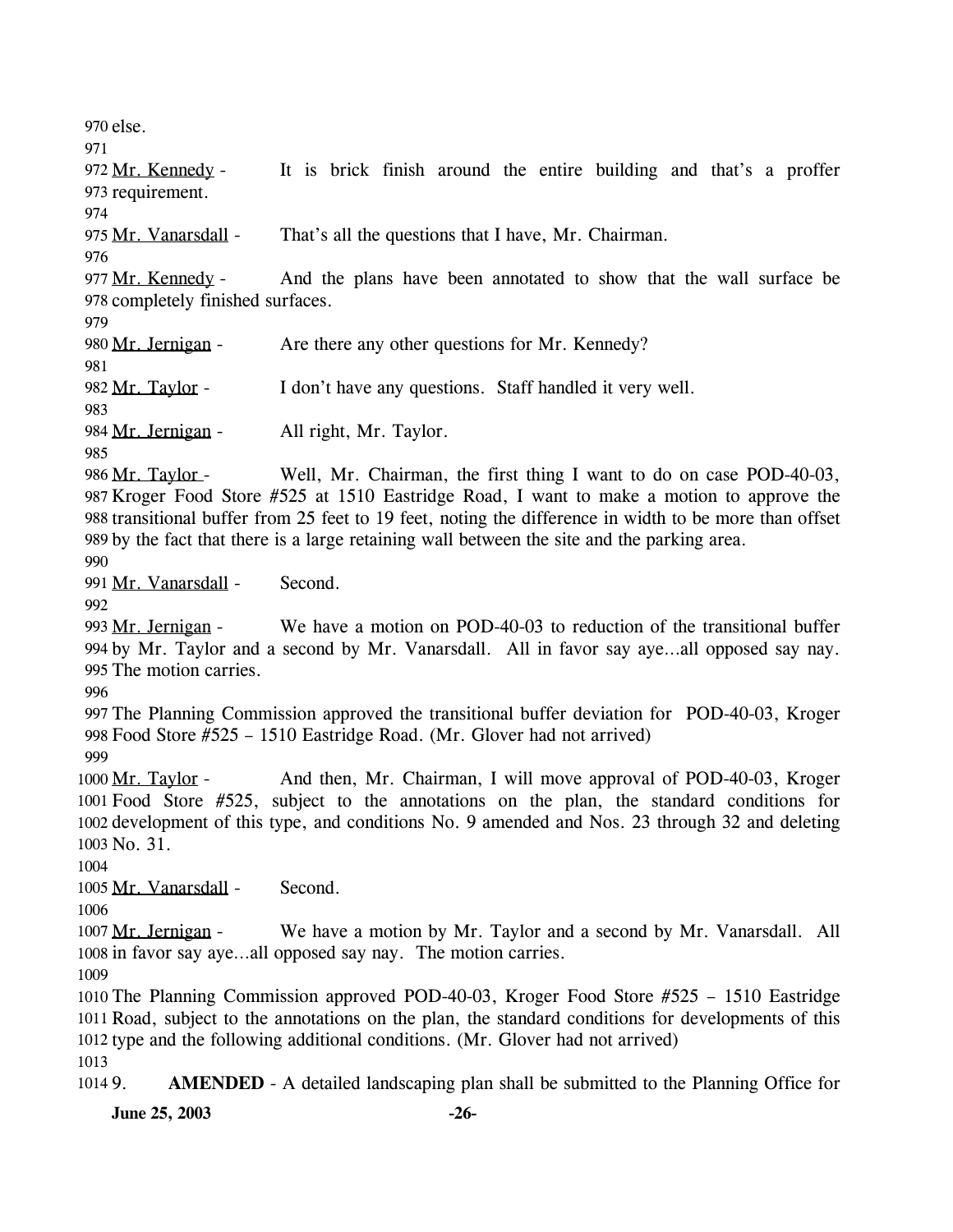review and Planning Commission approval prior to the issuance of any occupancy permits. 1015 1016

1017 23. 1018 1019 1020 1021 The easements for drainage and utilities as shown on approved plans shall be granted to the County in a form acceptable to the County Attorney prior to any occupancy permits being issued. The easement plats and any other required information shall be submitted to the County Real Property Agent at least sixty (60) days prior to requesting occupancy permits.

- 1022 24. 1023 The developer shall provide fire hydrants as required by the Department of Public Utilities and Division of Fire.
- 1024 25. Outside storage shall not be permitted.
- 1025 26. 1026 The proffers approved as a part of zoning case  $C$ -2C-03 shall be incorporated in this approval.
- 1027 27. 1028 1029 Any necessary off-site drainage and/or water and sewer easements must be obtained in a form acceptable to the County Attorney prior to final approval of the construction plans.
- 1030 28. 1031 1032 28. Deviations from County standards for pavement, curb or curb and gutter design shall be approved by the County Engineer prior to final approval of the construction plans by the Department of Public Works.
- 1033 29. 1034 1035 Insurance Services Office (ISO) calculations must be included with the plans and contracts and must be approved by the Department of Public Utilities prior to the issuance of a building permit.
- 1036 30. 1037 1038 Approval of the construction plans by the Department of Public Works does not establish the curb and gutter elevations along the Henrico County maintained right-ofway. The elevations will be set by Henrico County.
- 1039 31. 1040 1041 1042 1043 The location of all existing and proposed utility and mechanical equipment (including HVAC units, electric meters, junction and accessory boxes, transformers, and generators) shall be identified on the landscape plans. All equipment shall be screened by such measures as determined appropriate by the Director of Planning or the Planning Commission at the time of plan approval**.**
- 1044

### 1045 **PLAN OF DEVELOPMENT & SPECIAL EXCEPTION**

1046

POD-104-00 Sandston Plateau (Reconsideration) 600 Old Williamsbrug Road

**Engineering Design Associates for Southside Community Development & Housing Corporation:** Request for reconsideration of a plan of development and special exception, as required by Chapter 24, Sections 24-2, 29(c), 94(b) and 106 of the Henrico County Code, to construct a three-story, 100 unit independent living adult facility. The 19.135 acres site is located at 520 E. Williamsburg Road (U. S. Route 60) on parcel 831-715-9157. The zoning is R-5, General Residence District, A-1, Agricultural District and ASO (Airport Safety Overlay) District. County water and sewer. **(Varina)** 

1047

Is there any opposition to POD-104-00, Sandston Plateau? We have 1049 opposition. Mr. Kennedy. 1048 Mr. Jernigan -

**June 25, 2003 -27-**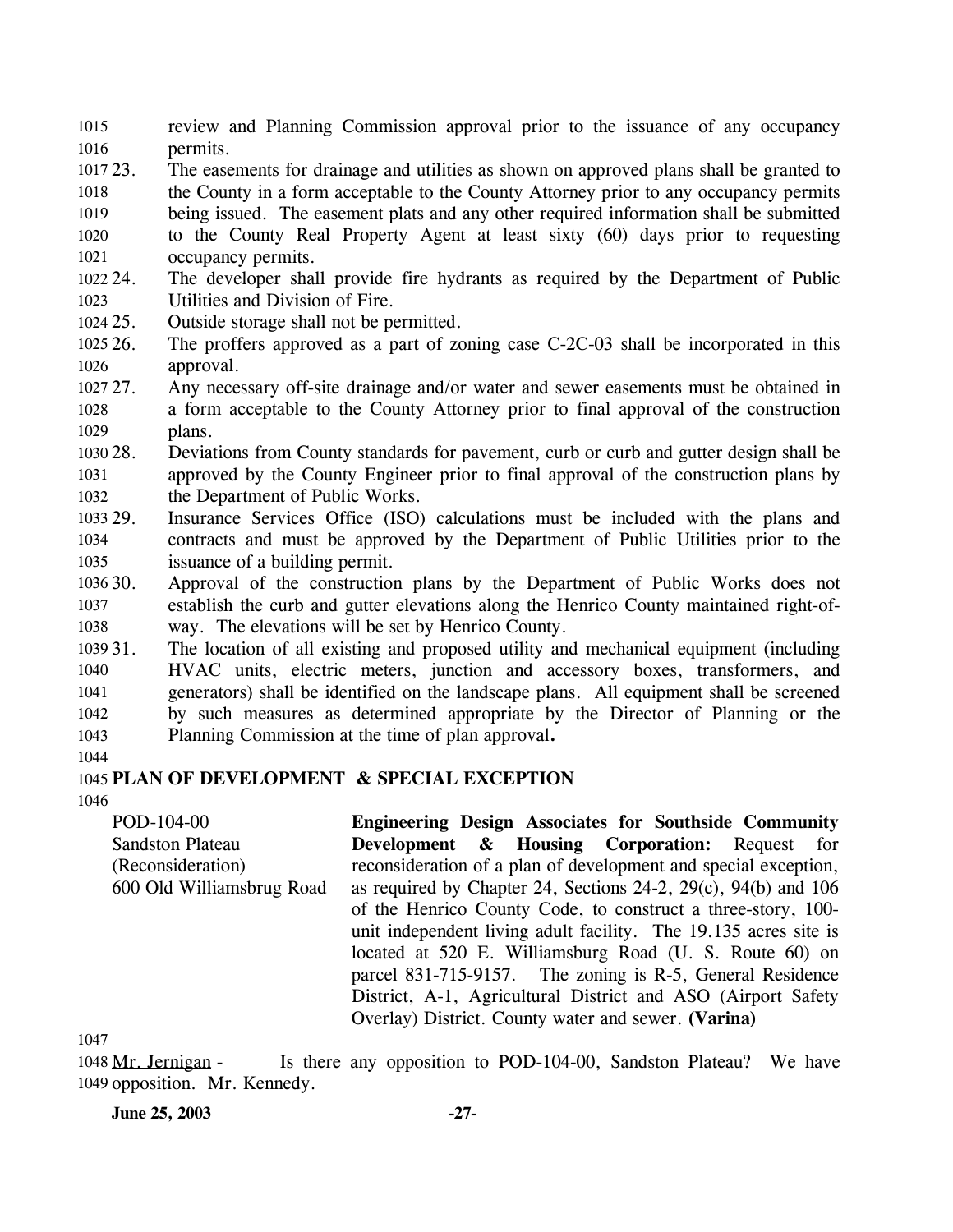Good morning again. The POD for the subject property was originally 1051 approved by the Planning Commission at the December 13, 2000, meeting. At that time it 1052 authorized construction of 41, senior restrictive apartments and 62, assisted living units 1053 pursuant to a special exception for the assisted living units, nursing homes and assisted living 1054 requiring special exception. The POD was administratively amended in 2000 to convert the 1055 assisted living units to apartments and they reduced it from a total of 102 units to 100 units. 1056 And at that time, they applied for VHDA tax credits. The construction plans were approved in 1057 April of this year for 100 senior restricted apartments. 1050 Mr. Kennedy -

 On June 6, the applicant requested reconsideration of the previously approved POD and special exception to substitute a three-story building for the previously approved two and a half-story building. The two and a half-story building provided the same number of units however some of the units were ground floor, kind of half basement, apartments with a the ground floor slightly below grade.

 Staff had expressed concern, especially since right now we have been have more rain and problems with ground floor units with flooding and that sort of thing. The developer came back with a plan for a three-story building, which reduces the footprint of the building, provides elevators and gets rid of the groundfloor units. So, we don't have any below grade units with retaining walls. Basically, all units will be above grade. So, the difference in the approval would be going from a two ½-story to a three-story building. With the elimination of the assisted living units, the previously approved special exception is no longer required. These units were at that time freed to be just general multi-family units and it could have been family units as well as senior restricted. However, with the condition, with the special exception, provides staff the opportunity to recommend a condition to the special exception as well as the Planning Commission will approve the condition to the special exception. That, again, restricts these units to senior living.

 With that, the staff has prepared some recommendations which are on the addendum. The first one, specifically, restricts the use of the buildings to senior citizens, those persons 62 and older. The second one refers back to the elevations of the plans that were presented to show that the quality of the development would be high more than 50% of the elevation is shown which would now be almost in a sense proffered because it would be a condition of the special exception and it would be more than 50% brick. The second condition also has conditions reflecting the fact that it's senior restricted. The building will be completed sprinkled. There will be game rooms, a library, a community meeting room with a service kitchen, trash shoots, tenants storage areas and laundry rooms on each floor. The developer also agreed to a condition requiring landscaping and lighting to meet the multi-family standards and that the bedrooms and bathrooms would have emergency pull station that would be monitored by staff or by a separate agency.

 And then we are recommending that the area within the 100-Year Floodplain be restricted to open-space uses just for trails and things and that no building exceeds three stories in height as a condition of the special exception. So, those are those conditions that we are recommending and those are conditions Nos. 1 through 4 on the addendum.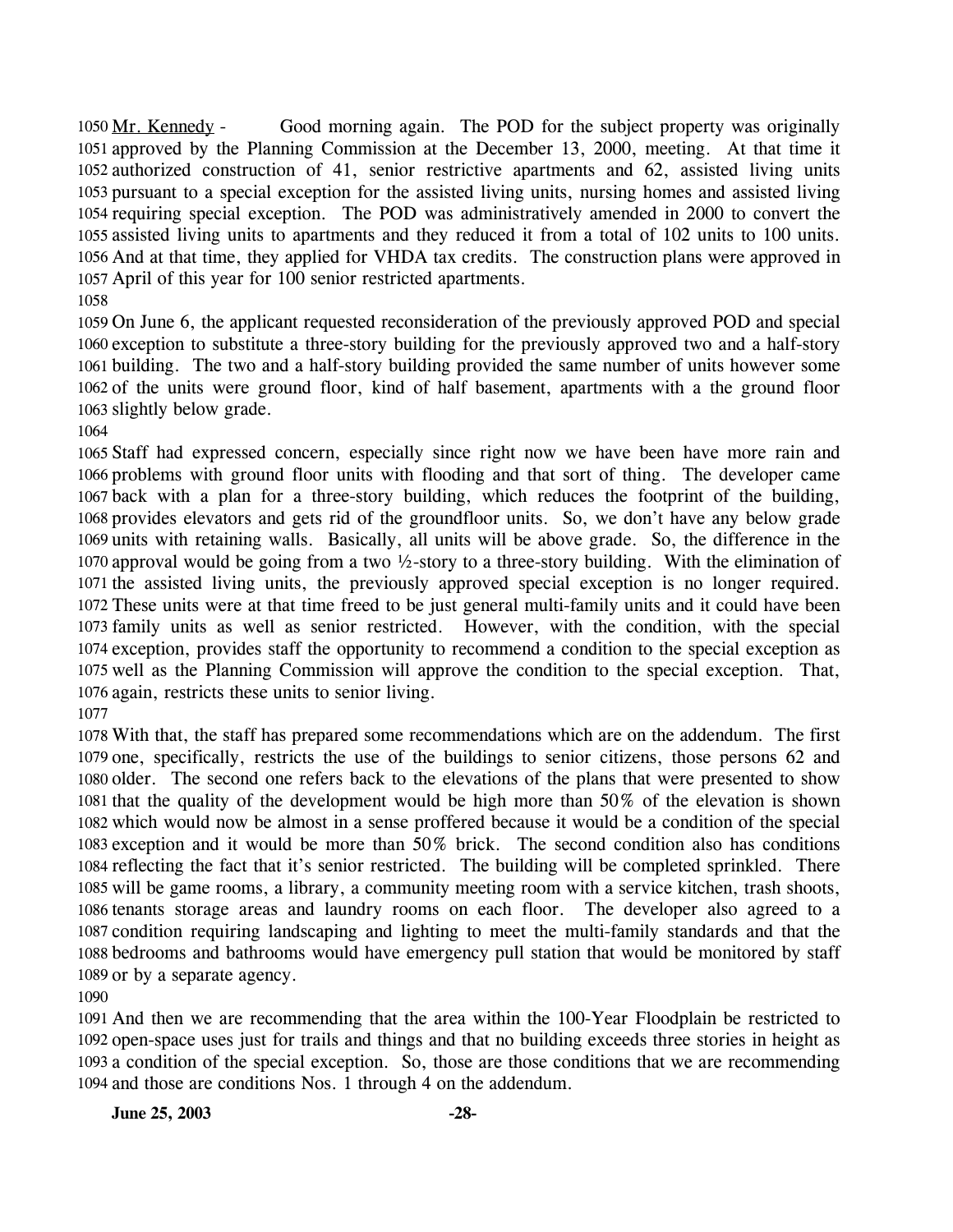Thank you, Mr. Kennedy. Are there any questions for Mr. Kennedy. 1096 from the Commission? I've got one. On the addendum it says, going to the special exception, 1097 "Would permit the Planning Commission to re-impose the restriction to senior apartments 1098 only." 1095 Mr. Jernigan -1099 That's right. Otherwise, this property is zoned R-5 and it permits 1101 family, multi-family apartments by right. So, by having the exception for a height exception, 1102 it permits the Planning Commission to impose a restriction on that and that restriction we are 1103 recommending is senior restricted, senior living. 1100 Mr. Kennedy -1104 1105 Mr. Jernigan - So, we have to add that in as a condition? 1106 1107 Mr. Kennedy - Yes, you do. 1108 1109 Mr. Jernigan - Okay. That's what I wanted to clear up. 1110 And then the other item was I believe an amendment to a condition 1112 having to do with access, restricting access when they can substitute fire access, for instance. 1111 Mr. Kennedy -1113 Well, I hadn't read it in here, even in the addendum about... We will 1115 impose that as n additional condition. Well we will have to put it as condition No. 36. 1114 Mr. Jernigan -1116 Well, that would be conditions Nos. 1 through 4 of the special exception. 1118 So, you will have a separate motion on the special exception. You will have one motion on 1119 the special exception and one motion on the POD. 1117 Mr. Kennedy -1120 1121 Mr. Jernigan - Okay. So, I will add it in with the special exception. 1122 1123 Mr. Kennedy - Right. 1124 I just wanted to make sure we were legal. Thank you, Mr. Kennedy. 1126 Ms. Isaac. 1125 Mr. Jernigan -1127 Good morning, Laraine Isaac. This project has had a very, very, long, 1129 bumpy past. The last approval, as Mr. Kennedy said, was for independent living, assisted living, and it also had an Alzheimer's center in it. When they decided to go with 100% 1130 1131 independent living, those living units got bigger because they became apartments. They are 1132 hospital-type rooms. So, as the units got bigger there were several options. One would be to 1133 completely redesign the building or to work with the existing footprint. So, that's when they 1134 added a basement. And who wants to spend their golden years as a mole person. So, it was 1128 Ms. Isaac -

1136 number of units, we are just going a little higher. 1137

1138 The conditions Mr. Kennedy has offered are acceptable except for one. And that is the age of 1139 62. The developer wishes it to be 55 and that is what is allowed under his funding.

1135 decided to eliminate the basement and put on a third floor. So we are dealing with the same

**June 25, 2003** -29-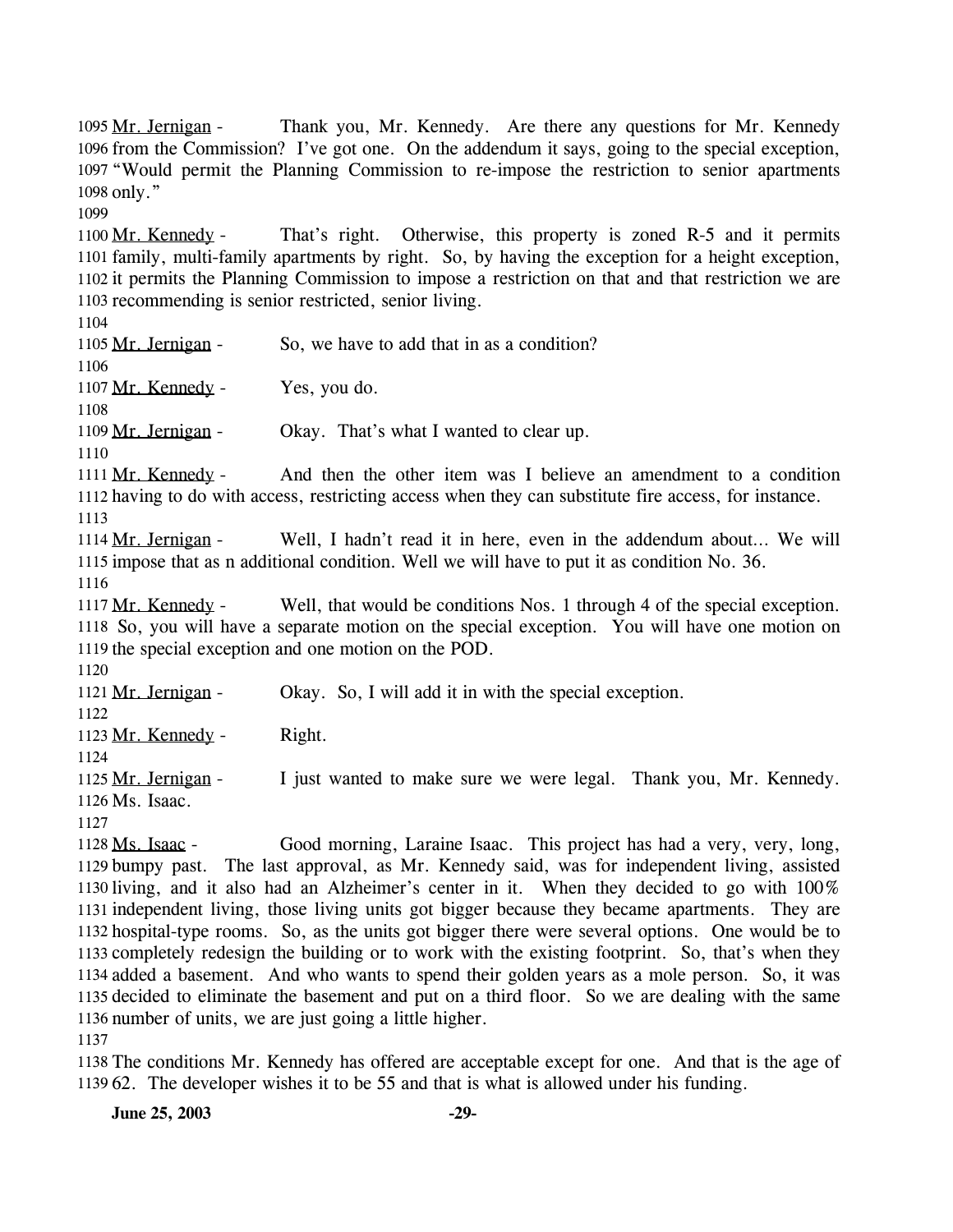1140 Mr. Jernigan - Why didn't ya'll say something before now? 1141 I only got an answer on this yesterday. I've been putting calls out. Although, I would think the average age is going to be well above that. I don't know many 1143 1144 people 55 who are retiring. 1142 Ms. Isaac -1145 Well, the only problem that I see right now, now this has been advertised 1147 as age 62. You realized that the Federal Fair Housing Act at age 55  $20\%$  of those apartments 1148 have to be reserved for people under the age of 55. I'm I correct, Mr. Kennedy? I know that 1149 that came up in a discussion before. That age  $55$  that  $20\%$  of the apartments can be reserved 1150 for people under the age of 55. At age 62, every person, the tenant has to be 62 plus. 1146 Mr. Jernigan -1151 1152 Mr. Vanarsdall - I think you are right on that, Mr. Chairman. 1153 Because I couldn't understand why age restricted 55 was still letting 1155 younger people in. 1154 Mr. Jernigan -1156 1157  $Ms. Isaac -$  Right. 1158 Not that I'm against young people. But, I mean it's the way the Federal 1160 Fair Housing Act is written up. 1159 Mr. Jernigan -1161 We've both been blindsided. I wasn't aware of that. Like I said, I just 1163 got an answer yesterday. 1162 Ms. Isaac -1164 1165 Mr. Marlles - Ms. Isaac, is the developer requesting VHDA tax credits for this project? 1166 1167 Ms. Isaac - Yes. 1168 Are you aware of any conditions related to the County's support for the 1170 tax credits that dictated the age? 1169 Mr. Marlles -1171 It's been a while, but I believe you wrote a letter listing certain 1173 conditions that you expected to be met. Like I said, it's been quite a while since I... I can't 1174 recall it verbatim. 1172 Ms. Isaac -1175 It's been a while. I haven't looked at that letter either but it seems to me 1177 that there was an age restriction on the County's support for the tax credits and I believe it was 62. I was going to suggest to the Chairman that we might want to consider deferring this to 1178 1179 clarify that matter. 1176 Mr. Marlles -1180 Well, that's what I am going to do. When you said 55, we've advertised 1182 it at 62. I'm not going to vote on it on 55 with an advertisement of 62. 1181 Mr. Jernigan -Would it be possible to defer this to the next night meeting instead of 1184 another month? 1183 Ms. Isaac -

**June 25, 2003** -30-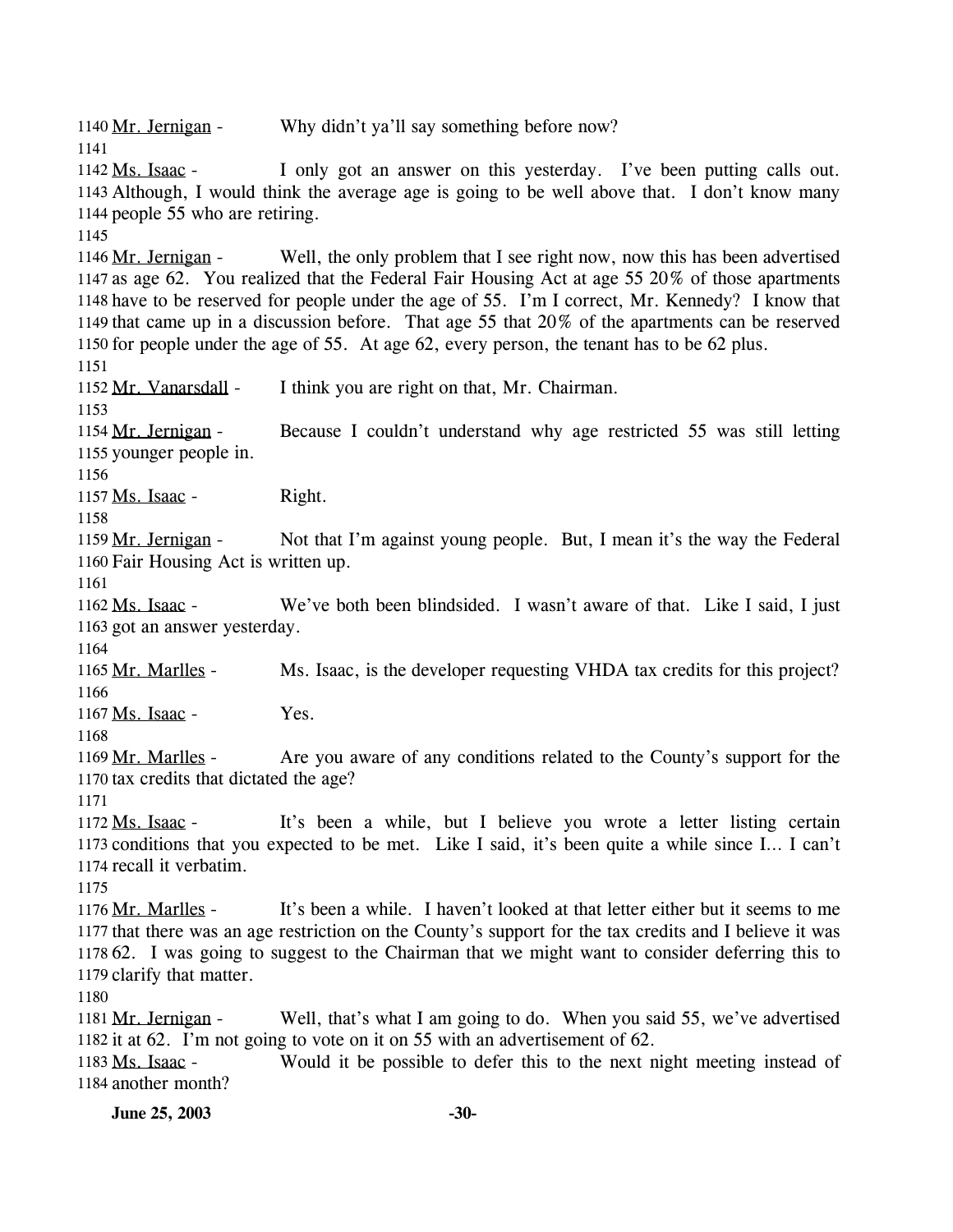1185 1186 Mr. Jernigan - Yes, we can do that. 1187 If this is the only issue, and I know we do have opposition, and we will 1189 hear what that opposition is, and if this is the only question we have then we could probably, 1190 possibly hear is without testimony. 1188 Ms. Isaac -1191 Well, I've just been informed that we have a very heavy schedule for 1193 zoning that night. We deferred about 10 cases last month. 1192 Mr. Jernigan -1194 1195 Ms. Isaac - Okay. 1196 So, we may want to camp out here and it may be my turn to be on the 1198 last. So, you don't want to be here until mid-night or one o'clock in the morning. 1197 Mr. Jernigan -1199 1200 Ms. Isaac - You are right about that. 1201 What I am going to do, if you are requesting to change this to age  $55$ , I 1203 am going to ask you to defer it, or either I'm going to defer it. 1202 Mr. Jernigan -1204 I think this is something we definitely need clarification. I need to get 1206 back to the developer for clarity. 1205 Ms. Isaac -1207 Mr. Vanarsdall has been in on it too. I believe that I'm right on that. I 1209 think I am. 1208 Mr. Jernigan -1210 I know there is a reason for a lot of them to be build at 62 because of 1212 some of the loop holes. 1211 Mr. Vanarsdall -1213 Yes. There are some loop holes in age 55. All right. Well, I do want 1215 to hear from the opposition. Are you asking for a deferral for 30 days? 1214 Mr. Jernigan -1216 1217 Ms. Isaac - If you are not going to give me one, I'm going to ask for one. 1218 Yes, I'll do it. I mean, it's just up to you. I'll either use my 1220 Commission deferral.... 1219 Mr. Jernigan -1221 1222 Ms. Isaac - Well, I would rather… Well, we have got to clarify this situation. 1223 Are you requesting the deferral or you want me to use my Commission 1225 deferral? 1224 Mr. Jernigan -1226 1227 Ms. Isaac - I would love for you to use you Commission deferral. You want to save that \$100.00, don't you. Okay, I will. Sir, would you 1229 come up please. Good morning. 1228 Mr. Jernigan -

**June 25, 2003 -31-**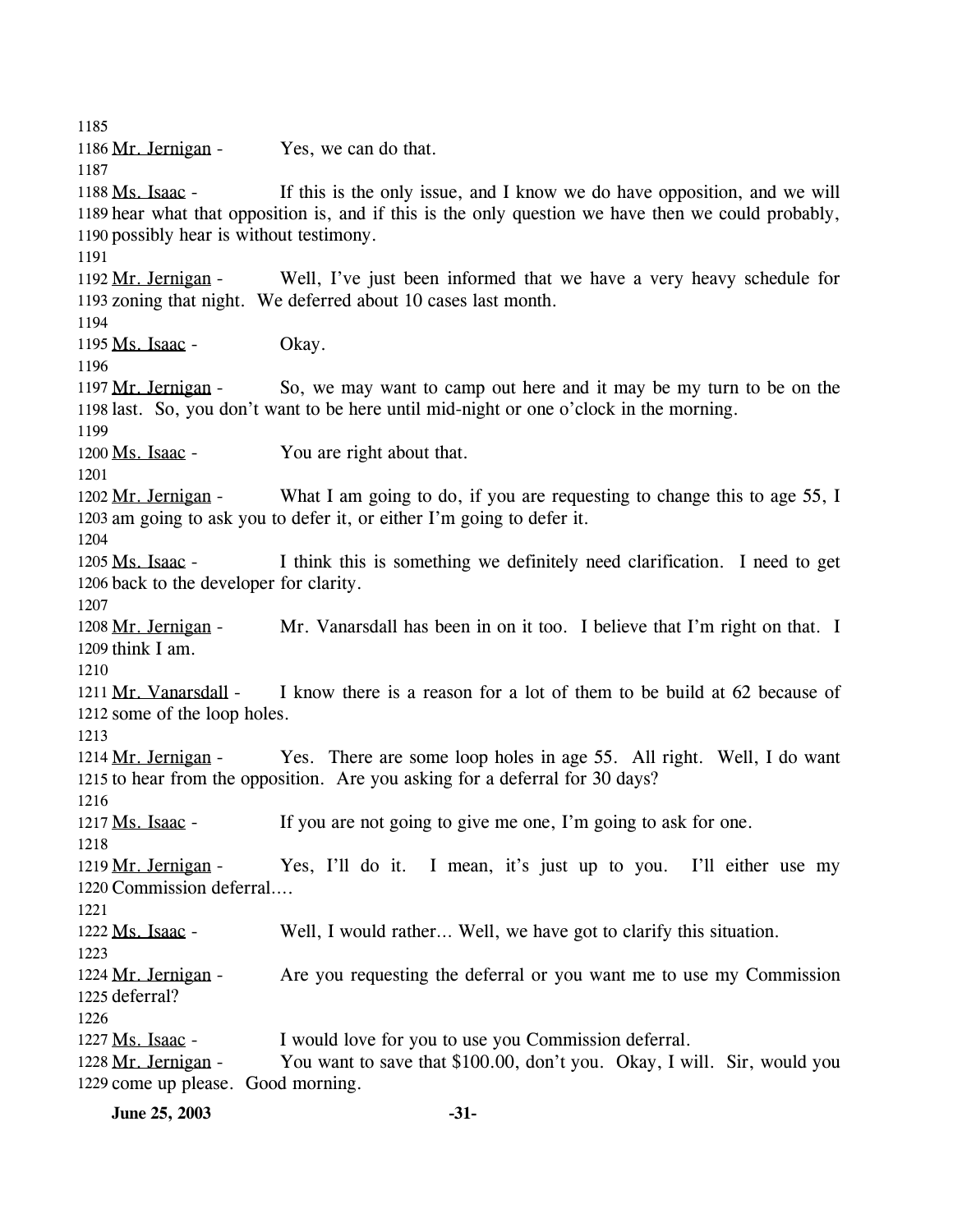1230

Good morning. My name is Charles Lucus. That entrance that they 1232 have going along my property. I live in a low-line area and all the water from that area is 1233 running into my yard, and I have a septic system there, where it goes down hill. 1231 Mr. Lucus -

| 1234                |                                                  |
|---------------------|--------------------------------------------------|
| 1235 Mr. Jernigan - | Do you live in the house                         |
| 1236                |                                                  |
| 1237 Mr. Lucus -    | I live right beside it 514 E. Williamsburg Road. |
| 1238                |                                                  |
| 1239 Mr. Jernigan - | Right beside the church?                         |
| 1240                |                                                  |

The way they took cut that path though there, it may cause all the water 1242 to backup on my property. I already get all the water from up the road coming down, now I'll 1243 be getting the water off that hill running down into the yard and into the septic system and it is 1244 killing the septic system. They can bring a septic line down there, I'll be happy to hook up but 1245 there is not any way my septic system is going to hold up with all that water running in that 1246 direction. 1241 Mr. Lucus -

1247

I know you probably haven't seen a copy of the staff report but condition 1249 No. 28 states: Any necessary off-site drainage and/or water and sewer easements must be 1250 obtained in a form acceptable to the County Attorney prior to final approval of the construction 1251 plans. The Department of Public Works will make sure that the drainage is straight before 1252 there is a final approval on this. Once this have conditional approval here, it still has to go 1253 through the final approval process which is through the County's staff. And that has to go 1254 through the Department of Public Works and the other staff to make sure that everything is 1255 right. They are not just going to come through there and let all of that water run into your 1256 yard. Our Department of Public Works will make sure that that's taken care of. Now, I don't 1257 know, you don't have a wetlands condition now behind your house? 1248 Mr. Jernigan -

1258

Back behind where that development is wetlands but I don't have 1260 wetlands. I really don't know what you are talking about on there, but I just know that the 1261 way it is now, so much water runs from up the road down from there in every direction into 1262 that area and runs back behind there into the woods. 1259 Mr. Lucus -

1263

And that is, next to the church, there is a type of a gully there. But, 1265 what will happen. Your situation will get better rather than worse with this because that 1266 entrance comes onto Williamsburg Road between your house and the church. 1264 Mr. Jernigan -

1267

Yes, but it goes down hill. Williamsburg Road sits up and I sit down. 1269 See I'm sitting low, I'm not sitting as high as the church. I'm lower than the church. 1268 Mr. Lucus -

1270

But there is curb and gutter on both sides of the road which picks up the 1272 water. 1271 Mr. Kennedy -

No, it doesn't. Nothing picks up the water all of the water runs into my 1274 yard. 1273 Mr. Lucus -

**June 25, 2003 -32-**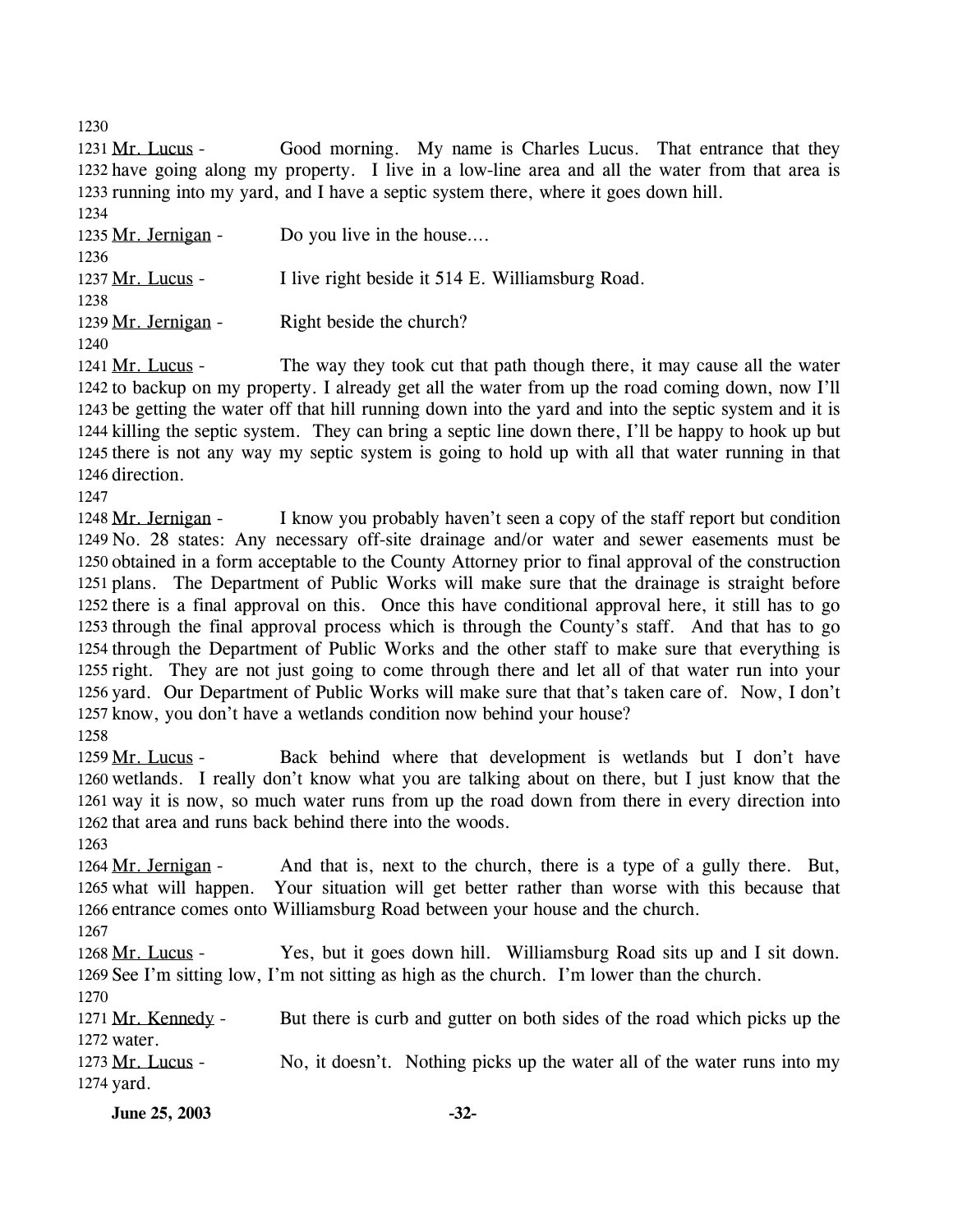1275 1276 Mr. Vanarsdall - It didn't happen until it was cleared. 1277 1278 Mr. Jernigan - What year was that cleared? That's been like that for sometime, right? 1279 See right here (referring to map) where it goes around, this side is 14 E. Williamsburg Road, I'm right next to the church. My house is right next to the church and 1281 1282 where they have this driveway cut right here, this goes downhill, down here goes downhill and 1283 the water off of here goes down here. I'm right here in the middle of all that water. 1280 Mr. Lucus -1284 1285 Mr. Kennedy - Do you live on Old Williamsburg Road? 1286 1287 Mr. Lucus - I live on Williamsburg Road. 1288 1289 Mr. Jernigan - He's right next to the church, Mr. Kennedy. 1290 1291 Mr. Kennedy - Okay. And the driveway separates you two. 1292 Right. The water is running down that way (referring to map) running 1294 off the road and running from every direction directly into my septic system. 1293 Mr. Lucus -1295 But the access road will have curb and gutter to direct to keep the flow 1297 within the road. 1296 Mr. Kennedy -1298 Mr. Chairman, I was going to suggest since this is going to be deferred 1300 anyway, I think it would be good, Mike, if you could the gentleman's name and we could 1301 contact Public Works and perhaps have a representative come out and meet with you and 1302 review the drainage situation. Also, you can meet with the staff both in Planning and Public 1303 Works who can review the plans and how the drainage will be handled but I think that's 1304 probably the best way of addressing your concerns at this point in time. But, make sure you 1305 give Mr. Kennedy your name and address and telephone numbers. 1299 Mr. Marlles -1306 1307 Mr. Jernigan - Do you have any other concerns on that, Mr. Lucus? 1308 1309 Mr. Lucus - No, that's all, that was the concern. 1310 You came today and I wanted to hear what you had to say even though 1312 we are going to defer this case. But, now you can get with Mr. Kennedy and we will get you 1313 cleared up. All right. Ms. Isaac, do you have anything else to say? 1311 Mr. Jernigan -1314 No. Just the fact, that this entire site will have curb and gutter and drop 1316 inlets. So, we will be picking up the water that's now flowing off the site and getting it into 1317 the public system. 1315 Ms. Isaac -Like I said, his situation will get better rather than worse. With that, I 1319 will move for deferment of POD-104-00, Sandston Plateau, to the July 23 meeting. 1318 Mr. Jernigan -

**June 25, 2003 -33-**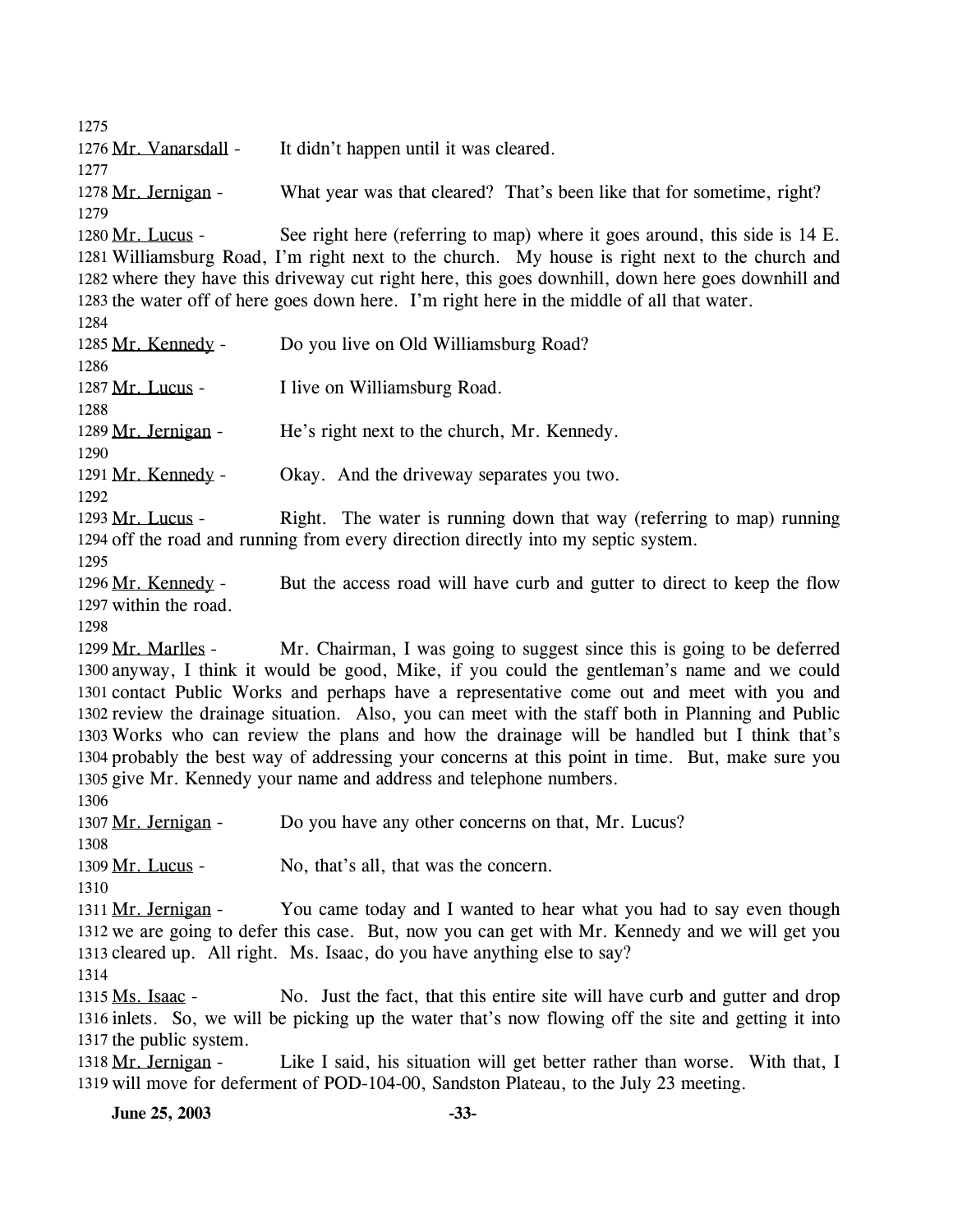1320

1321 Mr. Vanarsdall - Second.

1322

The motion was made by Mr. Jernigan and seconded by Mr. Vanarsdall. 1324 All in favor say aye...all opposed say nay. The motion carries. 1323 Mr. Jernigan -

1325

1326 The Planning Commission deferred POD-104-00, Sandston Plateau (Reconsideration) 600 Old 1327 Williamsburg Road, to it July 23, 2003, meeting. (Mr. Glover had not arrive)

1328

1329 **Mr. Glover arrived during the next case.** 

1330

1331 **PLAN OF DEVELOPMENT** 

1332

POD-38-03 Retail Shops – Town Center @ Twin Hickory **Hankins & Anderson for Retlaw 100, LCC**: Request for approval of a plan of development as required by Chapter 24, Section 24-106 of the Henrico County Code to construct a one-story, 7,000 square foot retail center. The 0.67-acre site is located approximately 800 feet north of the intersection of Nuckols and Twin Hickory Roads on parcel 746-773- 1046. The zoning is B-2C, Business District (Conditional). County water and sewer. **(Three Chopt)**

1333

1334 Mr. Marlles - The staff report will be given by Mr. Cooper.

1335

Is there any opposition to POD-38-03? We have resident input. OK. 1337 Thank you. Mr. Cooper, you may proceed. 1336 Mr. Jernigan -

1338

Good morning, Mr. Chairman, and members of the Commission. As 1340 you aware, The Town Center @ Twin Hickory is an ongoing project. The most recent 1341 proposed addition is POD-38-03, which you see before you now. The proposed building calls 1342 for a mix of retail uses including a possible restaurant, totaling approximately 7,000 sq. ft. 1343 The one-story building will be located just to the west of the McDonald's Restaurant and north 1344 of Miller's Neighborhood Market. In regards to the architectural elements, the exterior of the 1345 proposed building will match the existing buildings including a brick and e.i.f.s. façade, and a 1346 standing-seam metal roof, which will be copper in color. Staff does have some concerns for 1347 the overall conceptual master plan associated with this shopping center. According to Proffer 1348 10 of Rezoning Case C-19C-94, "No more than 65% of the property may be covered by 1349 buildings, driveways, and parking areas." With the proposed retail building, the total 1350 impervious area will reach  $58\%$ . The remaining 7% of potential impervious area equates to 1351 approximately 1.3 acres. 1339 Mr. Cooper -

1352

 The conceptual master plan before you today shows four additional buildings after this plan of development, which staff feels will exceed that proffered condition. Therefore, staff has asked the applicant to provide a revised conceptual master plan demonstrating how the remaining 1.3 acres will be developed. A condition has been added in your addendum to address this concern, requiring a revised conceptual master plan and site calculations to be submitted prior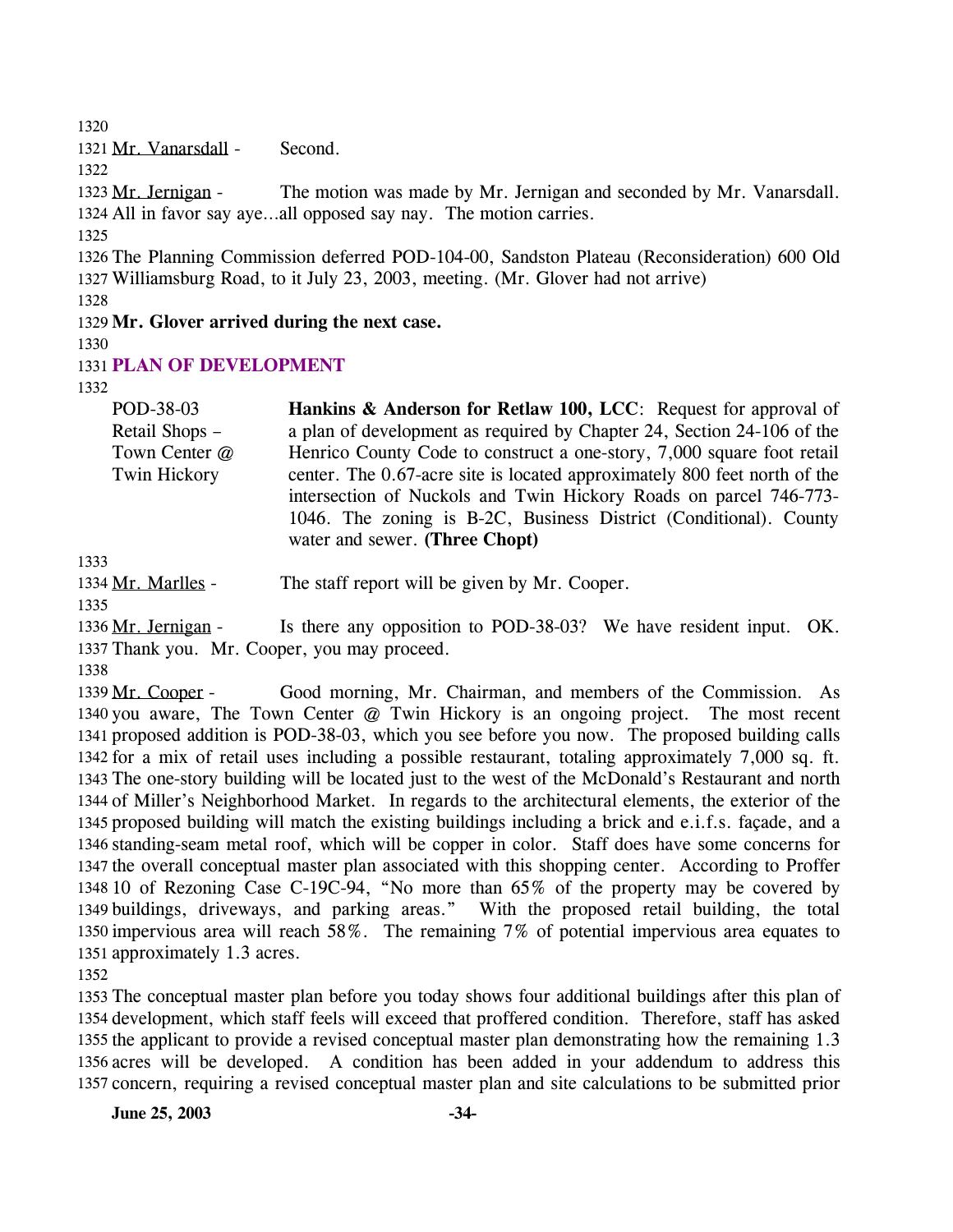1358 to approval of final construction plans. Additionally, staff has received comments from 1359 residents of Twin Hickory expressing their concern for a lack of amenities on this site, 1360 including park benches, upgraded trees or landscaping, and decorative lamp posts. These 1361 items were shown on the conceptual master plan presented to the Twin Hickory residents, as 1362 you will see on your screen now (referring to rendering). 1363

 With that, staff has requested that the landscape and lighting plans come back before the Commission for approval to address these concerns related to this particular plan of development. The staff will also ask the applicant to address these concerns in relation to the entire site with the revised conceptual master plan to be submitted prior to approval of final construction plans.

1369 With that, staff can recommend approval of this plan of development. The applicant and his 1370 representative are here today and Ms. Zuercher is here, as well, and I am also happy to answer 1371 any questions you may have.

1372

All right. Are there any questions for Mr. Cooper from the 1374 Commission? 1373 Mr. Jernigan -1375 1376 Mrs. Ware - This amendment happened after I spoke with you? 1377 1378 Mr. Cooper - Yes, ma'am. This happened yesterday afternoon. 1379 1380 Mr. Jernigan - Any more questions? 1381 Mr. Cooper, are you saying that these amenities that were omitted were 1382 Mr. Archer -

1383 shown on this plan and just not done?

1384

It appears that, and I can't speak fully to the issue, based on the fact that 1386 this is the first project in this shopping center that I have personally worked on, I have been to 1387 the site and reviewed the site as it exists now. I have found one park bench. There are some 1388 decorative lamp posts that appear at your entrance ways. The remaining light fixtures in the 1389 shopping center are the shoe box concealed source fixtures, and there is landscaping. As far as 1390 pedestrian paths are concerned, there is a sidewalk system that is in place on all of the 1391 buildings in that shopping center. 1385 Mr. Cooper -

1392

1399

1393 Mr. Archer - OK. Thank you.

1394

Mr. Cooper, I have one question to go over again. And it is the square 1396 footage that you discussed at the beginning. Would you review those numbers again, please. 1395 Mr. Taylor -1397

1398 Mr. Cooper - For the building itself?

1400 Mr. Taylor - The site coverage?

OK. The proffered condition allows for no more than  $65\%$  of the total 1402 site to be covered by impervious area, which includes buildings, parking areas, and driveway. 1401 Mr. Cooper -

**June 25, 2003 -35-**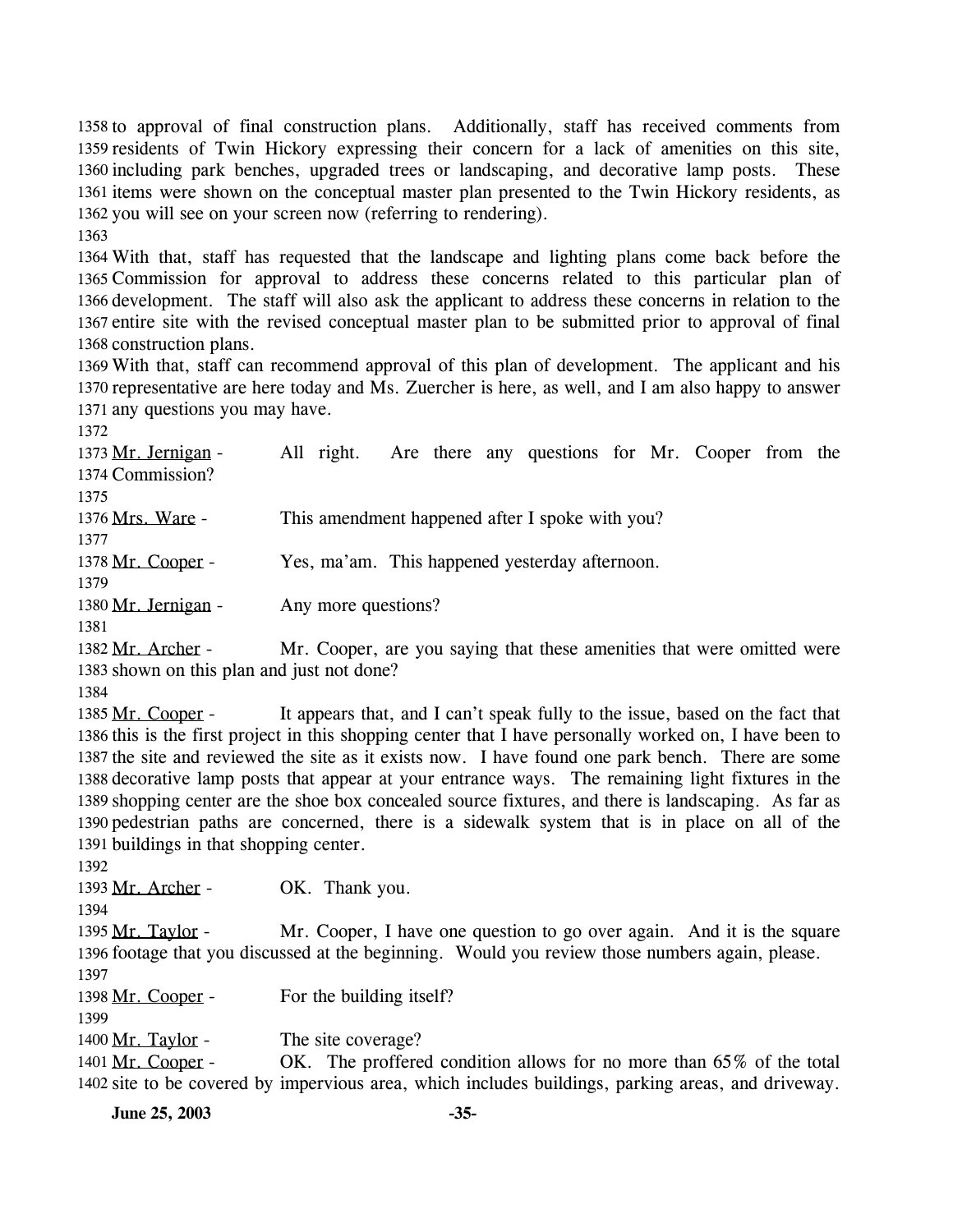1403 With this proposed building that is before you today, that will reach 58%. So, therefore, the 1404 remaining 7% equates to approximately 1.3 acres of development. To give you a rough idea, 1405 that would probably, if you are familiar with the CVS, that entire site project was about .7 1406 acres, so if you think of it in that sense, you can almost do two more of the CVSs, so that 1407 gives them a perspective on how much is left that they can develop. 1408

1409 Mr. Taylor - Does that have a relationship to the drainage issue? 1410

I believe the drainage issues will be addressed by Public Works at the 1412 time of plan of development review, not only for this project but for any remaining project that 1413 may come in. 1411 Mr. Cooper -

1414

We really have the opportunity to add Nos. 9 and 11 Amended and have 1416 that come back to the Commission or we do have the opportunity that I could defer that at my 1417 option today, until we get the numbers and the drainage, as well as the amenities resolved. 1415 Mr. Taylor -1418

I have requested that Nos. 9 and 11 be Amended to allow for the landscape and lighting for this particular project to come back before the Planning 1420 1421 Commission. I don't know of any drainage issues unless I have just been misinformed, but I 1422 believe the drainage issues are not a problem, that I am aware of. 1419 Mr. Cooper -

1423

1426

1429

One thing, Mr. Taylor, is the drainage issues would have to be handled 1425 before the final conceptual. 1424 Mr. Jernigan -

I agree. All right. Thank you, Mr. Cooper. That is all of the questions 1428 that I have. 1427 Mr. Taylor -

1430 Mr. Jernigan - Thank you, Mr. Cooper.

1431

1432 Mr. Cooper - Yes, sir.

1433

Mr. Taylor, would you like to hear from Ms. Zuercher, or would you 1435 like to hear from the applicant first? 1434 Mr. Jernigan -

1436

Well, I think, Mr. Chairman, what we should do is ask the applicant to 1438 speak now, because he can clarify these couple of issues and then, perhaps, we will ask Ms. 1439 Zuercher if she'd like to be back up here to clean all the bases. 1437 Mr. Taylor -

1440

Good morning, members of the Commission. My name is Reed Goode, 1442 Jr. with Goode Land Company and I am the applicant for this project. 1441 Mr. Goode -

1443 1444 Mr. Jernigan - I am sorry. I was talking. What was your name, sir? 1445 1446 Mr. Goode - My name is Reed Goode, Jr. 1447

**June 25, 2003 -36-**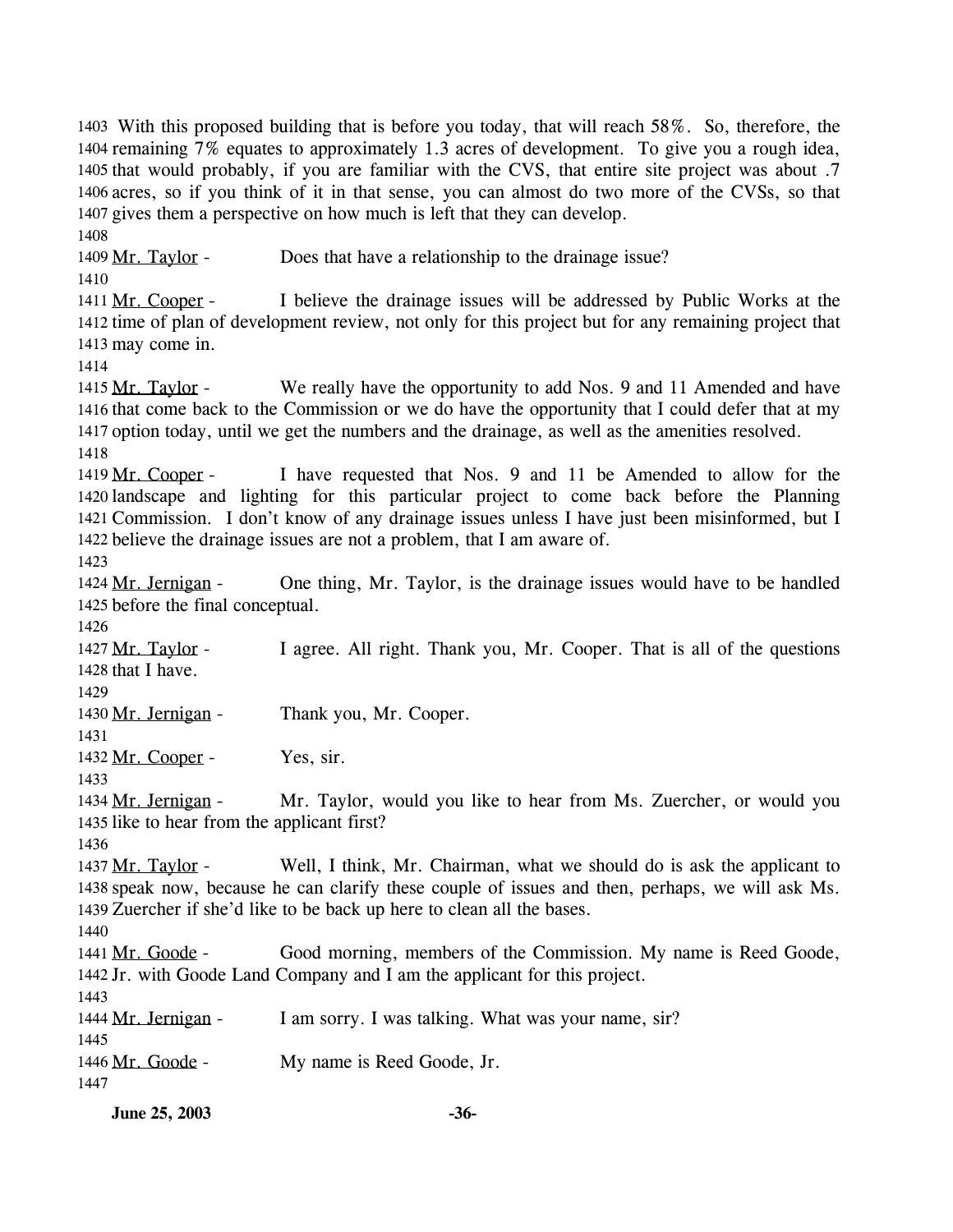1448 Mr. Jernigan - OK, Mr. Goode. You may proceed. 1449

I would like for the members to understand that this whole 20-acre 1451 project was designed and approved years ago and cannot all be developed at once, to be done 1452 in stages. It is a commercial land subdivision is what it is. It is not, even though it looks like 1453 a shopping center that has one owner, it has several owners. This POD represents the  $7<sup>th</sup>$  POD 1450 Mr. Goode - that has been filed for and hopefully approved on this same property. All of these have followed the same architectural guidelines and followed the master plan. The piece before us today is one of the smallest pieces. It is .6 of an acre of property to handle this 7,000 sq. ft. building, retail multi-tenant building. I think some of the issues that Mr. Taylor has talked about and some of the things that Ms. Zuercher is going to talk about have to do with the overall property, and it has to do with the remaining property. There is roughly 3-1/2 to 4 acres of vacant property still left within this whole 20-acre development, and the issues with the impervious cover, I don't believe there are any drainage issues, but if there are any, those should be addressed as these other PODs are brought forward, and you know what the design and so forth of those sites will be. Outside of that, I will be glad to answer any other questions that you do have. One other thing, on the site amenities, those are typically handled in the land when the landscape plan is submitted. In the past, we typically dealt with lighting and landscaping and park benches and so forth during the landscape plan submission, and I planned, as I have in the past, to continue to work with the neighbors to give them what they want in that regard.

1469

1470 Mrs. Ware - Have you been with the shopping center since its inception?

1471

I was the person that was originally at RealtiCorp. Yes. In 1997 I 1473 acquired the property from Hunt and did the original work on it. 1472 Mr. Goode -

1474

So you've been aware of the expectations as to how it should be 1476 developed from the beginning? 1475 Mrs. Ware -

1477

1478 Mr. Goode - Certainly. Absolutely. Yes.

1479

Following that question from Commissioner Ware, as we go forward, 1481 you are kind of identifying, Mr. Goode, kind of a piece-meal approach as you go from 1482 building to building, and I think that is consistent with what you have done before. But, I am a 1483 little concerned about the percentages and the amenities, as we grow. What is there now, I 1484 think, is excellent, or at least good to excellent, and with some assurance that the amenities 1485 would be provided and the density won't be exceeded, this is a good project, and I wonder 1486 how you can guarantee those percentages and those amenities? 1480 Mr. Taylor -1487

Mr. Taylor, I am no longer with RealtiCorp. I have my own 1489 development company now. I have no authorization to speak for the owners of the property on 1490 the remaining property. All that I have, I have a piece of property under contract, that the 1491 POD has been submitted for. I will be the one purchasing the .6 of an acre and building just 1492 the 6,000 sq. ft. building. There is other property remaining at the shopping center that is now 1488 Mr. Goode -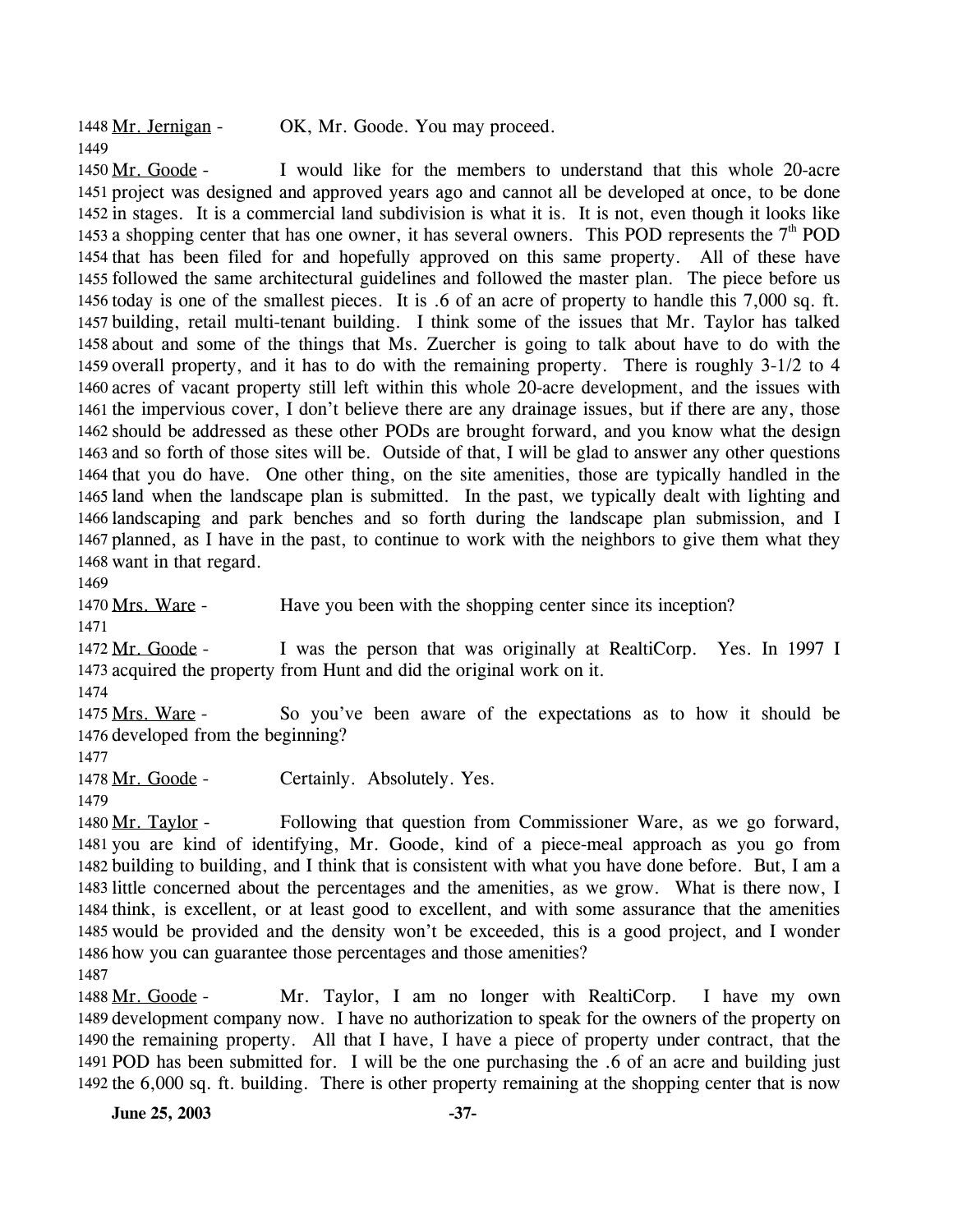1493 vacant, that other individuals like myself are negotiating or have it under contract to buy and 1494 potentially build other buildings, where, at some point, as he talks about the impervious cover 1495 issue, with my building built, it would be 58%. It is proffered to not exceed 65%. So what 1496 happens after my building is something for you to take up directly with the owners of the 1497 remaining property. I am not a part of that. We do have Evan Painter here, who is the 1498 Regional Partner at RealtiCorp, that could certainly address any of those issues as well as the 1499 site engineer, Will Wheeler, is here and so forth. But what I ask that you do is that my 1500 building, the POD that is in question right now, has been with conditions approved by staff, 1501 and what I would not like to have happen is that my building and my project that I've been 1502 working diligently on be held up for the sake of something else that is not on the drawing 1503 board, yet, or that has not been submitted to the County at all yet. 1504

I understand that, and that maybe what we should do at this point is hear 1506 from the opposition, and then we will go back to the owner. 1505 Mr. Taylor -

1507

1508 Mr. Goode - I will be glad to come back and answer anything. Yes, sir.

1509

Have you heard of anything where they may want to make a proffer 1511 change to increase these percentages? 1510 Mr. Jernigan -

1512

I understand that in order to develop all of the remaining property out 1514 here, the remaining 3-1/2 to 4 acres of vacant land, my understanding is in order to develop all 1515 of that with the normal parking and so forth that you could actually, the property would need 1516 to be more than  $65\%$  impervious, and I don't know if it is all the way to 70% or if it is 68 or 69% impervious, but more buildings and parked on this property than 65%, and I think it is a 1517 1518 small amount. When we originally started this, I know when Hunt originally zoned the 1519 property back in the early 1990s, nobody knew what this was going to be. Wyndham wasn't 1520 even there. And they just didn't want to have a Broad Street-type shopping center out here, 1521 and that is not what we have. I think that everything, my knowledge over the past 10 years of 1522 this project is resulted in a high quality community-type, not a big strip center, big box, but 1523 lots of small and a collection of individual buildings, which is what the intent all along has 1524 been. 1513 Mr. Goode -

1525

Mr. Cooper, is this conceptual master plan, was this proffered as part of 1527 the original rezoning? 1526 Mr. Marlles -

1528

What I just placed on the screen before you now was accepted by the Planning Commission in 1999 with the Rezoning Case, C-68C-99, and that added some 1530 1531 amendments to the original three or four prior rezoning cases. 1529 Mr. Cooper -

1532

1533 Mr. Marlles- But it was proffered?

1534

It appears that it was accepted by the Planning Commission according to 1536 the note that is on it in the file with the approval letter. Yes, sir. So, it would be my 1537 understanding that it was. Just to clarify, I guess, if you look at the screen, there is a u-shaped 1535 Mr. Cooper -

**June 25, 2003 -38-**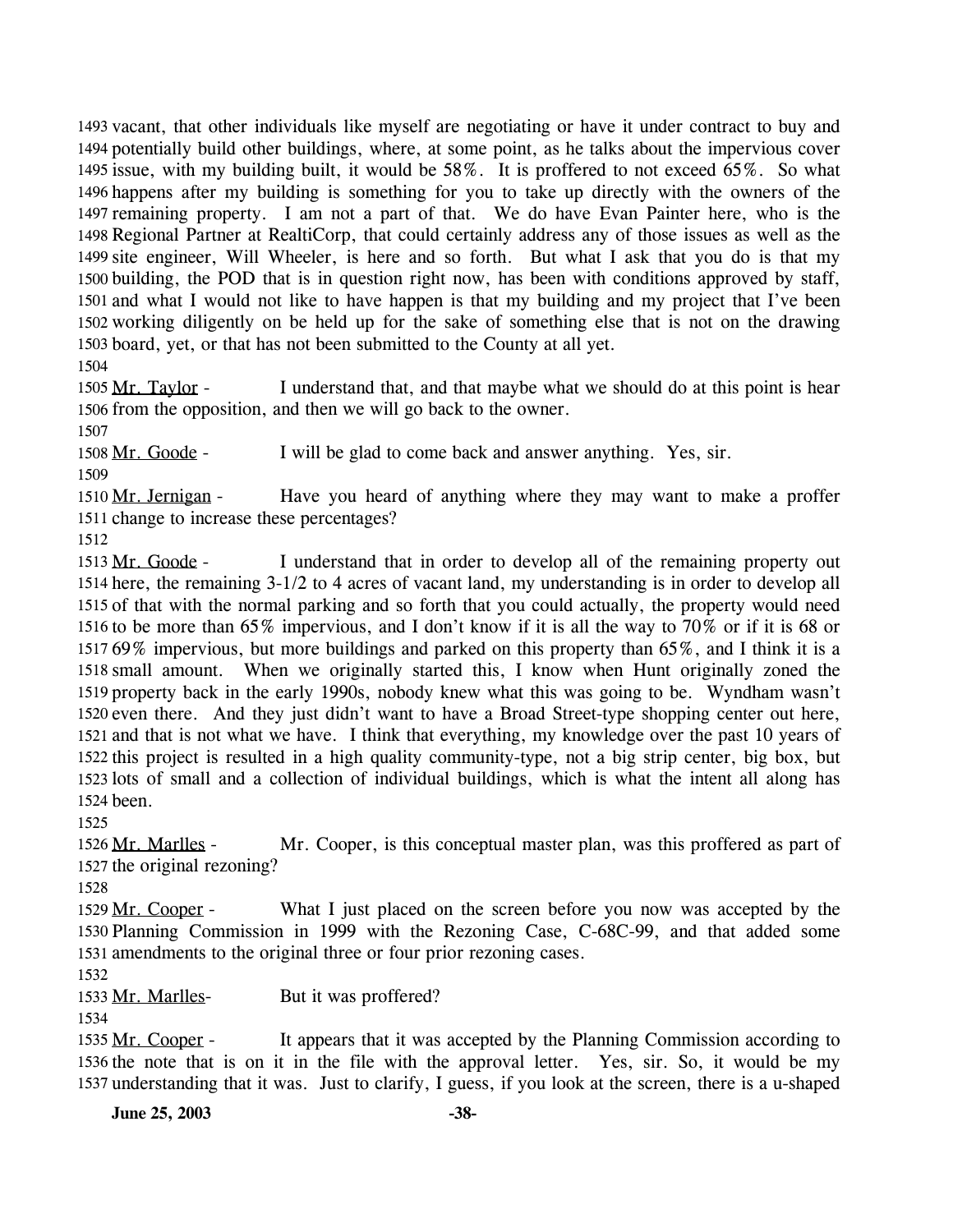1538 building that is to the west, to the top of your page. That is one of the buildings that is yet to 1539 be built that is shown on the plan. The conceptual master plan that we were presented also 1540 showed three more buildings in addition, two being up at the corner of Nuckols Road and Old 1541 Nuckols Road, and then one more in addition to a building that you see along Old Nuckols 1542 Road right now.

1543

Mr. Goode, I think the problem here is that certain representations were 1545 made, I think both to the staff and the Planning Commission, as part of the original rezoning 1546 regarding the character and the amenities that were provided as part of this center. In fact, I 1547 remember very clearly what we were discussing with the village concept for this particular 1548 development, and I think, as you mentioned, I think it has been incrementally developed with 1549 seven PODs and different owners, and I think the question is arising whether that amenity 1550 package that was proposed for the overall development is actually being provided. I think 1551 what staff has indicated is that at least at best only portions of that amenity package. One 1552 bench and some lighting has been provided. I understand your concern about being held up, 1553 but I also think that there is a legitimate question as far as what was committed to at the time of 1554 rezoning, which does involve the overall site, even though there are maybe some multiple 1555 property owners there, but I think it does raise the concern, Mr. Chairman, on the part of the 1556 staff whether we are getting what was committed to at the time of the rezoning. 1544 Mr. Marlles -1557

I didn't understand your comment. If you look at this proposed 1559 conceptual master plan that was approved, it is obviously not a detailed plan that has every 1560 bench location and every single detail. It was intended to be a guide as we go along that you 1561 all and staff would use on each and every POD, primarily on the landscaping side, to be your 1562 guide on how to comment on those things, and I think what now I am hearing is that perhaps 1563 the way it has turned out may not be exactly as proposed, but I hope it is in the ball park. I am 1564 very proud of what has happened out here, but I think, perhaps, it would be a good idea for 1565 staff to get together with the owner of the rest of the property, RealtiCorp, and to look at, with 1566 the current owners, to see exactly what is lacking. Is it, what do you know it is? Is it one 1567 more park bench? Is it 10 more? Is it... 1558 Mr. Goode -1568

I think we are talking about the spirit and intent here and whether or not 1570 you are meeting the intent of what was, obviously, proposed when it was rezoned, and you're 1571 saying that things are piece meal and you just have one little part, so who can speak for the 1572 whole development? 1569 Mrs. Ware -

1573

Well, now that the whole development is several land owners, we have 1575 an association on the property, and we would need to, once again, RealtiCorp is probably the 1576 best messenger to get everyone together, but they have got to deliver a message, and we'd like 1577 that message to be as detailed as possible as to what exactly needs to be done. 1574 Mr. Goode -

1578

1579 Mrs. Ware - Maybe that needs to happen.

1580

Madam Commissioner, not to cut you off in mid-sentence, but what I 1582 would enjoy in pursuit of that point is, we've got a representative from the community here, 1581 Mr. Taylor -

**June 25, 2003** -39-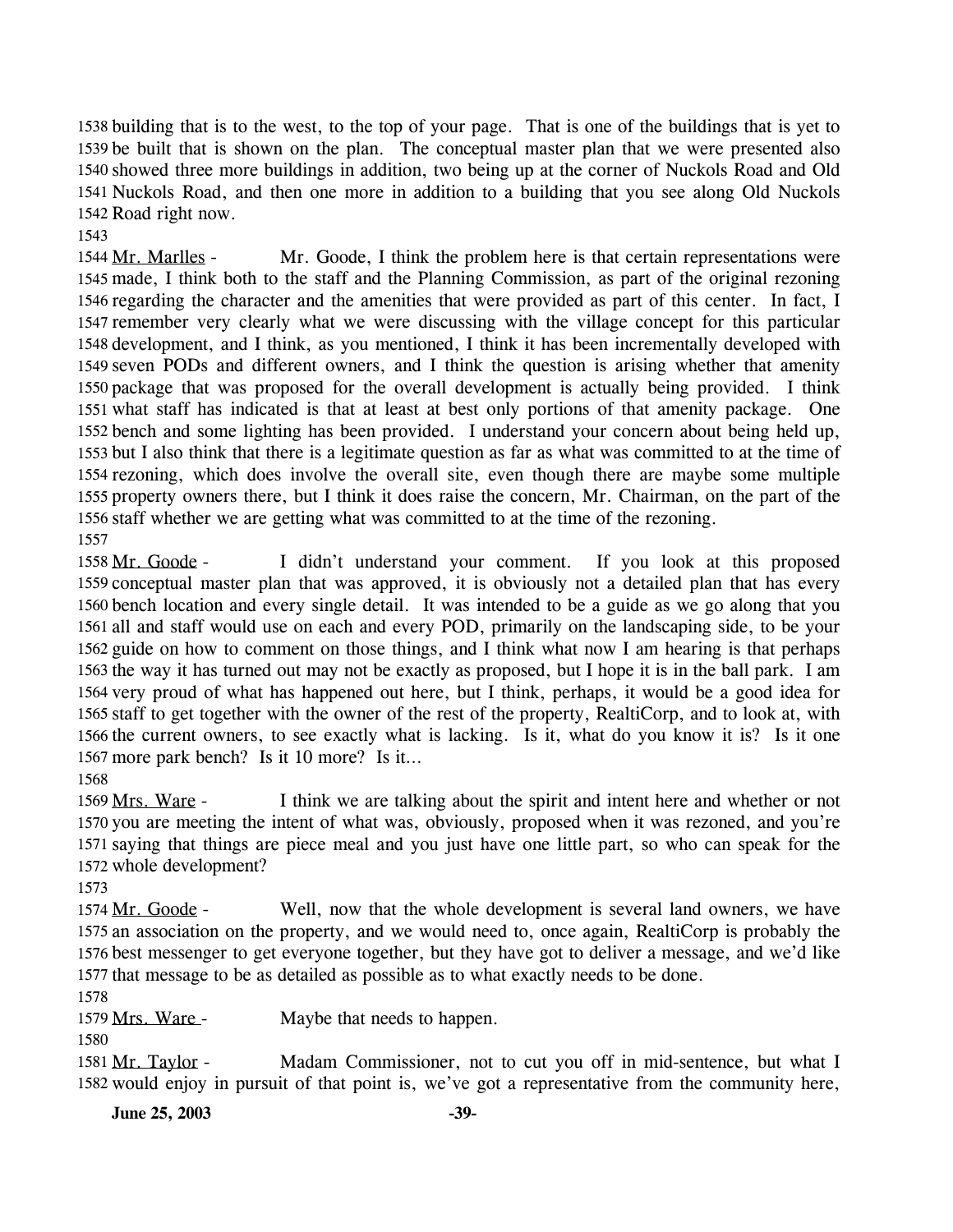1583 and what I would suggest is, let us hear from that and then see where we are, and what the 1584 community concerns are before we think of what we might do to bring back the holistic plan 1585 for this entire site. And I agree with Mr. Goode that because it has been developed over a 1586 protracted period of time and since Mr. Goode has changed his association with that property 1587 over that time, I think, basically, what we have lost over that period is a certain cohesiveness 1588 in the planning concept, and I think that is exactly what Commissioner Ware is saying, and I 1589 share her view, that maybe we have to go back a step and regain that perspective, because as I 1590 look at this diagram on the, before us, this plan is dated, it says PC, which I think is probably 1591 Planning Commission, is 99, so this is really the first time I have looked at a "master plan" 1592 since 1999, and I think a lot of things have happened that are not consistent with this plan, and 1593 I think it would be reasonable to hear from the community, then see what we can do to gain 1594 cohesiveness.

#### 1595

I just think that the people that live there are the ones that have been 1597 consulted originally and on each and every POD since, and so, let's certainly hear from Ms. 1598 Zuercher and see what she says. 1596 Mr. Goode -

1599

Thank you, Mr. Goode. In all indicting it as being not a great 1601 development, but there might be some things that we can do to improve it. Ms. Zuercher. 1600 Mr. Taylor -1602

Good morning, Mr. Chairman, and members of the Planning 1604 Commission. I am Lucy Zuercher and I live in Twin Hickory at 5109 Dorin Hill Court. I am 1605 here on behalf of a number of Twin Hickory residents with a strong interest in the way our 1606 community is developing, and we are a proud of it. It is a great community, but it is in the 1607 process. It is a work in process and we'd like to have our input considered in the decisions 1608 that will affect us. I know staff has received some e-mails from residents on this case. Our 1609 goal is to see the Town Center @ Twin Hickory developed with a unified plan and a cohesive 1610 appearance, despite the fact that small parcels are being developed piece meal. We ask the 1611 County Planning Department for assistance in assuring all development within our Town 1612 Center has consistent aesthetic features and pedestrian focus, which was how this community 1613 was marketed to home buyers. Features such as urban plantings, details on the text of the 1614 conceptual master plan, and staff has defined urban plantings to mean as plantings in planters 1615 appropriate to pedestrian traffic, as you pass by, on the sidewalk, sit on the park benches, etc. 1616 The stamped red brick accents on the roadways are a feature we'd like to see consistent 1617 throughout the Town Center, pedestrian access via connective sidewalks and matching 1618 decorative street lamps, as well as the addition of park benches which match from parcel to 1619 parcel, despite the developer of the individual parcel to encourage the small town feel and the 1620 village nature of this Town Center, and these features are all detailed on that 1999 conceptual 1621 master plan. 1603 Ms. Zuercher -

1622

 As rapid development proceeds, we would like to ask the Planning Department to assign all Twin Hickory cases to a single staff planner, who can follow up and insure that each POD within the Town Center conforms to this overall design, regardless of who develops it. We would like to see that site coverage conform with the master plan as well. 1627

**June 25, 2003** -40-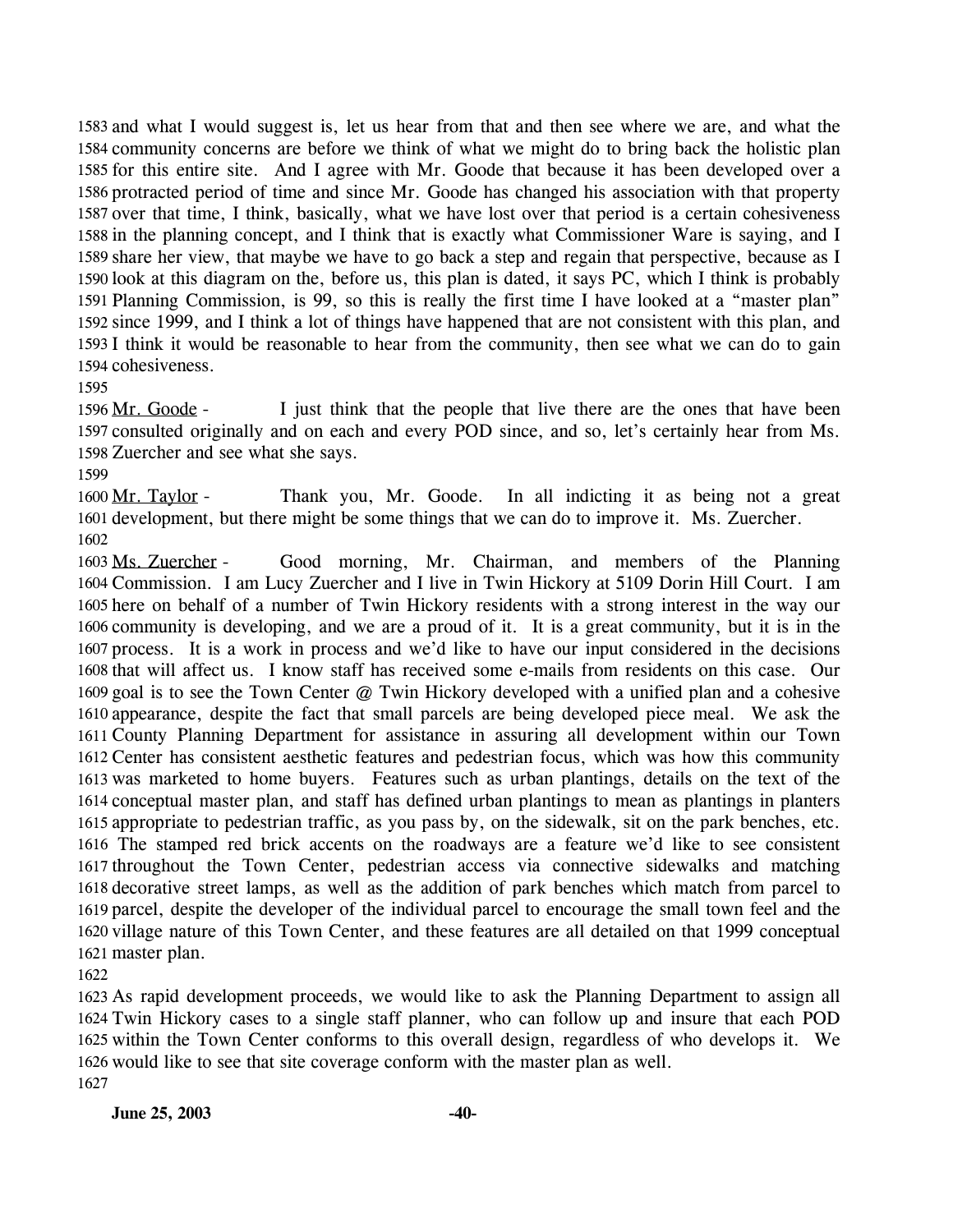1628 Residents also would like to be consulted on the types of businesses brought to our Town 1629 Center. On March 3 of this year a number of residents met with RealtiCorp designer, Neil 1630 Rankins, I believe he may no longer be with RealtiCorp, I think people seem to come and go 1631 very quickly, at Reynolds Development, J. Sargeant Reynolds, to discuss further plans for the 1632 Town Center at Twin Hickory. At that time Neil and Sarge were seeking input from the 1633 community because they had this parcel, it was under contract, as I understand it, and the one 1634 on the plan near Food Lion, which Mr. Cooper was pointing out, that u-shaped concept 1635 building, they had that under contract as well, and I believe they still do. Their plan was to 1636 develop 9 to 5 office space, where you see the u, minimizing evening and weekend traffic and 1637 noise for the surrounding residences, and this met with the community's approval and interest. They also responded to our input as to what businesses residents would like to see added to 1638 1639 this Town Center by pursuing Starbucks, a movie rental store, an ice cream shop that we can 1640 walk or bike to with our children, and perhaps a florist, gift shop, or a fine bakery. We would 1641 be interested in a fine restaurant, as well, toward Nuckols Road, rather than your Avery 1642 Green, but residents would like to see (unintelligible) up front stay on Broad Street's 1643 commercial corridor. We all greatly appreciated the fact that Neil and Sarge had asked to meet 1644 with us, and they were trying to do right by the residents of the community as they developed 1645 their properties, and we applaud that kind of community sensitivity; however, it seems in this 1646 case the property is under different ownership now and these plans are no longer in effect, 1647 resident input has not been sought and we have strong concerns about what is going to happen 1648 in our Town Center. As I said, we want to see a cohesive appearance for all development in 1649 the Town Center that abides by that conceptual master plan in spirit, as well as in fact, and 1650 have input into the type of businesses that would be added. We ask your assistance in 1651 providing both oversight of future development and in directing the developers to work with 1652 residents. Mr. Goode speaks of my building, but those of us who live in the area have a long-1653 term interest in the result of all the decisions made here. Thank you. 1654

Thank you, Ms. Zuercher. Are there any questions for Ms. Zuercher 1656 from the Commission? 1655 Mr. Jernigan -

1657

Ms. Zuercher, have you been or has the community been working with 1659 any single management association at all? 1658 Mr. Taylor -

1660

No, sir. When Neil Rankins and Sarge Reynolds asked to meet with us, 1662 it was because they had those two parcels under contract, and that was March 3, and we were 1663 under the impression that things were going well. It was news to me, as this hearing neared, 1664 that it was under different ownership. 1661 Ms. Zuercher -

1665

To the best of your knowledge, is there any single development authority 1667 in this area? 1666 Mr. Taylor -

1668

Well, as you know I am pretty plugged into as to what happens in Twin 1670 Hickory, and I am not aware of any such single management authority. 1669 Ms. Zuercher -

That is partly why I asked the question. OK. My question really boiled 1672 down to "Who is in charge?" 1671 Mr. Taylor -

**June 25, 2003** -41-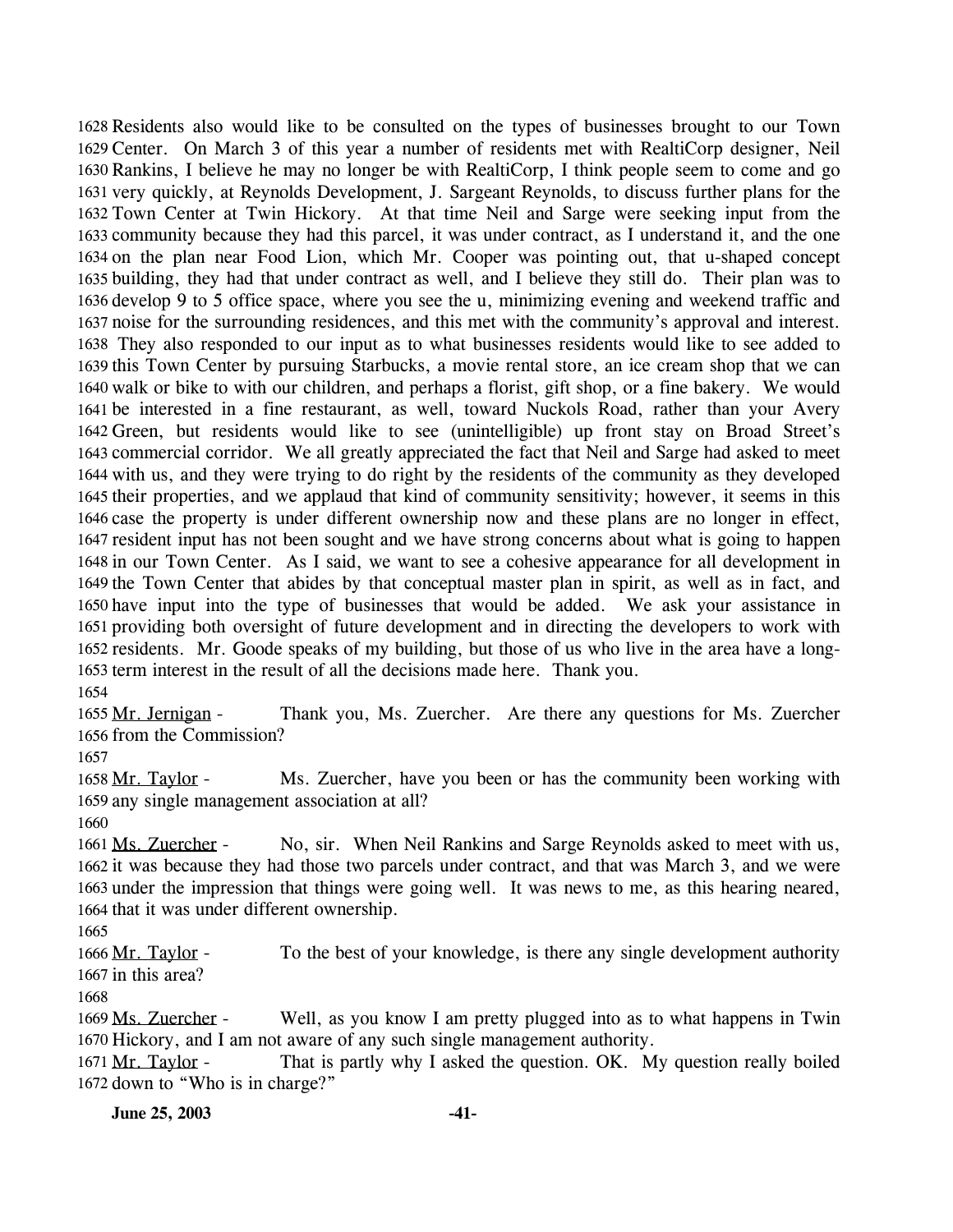| 1673                            |                                                                |
|---------------------------------|----------------------------------------------------------------|
| 1674 Ms. Zuercher -             | I am not sure, sir.                                            |
| 1675                            |                                                                |
| 1676 Mr. Jernigan -             | Thank you, Ms. Zuercher.                                       |
| 1677                            |                                                                |
| 1678 Mr. Taylor -               | Thank you, Ms. Zuercher. Who would like to take the microphone |
| 1679 next? Or who is in charge? |                                                                |
| 1680                            |                                                                |
| 1681 Mr. Glover -               | The Chairman himself.                                          |
| 1682                            |                                                                |
| 1683 Mr. Taylor -               | I know that and I thought we were in good shape.               |
| 1684                            |                                                                |
| 1685 Mr. Glover -               | I thought I'd let you know.                                    |
| 1686                            |                                                                |
| 1687 Mr. Jernigan -             | That gentleman had his hand up.                                |
| 1688                            |                                                                |

Good morning, Mr. Chairman, and members of the Commission. My 1690 name is Evan Painter. I am the manager of the Virginia office for RealtiCorp. I want to start 1691 out by answering a couple of these questions. As far as Mr. Taylor's question about the 1692 management authority, we have a number of chiefs watching over this property. First, as part 1693 of the Wyndham Concourse, which includes the office buildings, the Capital One Office 1694 Buildings, the BB&T, the FasMart on the other side of the street, I believe all the way up to Highwood Properties is the property manager for that whole commercial 1696 Wyndham Concourse area. 1689 Mr. Painter -1695 Walgreen's.

 In our shopping center, the owner of the Food Lion and the strip center is a large community shopping center owner out of South Carolina called Edens and Avant.

 In our easements, covenants and restrictions, they are the approving party and the management authority of the common area of the shopping center. So, I feel there is some kind of management people in charge out there. We honestly have to say we still have like, as Mr. Goode said, approximately three and a half remaining vacant acres on the property. For us to fully develop per the master plan, we would be beyond the 65% impervious cover. I have spoken with the County officials, several different departments. We had a meeting, and that was probably last summer to discuss these issues. The property was designed for the drainage and runoff for 65% impervious cover. We have actually already received approval from Public Works for our recommended adjustments to any drainage, to address any needed impervious cover. Ms. Zuercher alluded to the u-shaped building. That property has another contract with a group who has had relations with RealtiCorp before, and who, Mr. Rankin, in fact, said did this original master plan. And he met with the County and also showed some conceptual things they were thinking to do up at the corner. They actually, a couple of months ago, submitted an application to the Planning Office for an amendment to the proffer adjusting the impervious cover. That has been, I don't know if it was withdrawn or held back, whatever, because only RealtiCorp could sign the property. The County made the determination that we needed everybody's signature in the development to address that. It had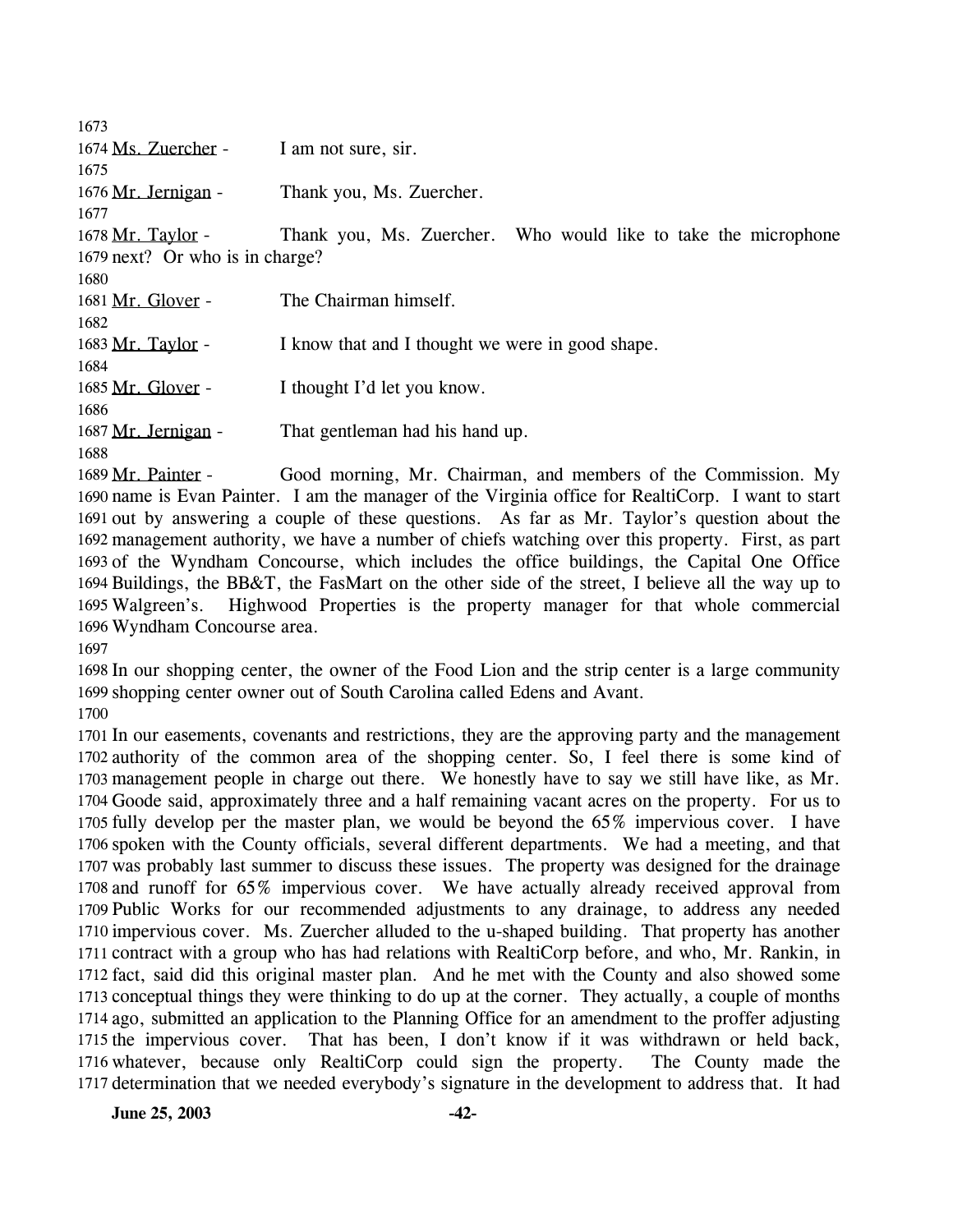1718 been my hope and indication that we could address some of the overall areas that you in the 1719 community would like to see additional pedestrian friendly aspects, and the cohesive aesthetic 1720 use that Ms. Zuercher mentioned, we had hoped to address some of those issues during any 1721 proffer amendment case, and kind of bring everything back together, because, like I said, it is 1722 a little piece meal, but we have just kind of assumed that each POD and each landscape and 1723 lighting plan – that they were all getting approved per the master plan that we had approved 1724 with you before. We obviously have not been trying to skirt anything on this property. Any 1725 property that we are marketing to the potential users, we have been very clear of the high 1726 quality building and property that we want on this project, and, obviously, there is definitely a 1727 lack of park benches and we can add even some additional amenities to it as times goes on, 1728 but...

1729

1732

It just seems like you are getting to the end of this plan. And it might be 1731 a good thing for you to get your chiefs together. 1730 Mrs. Ware -

Do you have a Geronimo in that crowd? You talking about an Indian 1734 chief, do you have a one Geronimo? 1733 Mr. Glover -

1735

1736 Mr. Painter - Probably no. 1737 1738 Mr. Glover - Let me ask you a question. 1739 1740 Mr. Painter - Yes, sir. 1741 You use the term "kind of a little bit piece meal". Tell me what you 1743 mean by that. 1742 Mr. Glover -1744 Just the fact that we are not the long term owners of this property and we 1746 are not... 1745 Mr. Painter -1747 1748 Mr. Glover - How can you be a little bit piece meal? 1749 We sold, one piece was  $40\%$  of the property and we've sold some other 1751 parcels. I don't think... 1750 Mr. Painter -1752 1753 Mr. Glover - You want the County to bail you out? 1754 No, sir, not at all. We want to work with you and comply with the 1756 master plan. 1755 Mr. Painter -1757 Since you have been there at that mike, I have listened very carefully, 1759 and you really haven't said a whole lot except that what you might be able to do in the future, 1760 and what you... 1758 Mr. Glover -I am referred to by the guidance of the County what you all 1762 recommended. We had hoped to work with you on whatever recommendations. I don't 1761 Mr. Painter -

**June 25, 2003 -43-**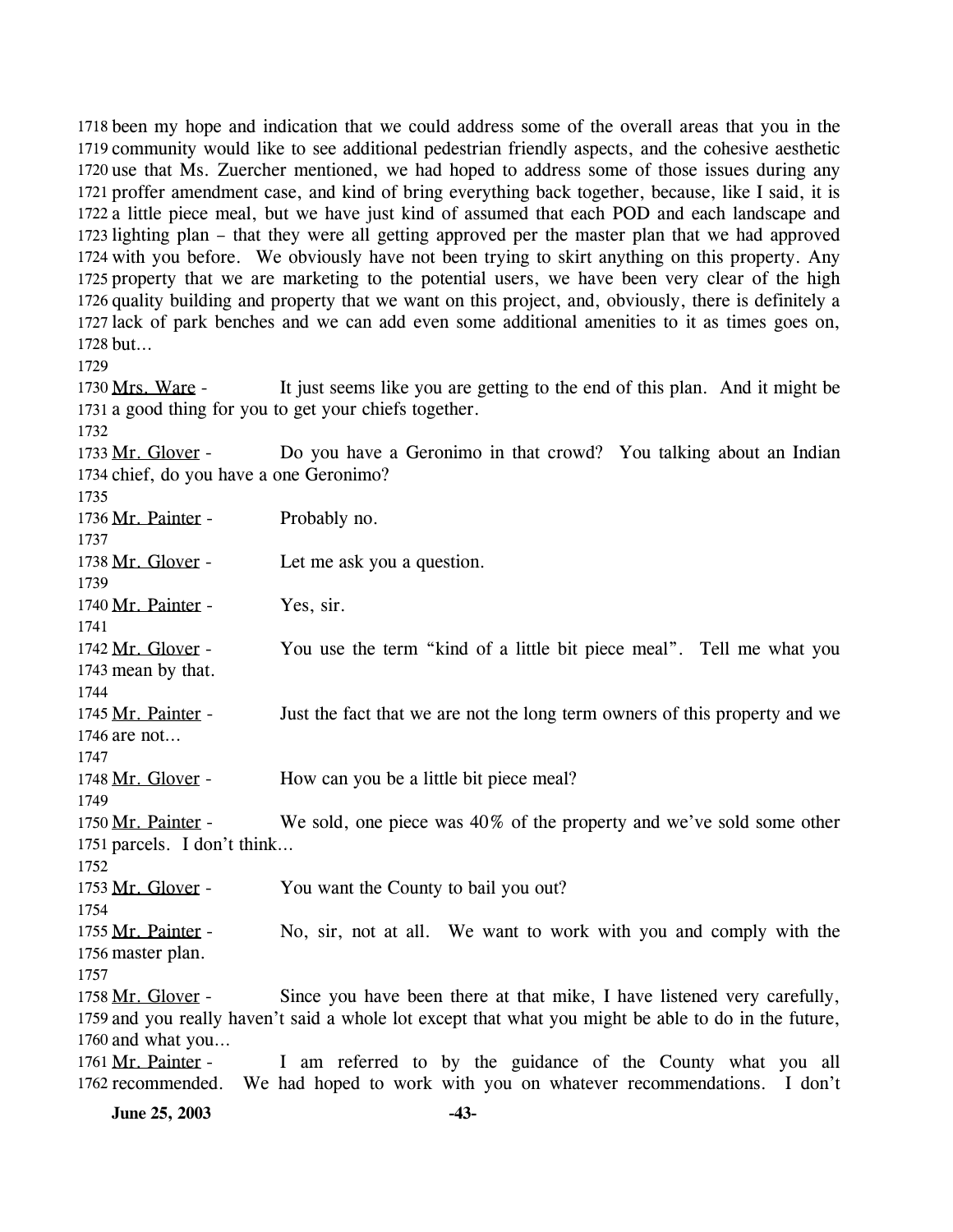1763 necessarily want to put any recommendations. I'd rather you all and the community and us 1764 work together and come up with some ideas on what everybody wants. 1765

| 1766 Mr. Glover -<br>1767 that is too good? | What do you think of the idea that came up in 1999? You don't think                          |
|---------------------------------------------|----------------------------------------------------------------------------------------------|
| 1768                                        |                                                                                              |
| 1769 Mr. Painter -                          | I honestly don't see where we are drastically differing from the plan.                       |
| 1770                                        |                                                                                              |
| 1771 Mr. Glover -                           | Well, let's leave it like it is then.                                                        |
| 1772                                        |                                                                                              |
| 1773 Mr. Painter -                          | With what respect?                                                                           |
| 1774                                        |                                                                                              |
| 1775 Mr. Glover -                           | You have to have an amendment to the proffers to change it, wouldn't                         |
| 1776 you?                                   |                                                                                              |
| 1777                                        |                                                                                              |
| 1778 Mr. Painter -                          | Yes, sir.                                                                                    |
| 1779                                        |                                                                                              |
| 1780 Mr. Glover -                           | So, since you said it is not so drastically different, let's leave it like it is.            |
| 1781                                        |                                                                                              |
| 1782 Mr. Painter -                          | Well, I mean, if you see our as-built master plan, which was included on                     |
|                                             | 1783 one of the sheets on the POD, our layout is very similar to what is shown there.        |
| 1784                                        |                                                                                              |
| 1785 Mr. Jernigan -                         | I have a question. And I started to ask it earlier, but I figured being that                 |
|                                             | 1786 this was piece meal out, the proffer amendment was in the wind. What percentage did you |
| 1787 want coverage?                         |                                                                                              |
| 1788                                        |                                                                                              |
| 1789 Mr. Painter -                          | I believe, and Mr. Goode was also our engineer for the overall from the                      |
|                                             | 1790 beginning on this project, I believe it was 71 or 72%.                                  |
| 1791                                        |                                                                                              |
| 1792 Mr. Jernigan -                         | OK. Any more questions for Mr. Painter.                                                      |
| 1793                                        |                                                                                              |
| 1794 Mr. Taylor -                           | No, Mr. Chairman, I don't have any, but I have some observations here.                       |
| 1795                                        |                                                                                              |
| 1796 Mr. Jernigan -<br>1797                 | Thank you, Mr. Painter.                                                                      |
|                                             |                                                                                              |
| 1798 Mr. Taylor -                           | Mr. Chairman, I think this is a work in progress and I think that the                        |

1799 neighborhood has been working very hard along with the developers to develop this in a very 1800 high quality manner. I think at the start there was a unified plan. I think, perhaps, over the 1801 time we've had that somewhat diffused and I seem to think here that working with the 1802 community might bring back the cohesiveness that we started. We talked about Ms. 1803 Zuercher's comments, aesthetics, amenities, pedestrian focus, planting, park benches, small 1804 town feel, site coverage, cohesiveness. And those are all laudable things, because we have 1805 been working with Mr. Goode on this for over five years now, easily. Yet, I think that what 1806 we need to do is gain the ground and bring it all back together, so we have, we redeem the 1807 focus and we can all, we can define a controlling development authority, work with them, and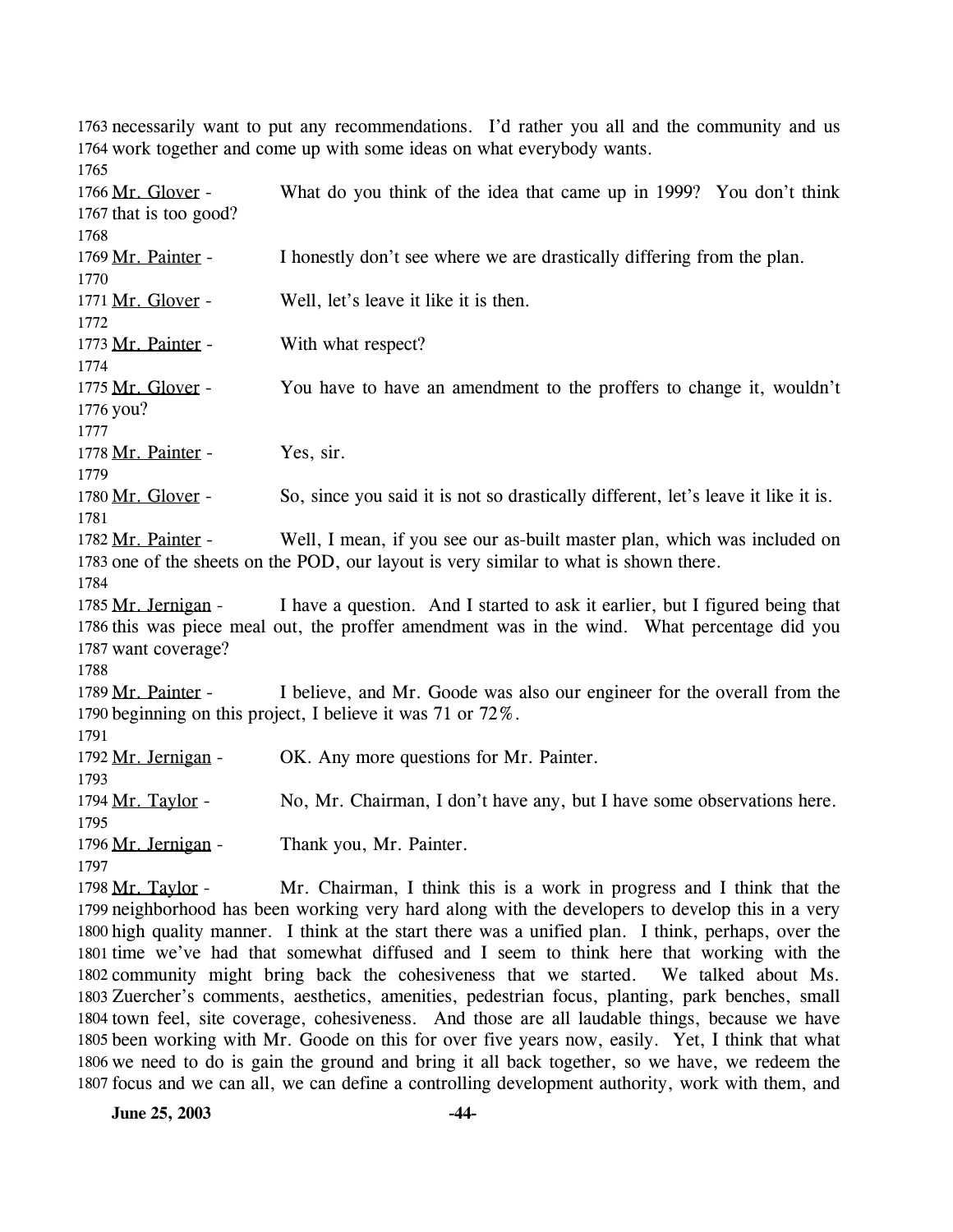1808 come up with a plan. And I think we need some time and I think we need the opportunity to 1809 meet with the community to do that, and I think that is in everybody's best long-term 1810 advantage. To a sailor, with your sailor background and my sailor background, I would think 1811 that we have somewhat lost the horizon here, and my feeling is that we should defer this for a 1812 month or so, meet together with the neighbors, meet together with the developers and the staff 1813 and perhaps the first meeting with the staff, to get an idea of what we are trying to do, and 1814 then the second with the community to see what we can do there, and the best way I know to 1815 do that is for me to request a 30-day deferral at my request, no cost to the applicant, to get the 1816 plan back together, work with the community, work with the staff, and bring forward this 1817 cohesive plan, because I do agree with what Mr. Goode says. They have tried from the 1818 beginning to make this a really good development for all of Twin Hickory. And I think if we 1819 take one month to get things back in focus, it really would help us. So, I hereby move for a 30-day deferral at the request of the Commission. 1820

1821

1822 Mr. Vanarsdall - Second. It is July 23, 2003.

1823

We have a motion. Well, before we vote on it, I want to make a 1825 statement. I think that this has been a pretty good lesson for us, because what happens in 1826 shopping centers like this where one developer comes in and then it gets piece-mealed out, 1827 nobody is really in charge. So, I think from now on when a development, we may want to talk 1828 to staff about this, but when a development of a shopping center comes before us, five years 1829 down the road, even if they do piece meal it out, we are going to have somebody that we are 1830 going to call that is going to be responsible for the original conceptual plan on that. 1824 Mr. Jernigan -

1831

1832 All right. We have a motion by Mr. Taylor and a second by Mr. Vanarsdall. All in favor say 1833 aye. All opposed say no. The motion passes.

1834

1835 The Planning Commission deferred POD-38-03, Retail Shops – Town Center @ Twin Hickory 1836 to its meeting on July 23, 2003.

1837

### 1838 **VARINA:**

### 1839 *Deferred from the June 12, 2003 Meeting:*

1840 C-26C-03 Agricultural District to R-2C, R-2AC and R-3C, One Family Residence Districts (Conditional), B-1C Business District (Conditional) and C-1 Conservation District, Parcels 810-702-9087, 811-702-2097, 811-702-2273, 811-702-3350, 811-702-3828, 811-702-2019, 811-702-2204, 811-701-2679, 811-701-2654, and 810-702-5017, containing approximately 48.6 acres (R-3C - 11.795 ac.; R-2C - 6.169 ac.; R-2A - 24.885 ac.; B-1C - 3.159 ac.; and C- 1- 2.59 ac.), located at the southwest intersection of Darbytown and Willson Roads. A single family residential and neighborhood commercial development is proposed. The applicant proffers a maximum density of 2.0 dwelling units per acre for the residential development. The R-2, R-2A, and R-3 Districts allow minimum lot sizes of 18,000, 13,500, and 11,000 square feet, respectively. The commercial use will be controlled by proffered conditions and zoning ordinance regulations. The Land Use Plan recommends Suburban Residential 1, 1.0 to 2.4 units net density per acre, and Environmental Protection Area. The site is also in the Gloria Freye for Debbie Stoddard: Request to conditionally rezone from A-1

**June 25, 2003 -45-**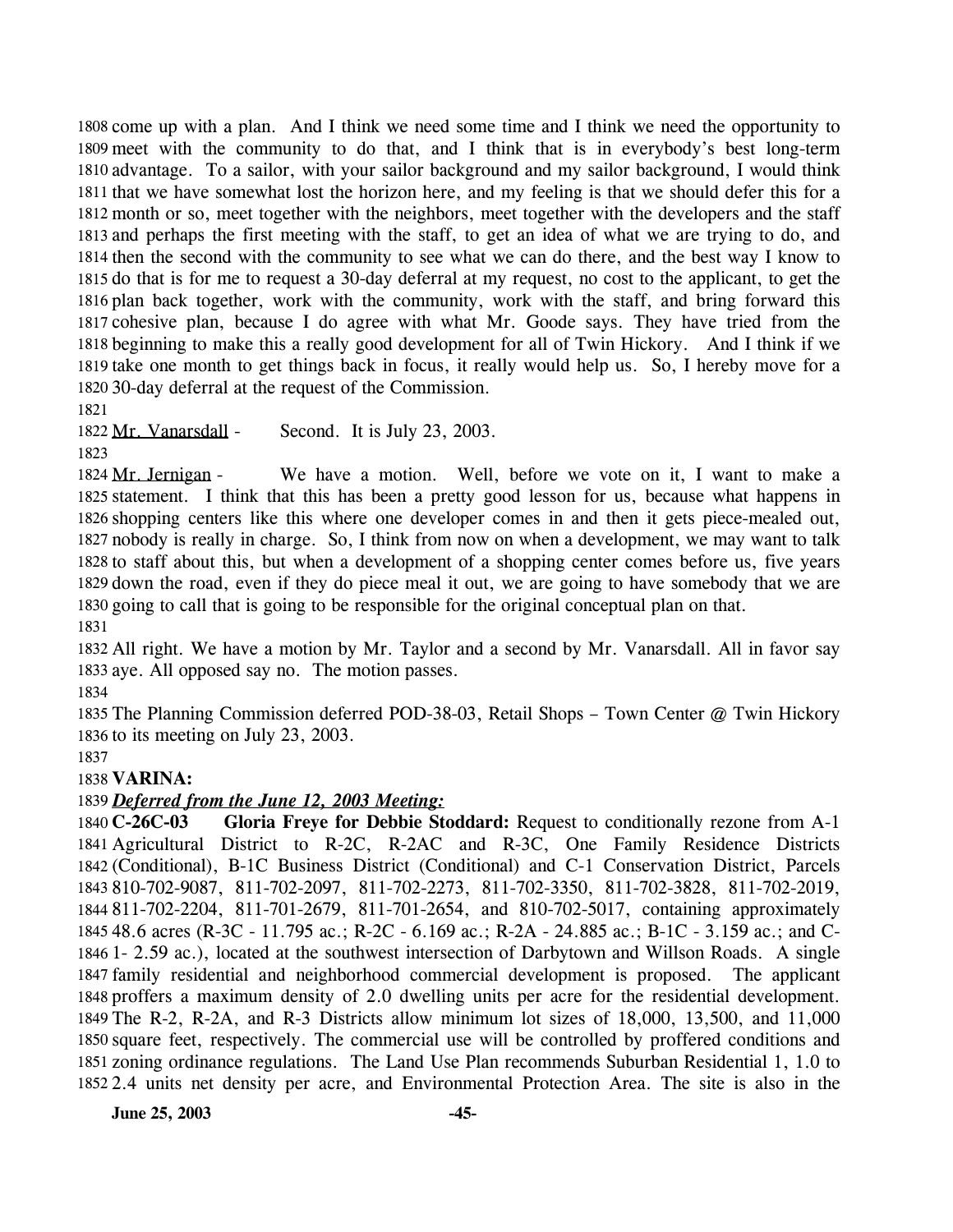1853 Airport Safety Overlay District.

1854

1855 Mr. Marlles - Staff report will be given by Mr. Tom Coleman.

1856

Is there any opposition to Zoning Case C-26C-03? No opposition. Mr. 1858 Coleman, good morning. 1857 Mr. Jernigan -

1859

Good morning. The revised black line proffers have been distributed to 1861 you today that do not require waiving the time limit. Staff believes this application is 1862 important because it could set a precedent for a large tract of undeveloped land between the 1863 subject property and New Market Road to the south. Several changes have been made to the 1864 application since the last Planning Commission meeting, and I would like to direct you to a few 1865 of the changes. On Proffer#2 they did increase the house sizes. Proffer  $#3$ , they have 1866 increased the number of houses that had garages and have committed to minimum sizes. 1867 Proffer #6, they have increased the amount of brick and stone that is included in the facades of 1868 the building. In the commercial district, they have committed to a 25 foot transitional buffer 1869 around the perimeter of the site, and they have committed to limiting the height of the building 1870 on the commercial property to one-story. 1860 Mr. Coleman -

1871

1872 I, of course, would be happy to answer any questions about any of the other details for the 1873 Planning Commission.

1874

One question. On the brick, and I believe we settled in on this that they 1876 had all of the houses in R-2 would have some brick. We changed it to that  $50\%$  of the houses 1877 would have 100% brick on the front. OK. Did you get that? OK. Any questions for Mr. 1878 Coleman from the Commission? Are you satisfied with this now? 1875 Mr. Jernigan -

1879

Well, there are issues that were not addressed and recommended in the 1881 staff report, for example, lot width in the R-2A District. Staff believes that taken as a whole 1882 that this request does set the appropriate precedent and has the assurances of quality that we 1883 were looking for, and we are prepared to recommend approval. 1880 Mr. Coleman -

1884

Well, on the 85 ft., I did tell them that 85 would be OK. I know you all 1886 requested 90, but that is that every lot will be 85 ft. So rather than working with the square 1887 footage, we are working with a flat distance across the front. OK. Any other questions of Mr. 1888 Coleman? Thank you, Mr. Coleman. Mrs. Freye, would you like to come up, please? We 1889 don't have opposition on this. 1885 Mr. Jernigan -

1890

For the record, my name is Gloria Freye, and I am an attorney here on 1892 behalf of the applicant, and we do appreciate the two-week deferral that you gave us to 1893 continue to work with staff to address the concerns that they had. Just to follow up on your 1894 comment, Mr. Jernigan, in the R-2A there will be some 85 ft. wide lots as a minimum, but 1895 there will be many more that are 90 and greater. We have been very sensitive to staff's 1896 concern and to the official's concern about setting a precedent in this area, and have 18 very 1897 high quality proffers on the residential property, and we think good proffers on the commercial 1891 Ms. Freve -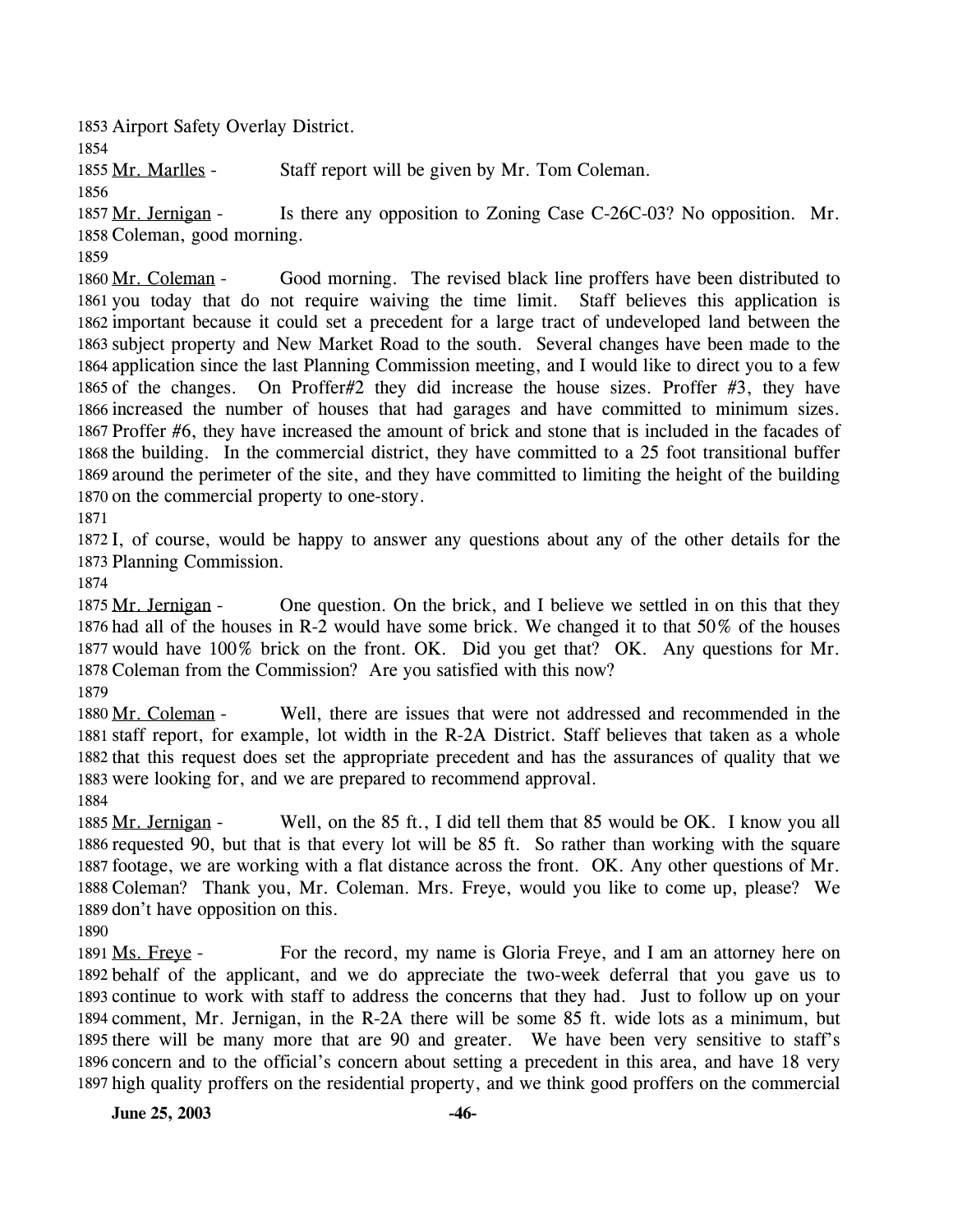1898 neighborhood corner piece that will protect not only the existing residents but the proposed 1899 new residents. I will be glad to answer any questions about any of the other proffers that we 1900 have been able to work out.

1901

1902 Mr. Jernigan - Are you all comfortable with everything now? 1903 1904 Ms. Freye - Yes, sir, we are. 1905 OK. That is all I need. Thank you. Any questions for Mrs. Freye from 1907 the Commission? With that, I would like to make a motion to approve Zoning Case C-26C-03, 1908 Debbie Stoddard, in the Varina District. 1906 Mr. Jernigan -1909 1910 Mrs. Ware - Second. 1911 I have a motion by Mr. Jernigan and a second by Mrs. Ware. All in 1913 favor say aye. All opposed say no. The motion passes. (Mr. Glover abstained). 1912 Mr. Jernigan -1914 1915 **REASON:** Acting on a motion by Mr. Jernigan, seconded by Mrs. Ware, the Planning 1916 Commission voted 5-0 (one abstention) to recommend that the Board of Supervisors grant the 1917 request because it generally conforms with the objectives and intent of the County's Comprehensive Plan and the proffered conditions will assure a level of development otherwise 1918 1919 not possible. 1920 1921 1922 **APPROVAL OF MINUTES**: 1923 1924 Mr. Marlles - Yes, May 28, 2003 Planning Commission meeting. 1925 Mr. Glover, I did want to, in reading through the minutes the other 1927 night, I am supposed to give you an answer today on our conversation on landscaping. You 1928 missed it earlier, but I reminded Mr. Taylor that we will remind everybody else now, and I 1929 think what happened is that we did not know until you brought it up, that we can handle 1930 landscaping administratively rather than have to bring it back to the Commission. I didn't 1931 know, anyway. 1926 Mr. Jernigan -1932 1933 Mr. Glover - You don't have to give me an answer. 1934 I think everybody is pretty comfortable with that, that they can work 1936 with the neighbors and the developer on a local basis, and settle problems rather than having to 1937 bring it back to the Commission. 1935 Mr. Jernigan -1938

1939 Mr. Glover - That could be on a case-by-case. 1940 1941 Mr. Jernigan - Yes, sir. Not all cases, but those that are pretty cut and dried. 1942

**June 25, 2003** -47-